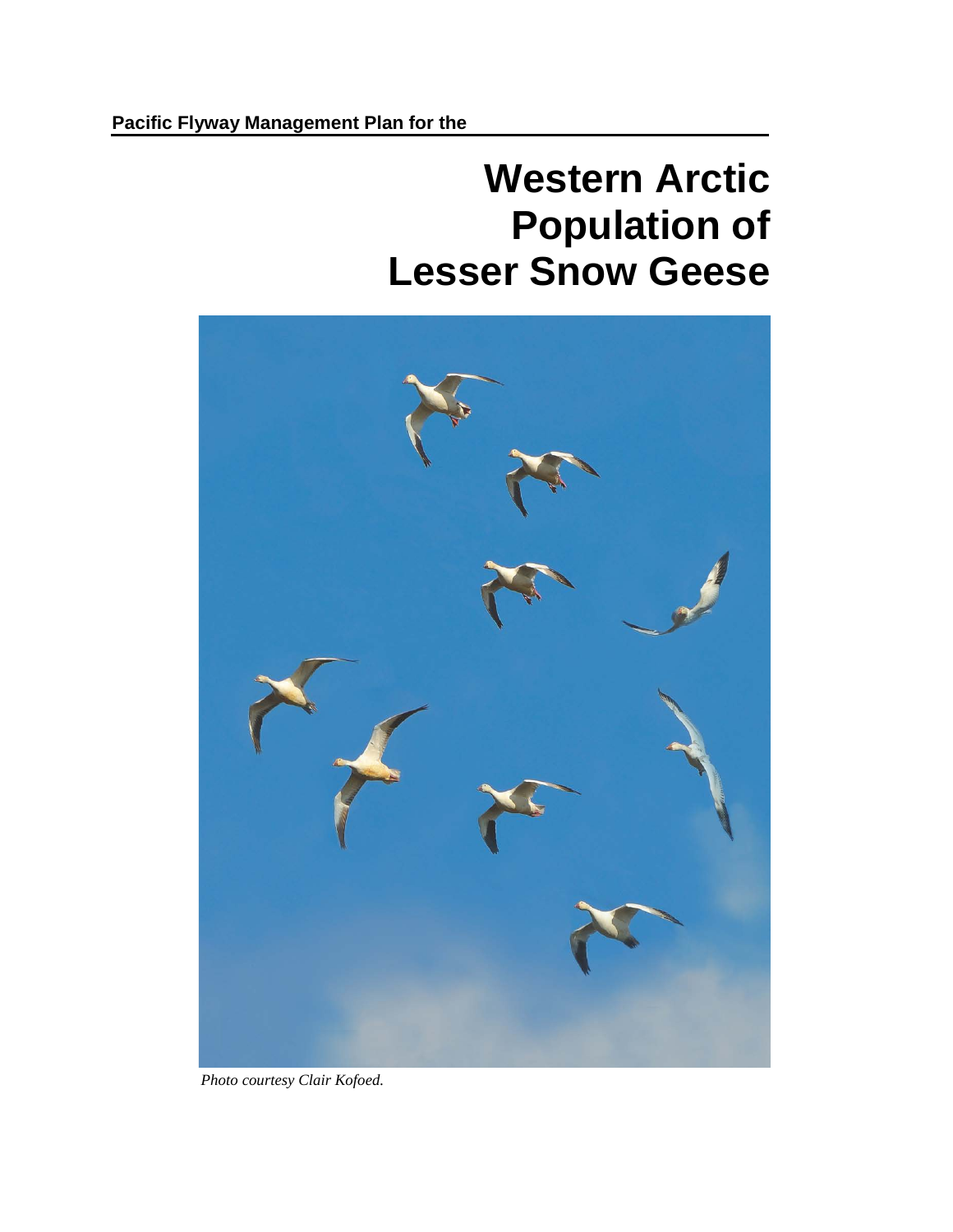This management plan is one of a series of cooperatively developed plans for managing the various species of migratory birds of the Pacific Flyway. Inquiries about this plan may be directed to member states of the Pacific Flyway Council or to the Pacific Flyway Representative, U.S. Fish and Wildlife Service, 911 N.E. 11th Ave., Portland, OR 97232.

Suggested Citation: Pacific Flyway Council. 2013. Pacific Flyway management plan for the Western Arctic Population of Lesser Snow Geese. Pacific Flyway Council [c/o USFWS, DMBM] Portland, OR]. Unpublished report. 37 pages.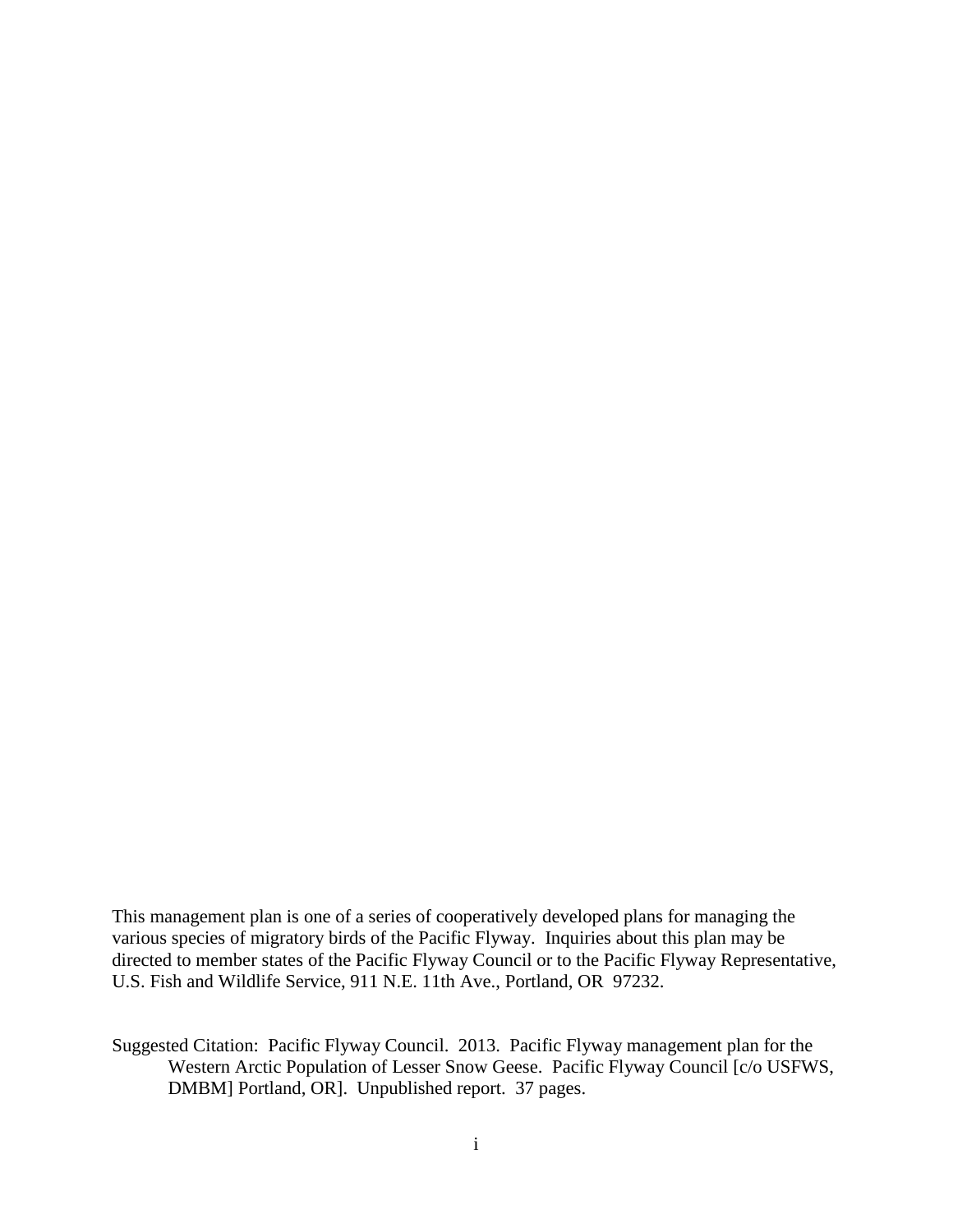# PACIFIC FLYWAY MANAGEMENT PLAN

#### **FOR THE**

# WESTERN ARCTIC POPULATION OF LESSER SNOW GEESE

Prepared for the:

Pacific Flyway Council Direccion General de Conservacion Ecologica de Recursos Naturales U.S. Fish and Wildlife Service **Canadian Wildlife Service** 

Prepared by:

Subcommittee on White Geese Pacific Flyway Study Committee

**JULY 2013** 

Approved by:

Chairman, Pacific Flyway Council

26,2013

**July 1992** Revised July 2013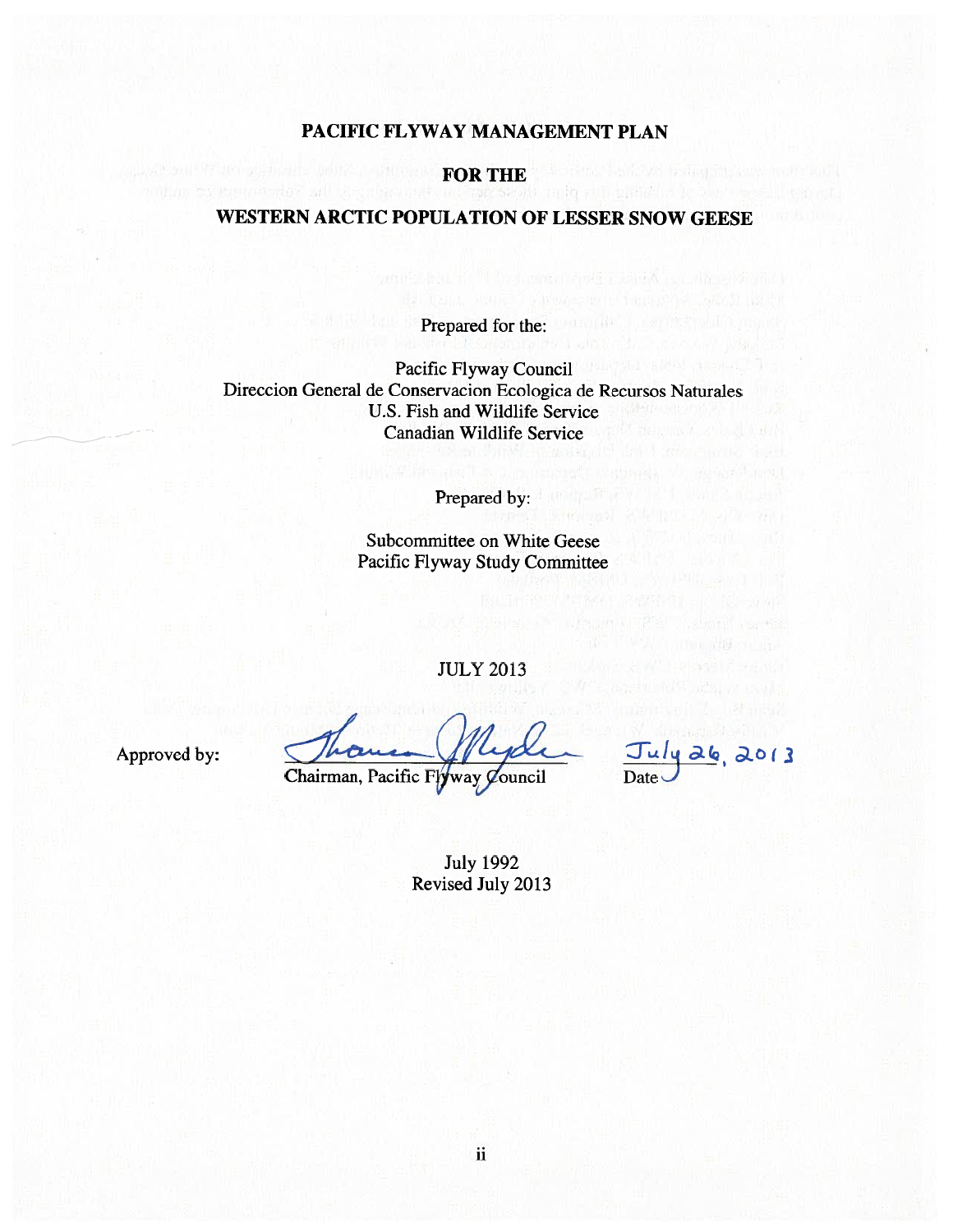#### **ACKNOWLEDGEMENTS**

<span id="page-3-0"></span>This plan was prepared by the Pacific Flyway Study Committee, Subcommittee on White Geese. During the process of revising this plan, those persons belonging to the Subcommittee and/or contributing significantly to its development include:

Dan Rosenberg, Alaska Department of Fish and Game Mike Rabe, Arizona Department of Game and Fish Shaun Oldenburger, California Department of Fish and Wildlife Melanie Weaver, California Department of Fish and Wildlife Jeff Knetter, Idaho Department of Fish and Game Rick Northrup, Montana Fish Wildlife and Parks Russell Woolstenhulme, Nevada Department of Wildlife Brad Bales, Oregon Department of Fish and Wildlife Blair Stringham, Utah Division of Wildlife Resources Don Kraege, Washington Department of Fish and Wildlife Joseph Sands, USFWS, Region 1, Portland Dave Olson, USFWS, Region 6, Denver Russ Oates, USFWS, Region 7, Anchorage Chris Nicolai, USFWS, Region 8, Reno Bob Trost, USFWS, DMBM, Portland Steve Olson, USFWS, DMBM, Portland James Hines, CWS, (Emeritus Associate) Arcola Andre Breault, CWS, Delta Kathy Meeres, CWS, Saskatoon Myra Wiebe Robertson, CWS, Yellowknife Sean Boyd, Environment Canada, Wildlife and Landscape Science Directorate, Delta Vasiliy Baranyuk, Wrangel Island Nature Reserve (Retired), Mount Vernon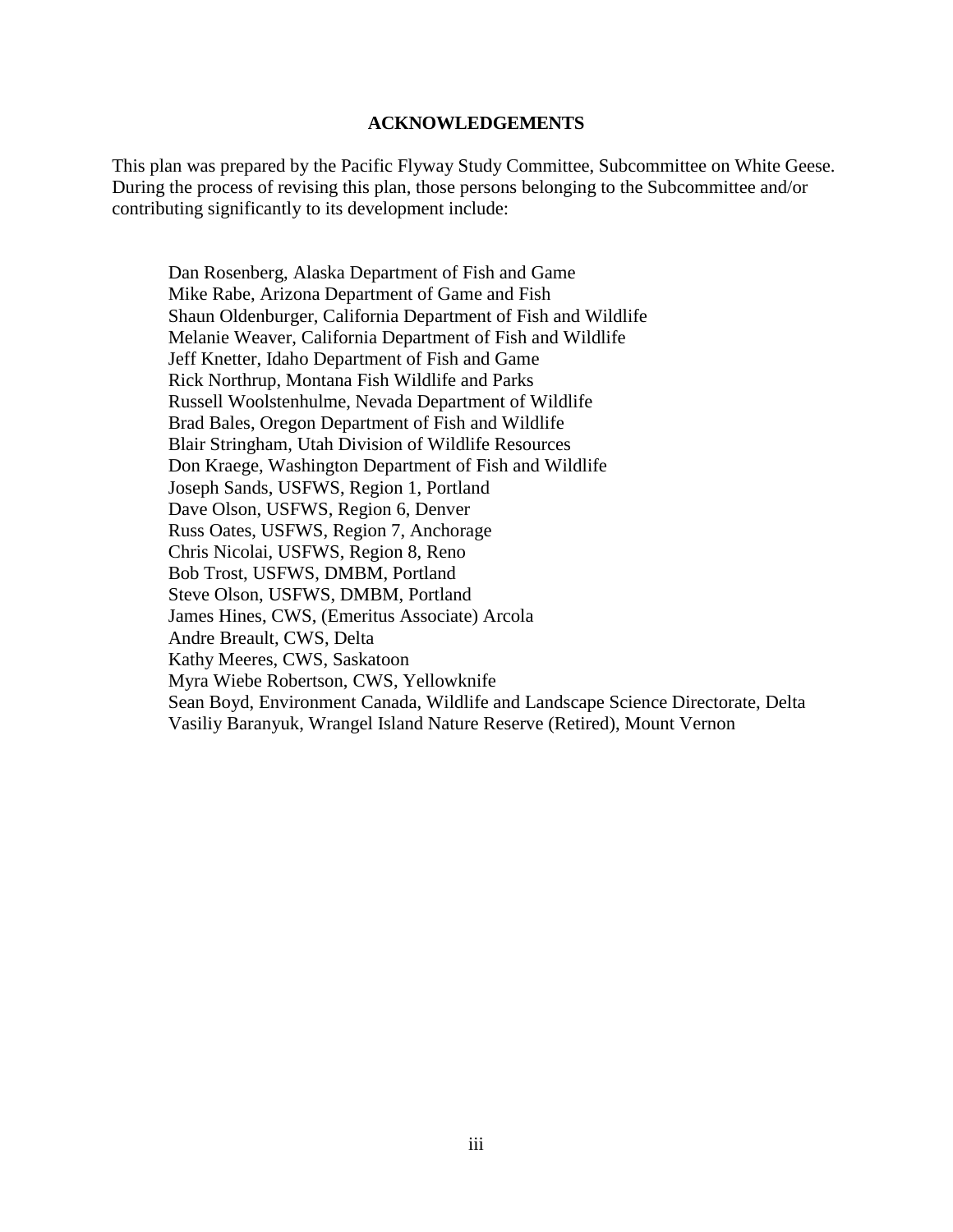# **TABLE OF CONTENTS**

<span id="page-4-0"></span>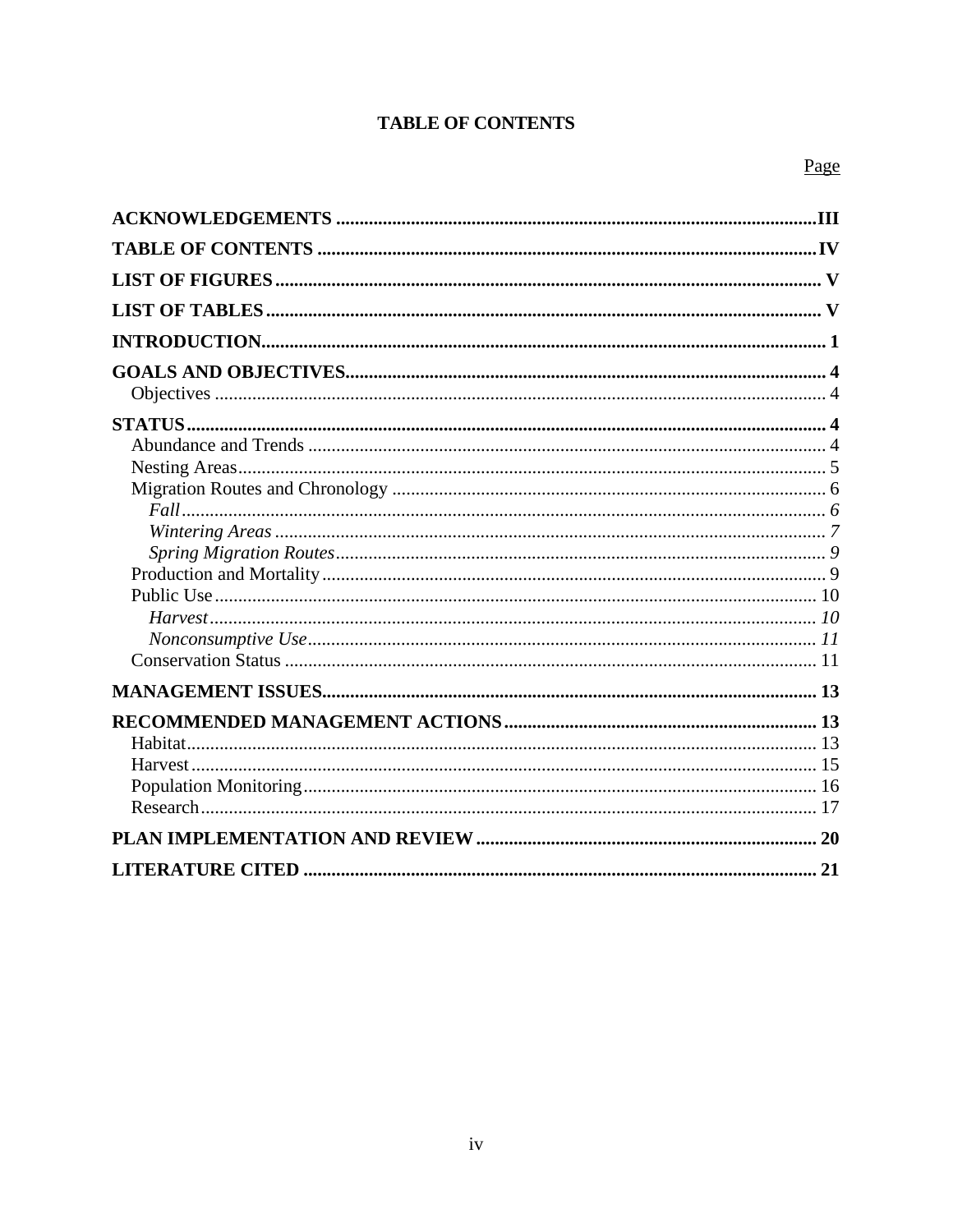# **LIST OF FIGURES**

<span id="page-5-0"></span>[Figure 1. Distribution of Western Arctic Population lesser snow goose leg band recoveries,](#page-7-0)  [1939–2012.......................................................................................................................................](#page-7-0) 2

<span id="page-5-1"></span>

| Figure 2. General migration pathways of Western Arctic Population lesser snow geese between                                                                                                      |
|--------------------------------------------------------------------------------------------------------------------------------------------------------------------------------------------------|
| Figure 3. Distribution of leg band recoveries by recovery period for lesser snow geese marked in                                                                                                 |
| <b>LIST OF TABLES</b>                                                                                                                                                                            |
| Table 1. Description of habitats used by Western Arctic Population lesser snow geese of the                                                                                                      |
| Table 2. Photographic inventories of lesser snow goose colonies in the Western Canadian                                                                                                          |
| Table 3. Inventories of lesser snow goose colonies on the Arctic Coastal Plain of northeast                                                                                                      |
| Table 4. Estimated white geese in the Pacific Flyway from midwinter counts, 1955–2013, and                                                                                                       |
| Table 5. Composition of lesser snow and Ross's geese from winter air and ground surveys in                                                                                                       |
| Table 6. Band recoveries of lesser snow geese marked in the Western Canadian Arctic 1953–<br>2007, by flyway and state during winter recovery periods (December-February, Wood et al.            |
| Table 7. Historical wintering population and productivity data, Western Central Flyway white                                                                                                     |
| Table 8. Estimated lesser snow/blue goose harvests in Pacific Flyway states, the Central,<br>Mississippi, and Atlantic flyways, and the U.S. total from (a) the federal Mail Questionnaire<br>35 |
| Table 9. Estimated light goose harvest during early spring hunts in Idaho and Utah from state                                                                                                    |
| Table 10. Estimated lesser snow/blue goose harvests in Pacific Flyway provinces from Canadian                                                                                                    |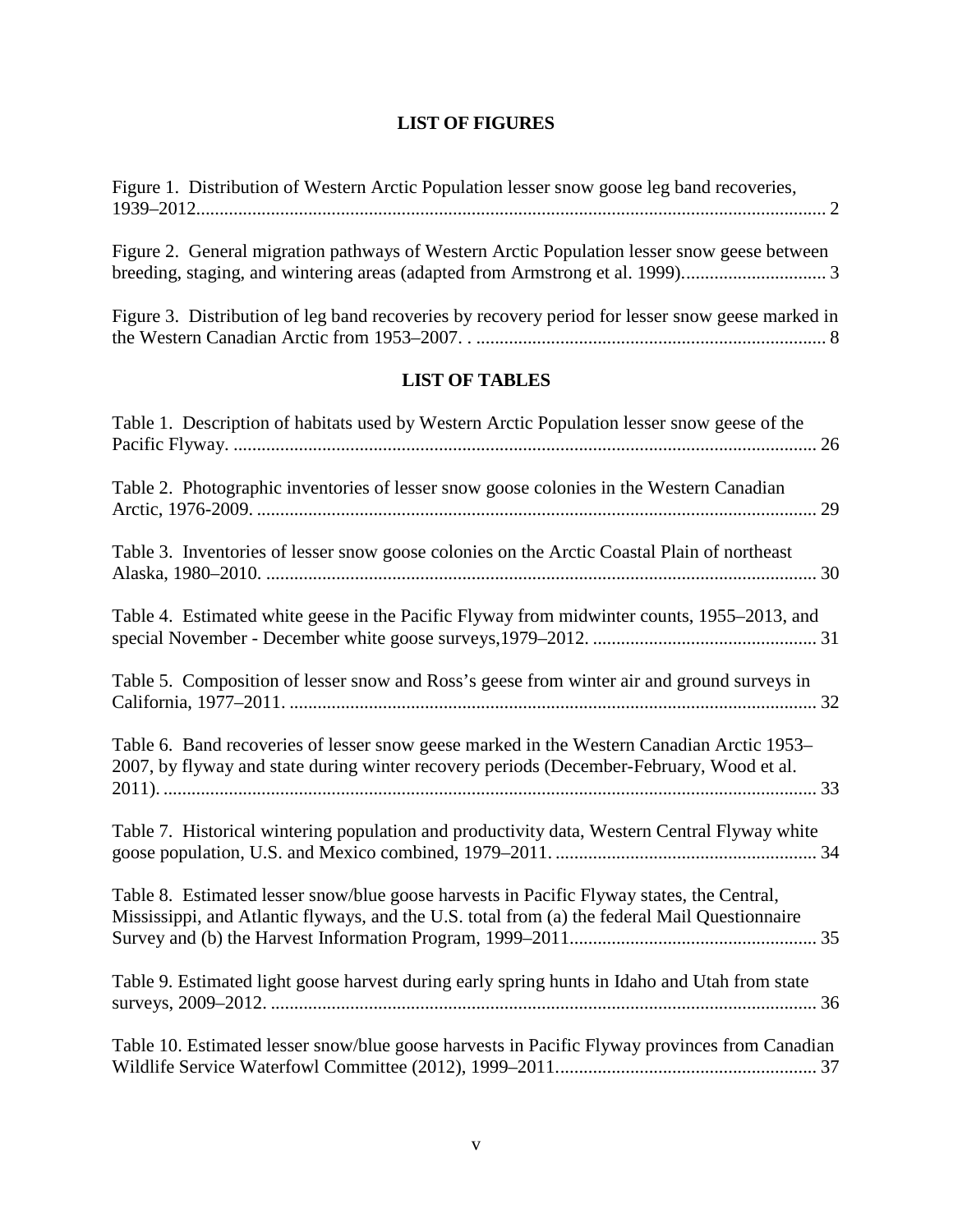## **PACIFIC FLYWAY MANAGEMENT PLAN**

## **FOR THE**

# <span id="page-6-0"></span>**WESTERN ARCTIC POPULATION LESSER SNOW GOOSE**

## **INTRODUCTION**

The Pacific Flyway Council (Council) is an administrative body that forges cooperation among public wildlife agencies to protect and conserve migratory birds in western North America. The Council has prepared numerous management plans for most populations of swans, geese, and sandhill cranes in the Pacific Flyway [\(www.pacificflyway.gov\)](http://www.pacificflyway.gov/). These plans typically focus on populations, which are the primary unit of management, but may be specific to a species or subspecies. Management plans serve to:

- Identify common goals;
- Coordinate collection and analysis of biological data;
- Prioritize management actions and establish responsibility for them; and
- Emphasize research needed to improve management.

Flyway management plans are products of the Council, developed and adopted to help state and federal agencies cooperatively manage migratory game birds under common goals. Management strategies are recommendations, but do not commit agencies to specific actions or schedules. Fiscal, legislative, and priority constraints influence the level and timing of implementation. Pacific Flyway plans generally guide management and research for a five-year planning horizon.

This plan provides guidelines for management of that portion of the Western Arctic Population (WAP) of lesser snow geese (*Chen caerulescens caerulescens*) that occurs in the Pacific Flyway. The WAP breeds primarily on Banks Island, Northwest Territories (NWT) in the western Canadian Arctic, with smaller colonies westward to the central Alaska coast (Fig. 1, Table 1). The majority of the population winters in the Central Valley of California, with the remainder mostly wintering in the western part of the Central Flyway, an area that includes eastern New Mexico, northwestern Texas, eastern Colorado, and the Central Highlands of Mexico (Fig. 2, Table 1). Important migration staging areas include the Arctic Coastal Plain of northeast Alaska and the Yukon, the Mackenzie River Valley, southeastern Alberta, southwestern Saskatchewan, western Montana, southern Idaho and Oregon, western Utah, southeastern Colorado, and northeastern California (Table 1). The WAP mixes in migration and on the wintering grounds with the Wrangel Island Population (WIP) and the Midcontinent Population (MP) of lesser snow geese and Ross's geese (*Chen rossii*). These other populations are addressed in separate Pacific and Central Flyway plans, but integration among them is essential to manage these overlapping populations of white geese.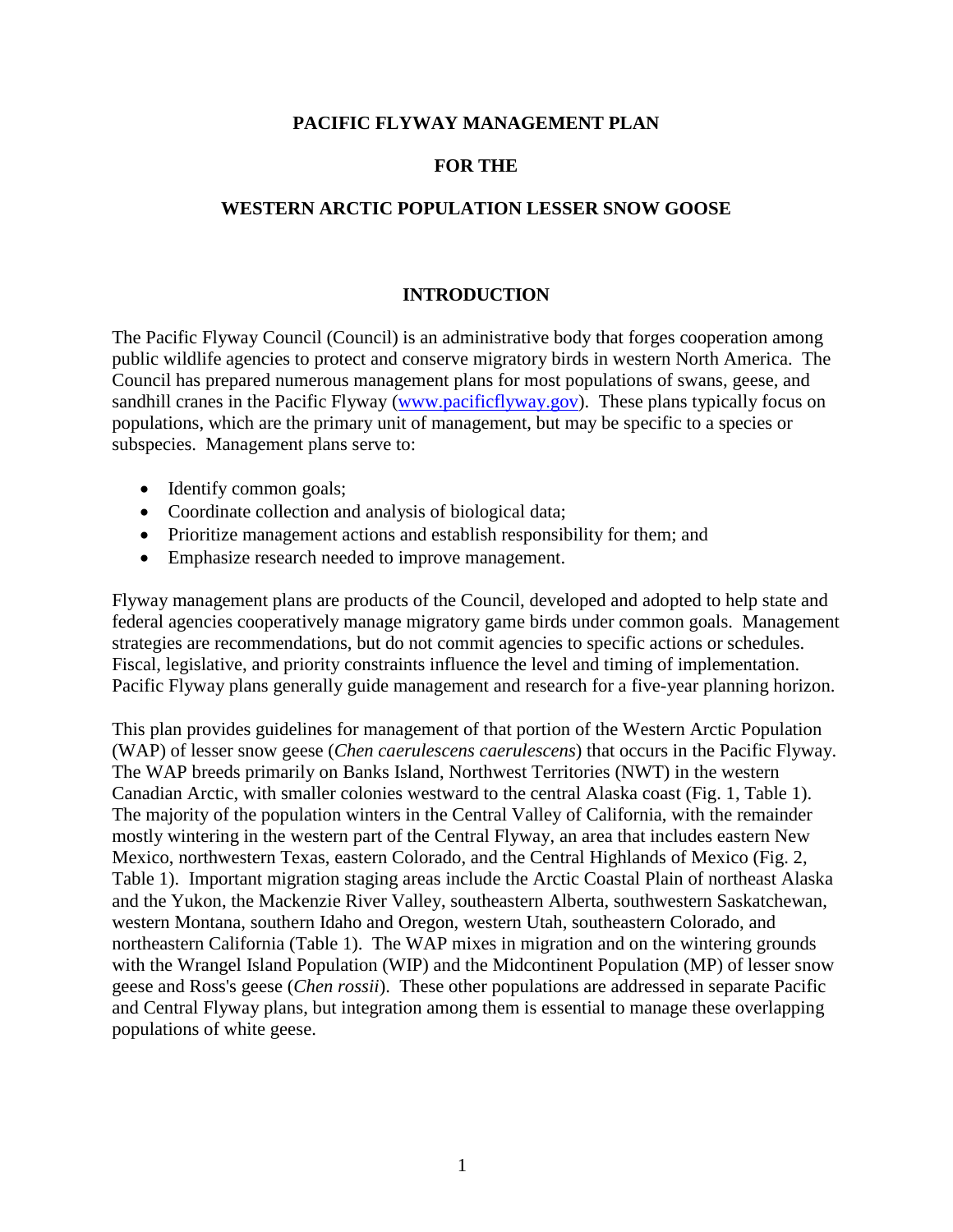

<span id="page-7-0"></span>Figure 1. Distribution of Western Arctic Population lesser snow goose leg band recoveries, 1939–2012.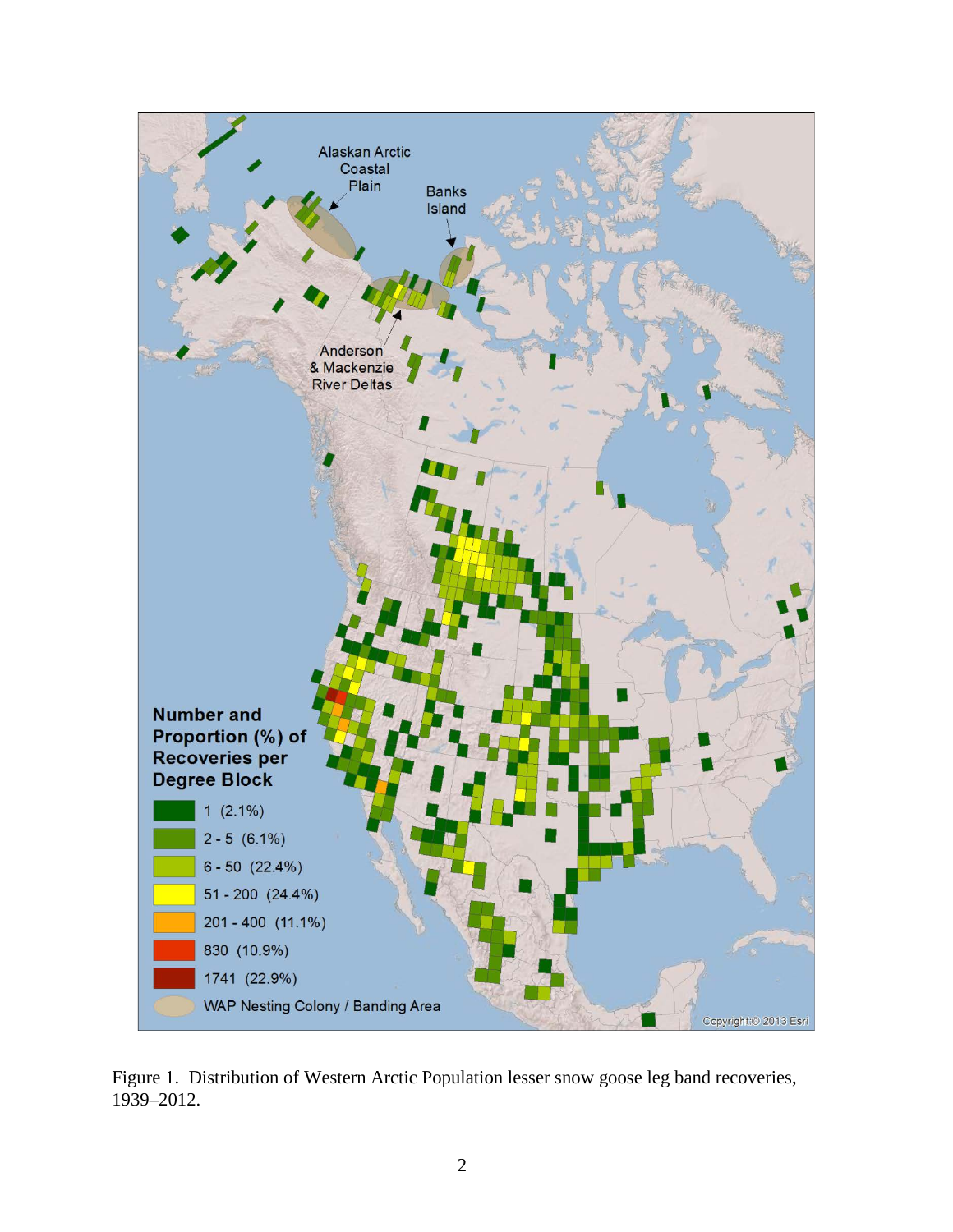

<span id="page-8-0"></span>Figure 2. General migration pathways of Western Arctic Population lesser snow geese between breeding, staging, and wintering areas (adapted from Armstrong et al. 1999).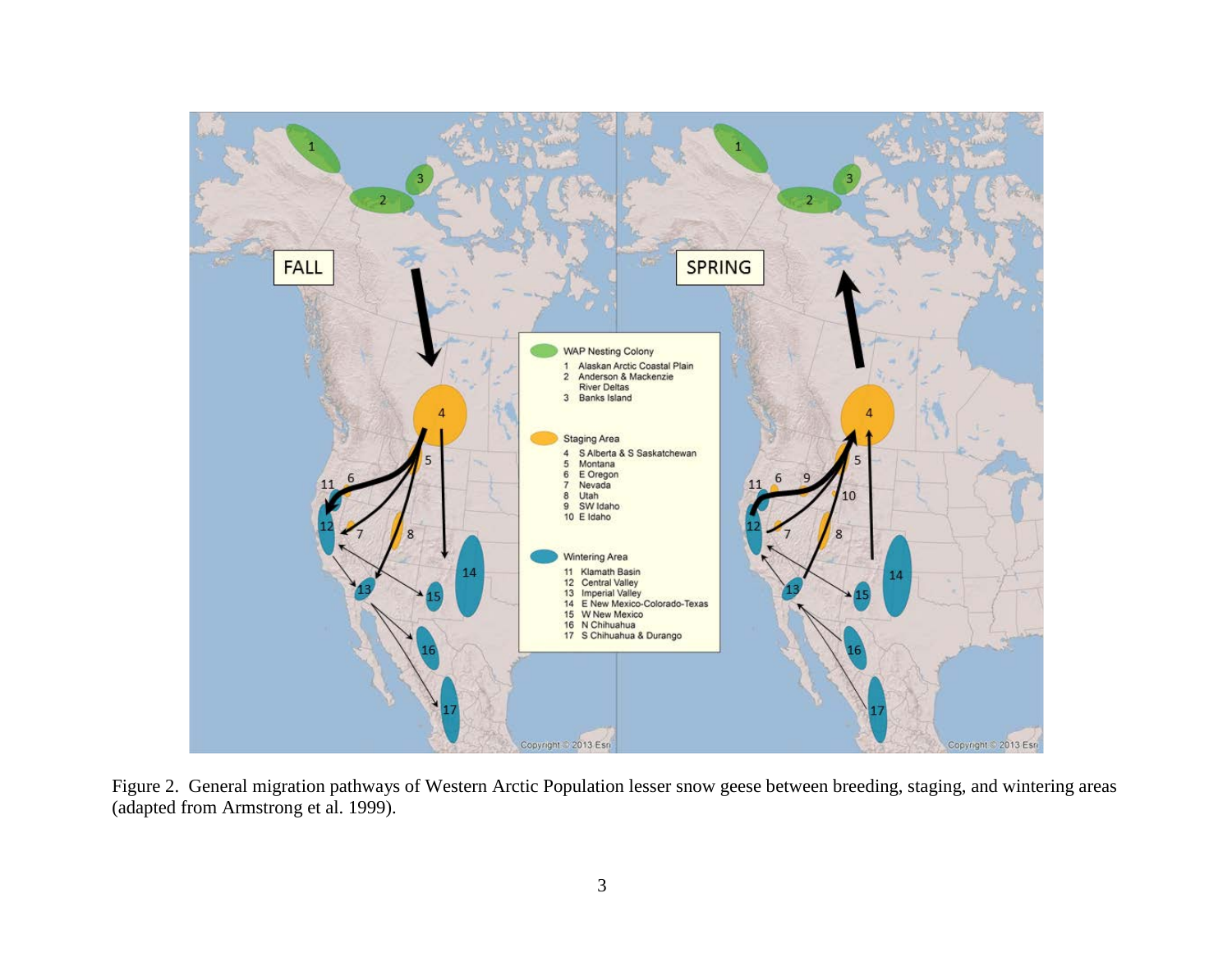#### **GOALS AND OBJECTIVES**

<span id="page-9-0"></span>The goal of this management plan is to maintain the WAP at a healthy level and optimize distribution of lesser snow geese in all parts of their range to benefit society. It is recognized that the distribution of WAP lesser snow geese between the Pacific and Central flyways continues to be dynamic. Complementary planning between all jurisdictions is needed to ensure that coordinated management of the WAP is based on shared objectives and the best available information.

#### <span id="page-9-1"></span>**Objectives**

- A. Reduce breeding population to 200,000 adult lesser snow geese on the three traditional breeding areas (Banks Island, Anderson River delta, and Kendall Island), based on a five-year or more frequent photographic inventory.
- B. Ensure adequate year-round habitat is available to support the population, but minimize negative effects due to overgrazing by geese.
- C. Ensure WAP lesser snow geese, or management actions on the population do not negatively impact other species or populations, in particular WIP lesser snow geese.
- D. Provide for aesthetic, educational, scientific, and consumptive uses.

#### **STATUS**

#### <span id="page-9-3"></span><span id="page-9-2"></span>**Abundance and Trends**

Since 1976, the status of the WAP has been measured with periodic photographic inventories of the three main colonies in the Northwest Territories of Canada, including Banks Island, Anderson River, and Kendall Island (Table 2). In 1987, those three colonies had 98,300, 3,600, and 700 nesting pairs of lesser snow geese, respectively and over 205,000 geese (Hines et al. 1999). The colonies increased to 486,100 geese by 1995 and to 579,700 geese by 2002. The 2009 photo inventory estimated 431,800 lesser snow geese. The population in these colonies has increased approximately 4% per year from 1976 to 2010, despite a reduction in geese between the 2002 and 2009 photo inventories (Wood et al. 2011). The nesting colonies in Alaska have risen from 95 nesting pairs in 1980 to over 6,000 in 2010 (Ritchie et al. 2011; Table 3). The Ikpikpuk colony alone has increased from 40 nesting pairs in 1980 to over 8,600 in 2011 (Burgess et al. 2012). Continued growth at these observed rates, which are similar to those observed in the central Arctic, would inevitably lead to broad scale habitat destruction on the breeding grounds (Hines et al. 2010).

Traditional midwinter surveys indicate an increasing trend of white geese wintering in the Pacific Flyway; an average of 360,490 during 1955–1959 and 763,965 during 2009–2013. In 1979, the operational survey for Pacific Flyway white geese was changed to an early December count which has averaged 611,800 geese (Table 4). These counts neither distinguish the proportions of white geese which originate from the WAP, the WIP, or the MP, nor do they distinguish between lesser snow and Ross's geese. However, periodic air and ground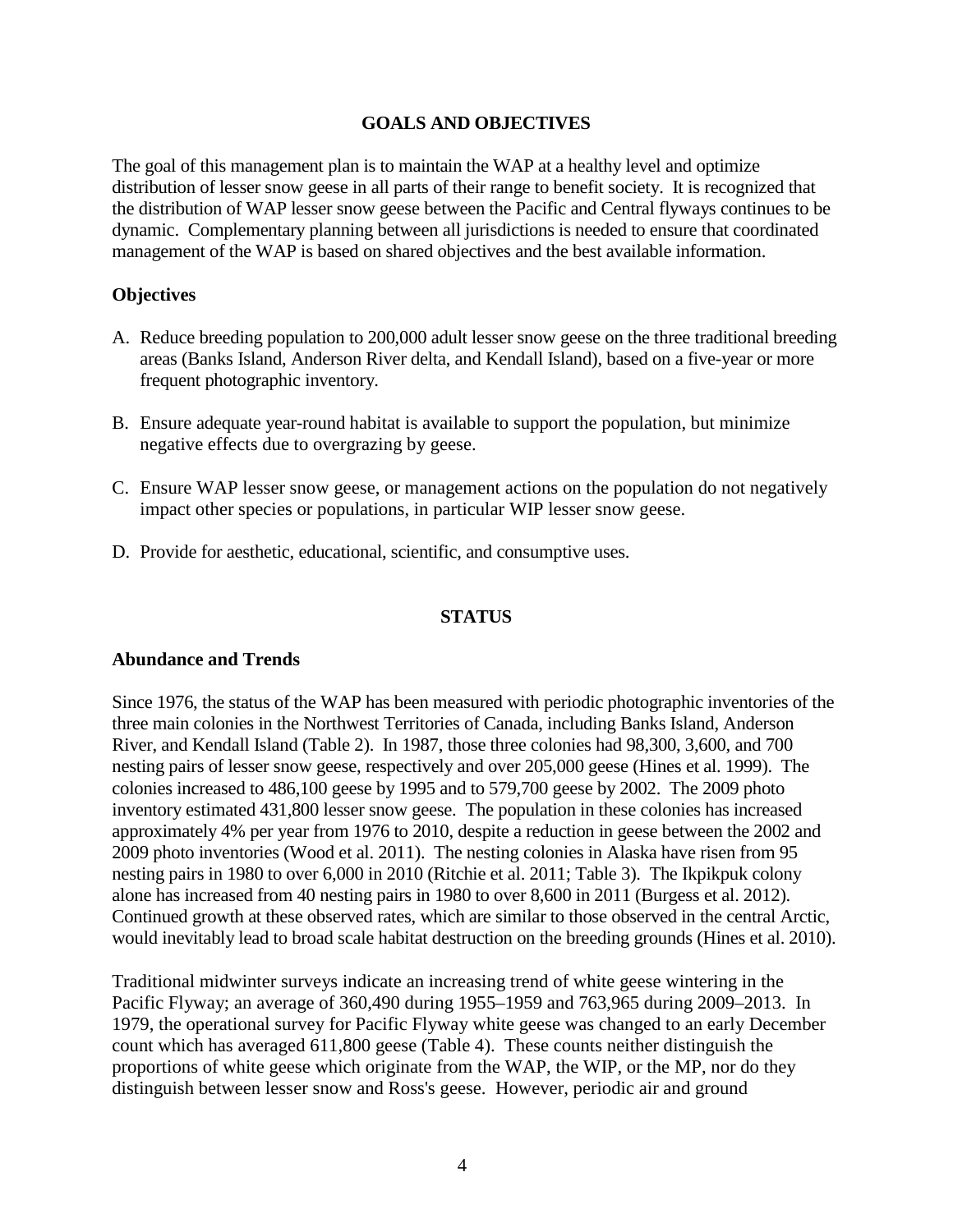composition surveys are conducted in California to estimate proportions of lesser snow and Ross's geese (Table 5). The proportions of these populations in the Pacific Flyway are known to have changed since initiation of population surveys, and primarily show a reduction in the proportion of Ross's geese due to the increase in the lesser snow goose population.

WAP lesser snow geese also winter in the western part of the Central Flyway, including the Central Highlands of Mexico, where they mix with MP lesser snow and Ross's geese (Drewien et al. 2003). Surveys of the white geese wintering in the western part of the Central Flyway suggest increasing populations of snow and Ross's geese. During the 1989–1990 winter survey of major migration and wintering areas in Colorado, New Mexico and Texas, there were an estimated 172,700 birds, of which 13% were Ross's geese (Benning 1991), while the 2011–2012 winter survey estimated 260,200 birds, of which 33% were Ross's geese (Thorpe 2012).

It is important to note that declines in the estimated number of lesser snow geese from photo surveys do not necessarily reflect declines in the population. Specifically, the number of nests may decrease due to poor nesting conditions (i.e. late springs); therefore, many non-breeding adults may remain uncounted. Likewise, we report information only from known nesting colonies in the western Arctic. With the relatively recent (1990–present) expansion of nesting colonies in Alaska and the fact that nesting locations are quite remote, it is possible unknown colonies exist that remain to be surveyed. Furthermore, fall age ratios and other data (i.e., an increasing disparity between Lincoln-Peterson estimates and winter counts, and between Lincoln-Peterson estimates and photo estimates) suggest that there may be a large and possibly increasing non-breeding component among MP lesser snow geese (Leafloor et al. 2012). It is possible this may be occurring in the WAP as well.

# <span id="page-10-0"></span>**Nesting Areas**

Most (88% of the total) WAP lesser snow geese nest in the Egg River colony on Banks Island, with smaller colonies on the Anderson River delta and at Kendall Island in the Mackenzie River delta (Table 2). The nesting population on Banks Island has increased from 165,000 birds in 1976 to approximately 500,000 birds in recent years. The number of nesting geese varies considerably among years and is lower in years when nesting is delayed by late snowmelt (Samelius et al. 2008). In those years when nesting is delayed, large numbers of nonbreeding geese were found in broodrearing areas, which suggest timing of snowmelt has a greater effect on the proportion of geese attempting to breed each year than it has on the number of geese that arrive at Banks Island (Samelius et al. 2008). Nesting numbers and success at Anderson River have declined substantially since the 1970s and 1980s, likely due to vegetation loss from increased soil salinity and increased predation from grizzly bears (Obst et al. 2013). Nesting numbers and success at Kendall Island can vary greatly each year, depending on the level of spring flooding and predation by grizzly bears (Kerbes et al. 1999a).

WAP lesser snow geese occasionally bred on the Arctic Coastal Plain of Alaska through the 1970s; however, a small colony of 100–200 nesting pairs became established on Howe Island in the Sagavanirktok River delta near Prudhoe Bay. This colony has had a history of boom and bust years, and seldom exceeded 400 nests through the 1990s. Colony distribution has varied with ice conditions and predation by foxes and bears. By 2008, the Howe Island colony surpassed 1,000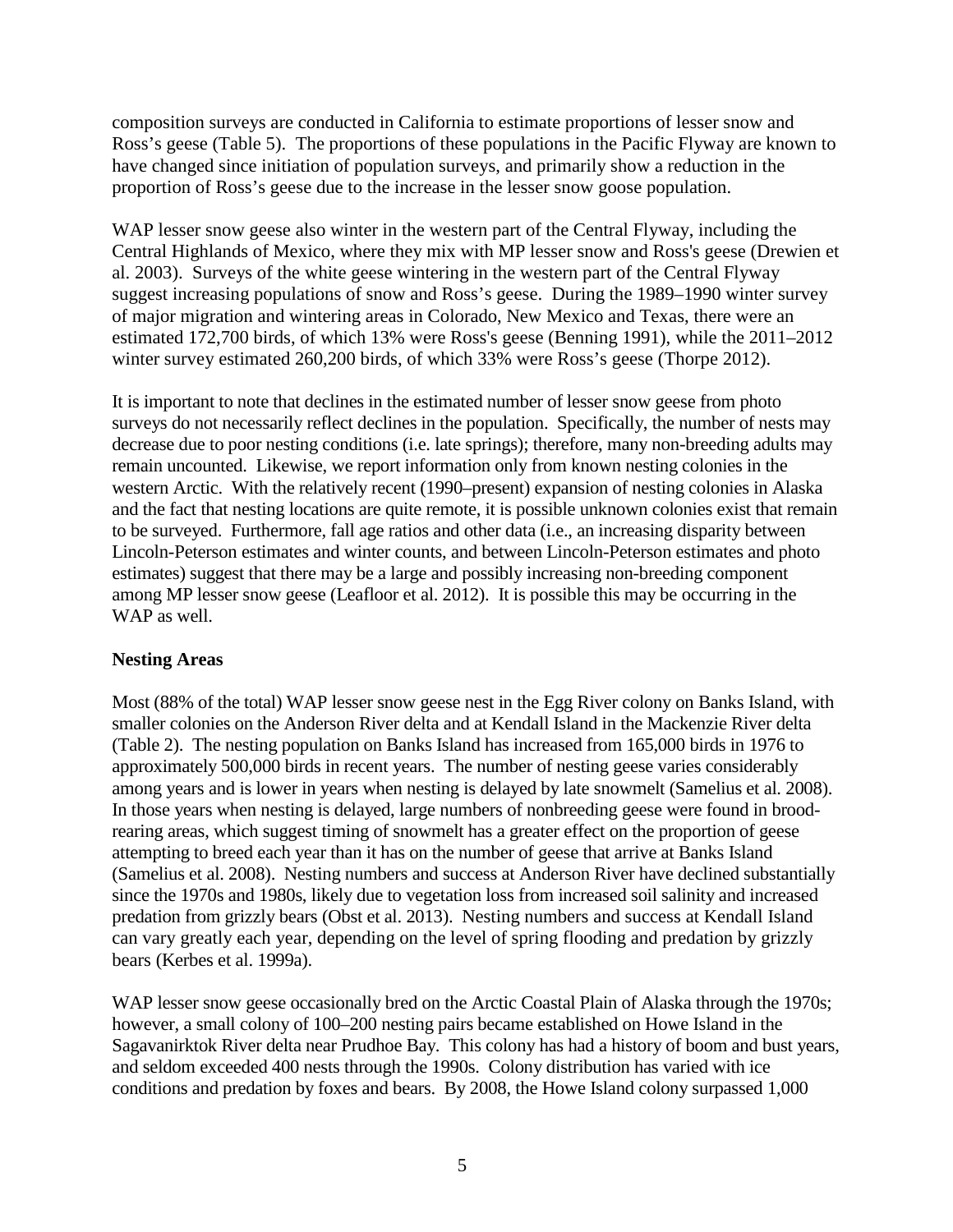nests (Blees et al. 2010). Lesser snow geese now nest in three other colonies on the Colville, Ikpikpuk, and Kukpowruk river deltas (Table 3). Since 1999, the Ikpikpuk colony has grown from 176 nests to over 4,000 nests in 2010 (Ritchie, et al. 2011). In 2010, nearly 7,000 pairs of lesser snow geese nested in four colonies along the Arctic Coastal Plain of northeast Alaska.

All main breeding colonies are located on flat, coastal areas, drained by braided deltas, and are within five miles of salt water, with the exception of those along the Egg and Kellet Rivers, about 16 miles inland on Banks Island (McEwen 1958).

# <span id="page-11-0"></span>**Migration Routes and Chronology**

<span id="page-11-1"></span>*Fall.* – The Arctic Coastal Plain of northeast Alaska and the Yukon Territory, and the Mackenzie River delta in the NWT are important fall staging areas for as many as 600,000 WAP lesser snow geese (Garner and Reynolds 1986). In 1978, 325,800 lesser snow geese were estimated in the Arctic National Wildlife Refuge (Spindler 1978) and that number has since decreased. In 2004, the peak count (adjusted for observer error) was 189,600 and the long-term average is 106,100 lesser snow geese (Kendall 2006). Lesser snow geese utilize the Arctic Coastal Plain between late August and early September to build energy reserves needed for migration (Hupp et al. 2002) and, from there, they move south along the Mackenzie River to additional staging areas, first in the southern Northwest Territories (NWT), then to southeastern Alberta and southwestern Saskatchewan.

Non-breeding lesser snow geese leave Banks Island about mid-August on their southern migration. They first stage on the northwest edge of the Mackenzie River delta in early September, where they are joined by adults with young who stage throughout the Beaufort Sea Coastal Plain in western Canada and eastern Alaska (Barry 1967). The exact timing and path followed from the western Arctic to the Canadian prairies are unknown (Armstrong et al. 1999). On the main staging areas of southeastern Alberta and southwestern Saskatchewan, lesser snow geese peak in mid- to late October. Autumn staging areas used by WAP lesser snow geese in the Canadian prairies have gradually shifted eastward. In the 1950s and 1960s, 74% of the leg bands recovered in the Canadian prairies occurred in Alberta, and 26% occurred in Saskatchewan. By the late 1980s and early 1990s, only 36% of the recoveries occurred in Alberta, while the remainder (64%) occurred in Saskatchewan (Hines et al. 1999). Much of the fall migration is non-stop between Prairie Canada and wintering areas.

WAP lesser snow geese continue south from the Canadian prairies via several different routes (Fig. 2). One route passes through Freezout Lake, Montana, then southwest to Summer Lake, Oregon and the Klamath Basin on the Oregon-California border. These geese move on to winter in the Central Valley (especially the Sacramento Valley) of California. A small number of these geese continue on to the Imperial Valley of California. Others depart Montana and pass through the Bear River Marshes of Utah to the Imperial Valley of California (Armstrong et al.1999).

Another migration route used by WAP geese follows the Canadian prairies east of the Rocky Mountains to wintering grounds in southeastern Colorado, the Panhandle of Texas, the Rio Grande and Pecos River valleys of New Mexico, and the Central Highlands of Mexico (Fig. 2). A small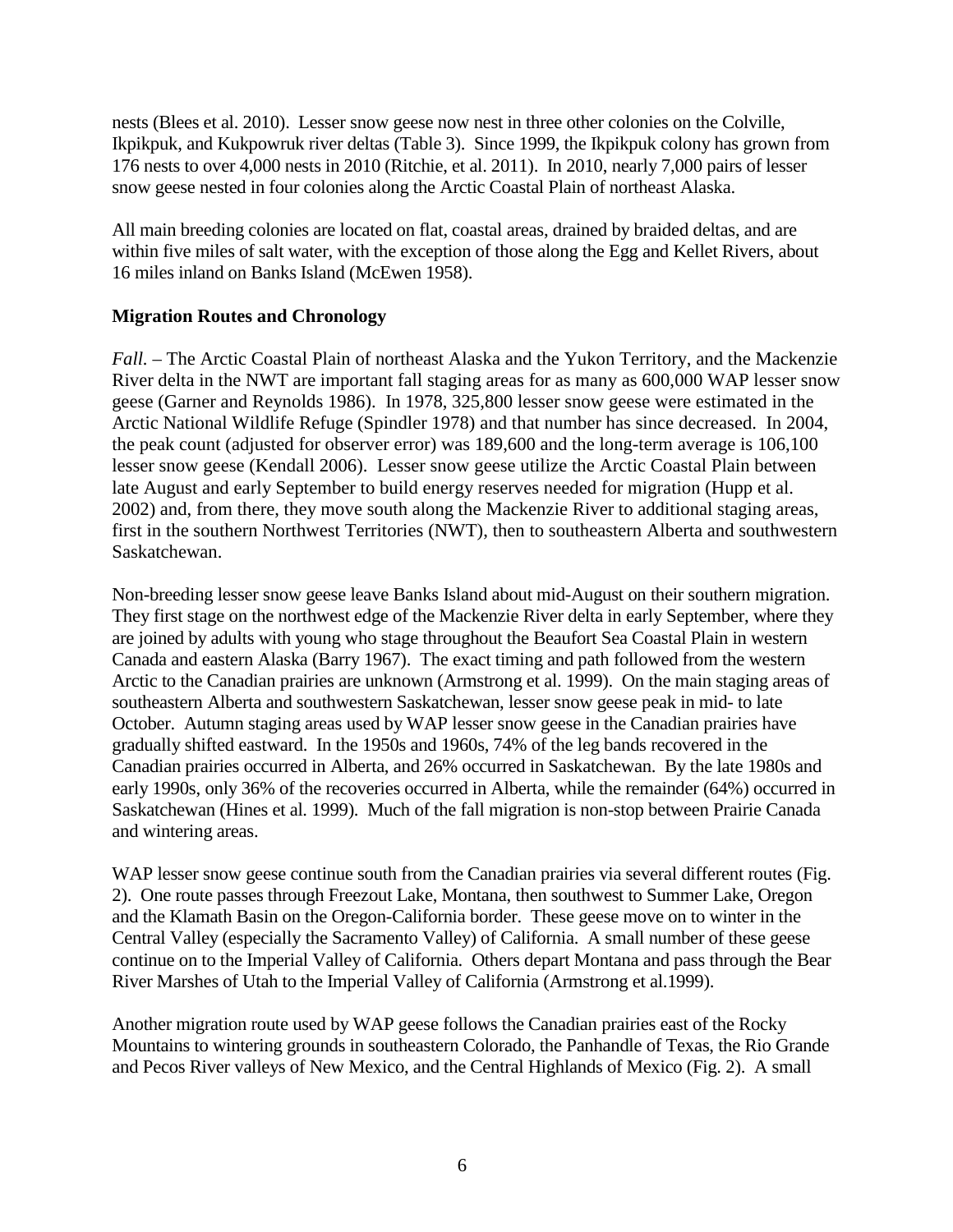number of geese wintering in the western part of the Central Flyway arrive there via the Klamath Basin and the Central Valley (Armstrong et al. 1999).

Peak numbers are usually reached at Freezout Lake, Montana, during the first week in November, and most depart by the end of the month. White geese start to arrive in the Klamath Basin during mid-October, with large numbers arriving in late October or early November. Neck collar observations suggest that WIP lesser snow geese arrive in early to mid-October. Since the 1980s, an increasing proportion of lesser snow geese began bypassing the Klamath Basin, migrating directly to the Central Valley (Gilmer et al. 2004). Most of the geese that winter in the western Central Flyway arrive in early to mid-November. In the Central Highlands of Mexico (Chihuahua and Durango), lesser snow geese arrive in late-November and peak in mid-January (Armstrong et al. 1999).

<span id="page-12-0"></span>*Wintering Areas*. – During the last ten years, the average midwinter and December surveys of white geese in the Pacific Flyway, excluding Mexico, were 723,100 and 843,300, respectively (Table 4). These include WAP and WIP lesser snow geese, as well as MP lesser snow geese and Ross's geese, the latter making up as much as 20–30% of the California wintering white goose population (Weaver 2011; Table 5). Other than the Skagit River/Fraser River (geese from the WIP), only small numbers of white geese winter anywhere else in the Pacific Flyway.

Historically, approximately 90% of the WAP wintered in the Central Valley of California, while the remainder mostly wintered in the western Central Flyway (Hines et al. 1999). However, band recoveries from the last 30 years show that the winter distribution of WAP lesser snow geese has shifted eastward and the population is increasingly mixing with MP lesser snow geese (Wood et al. 2011). In the 2000s, 81% of band recoveries occurred in the Pacific Flyway, while the rest were recovered in the western part of the Central Flyway (12%), the remainder of the Central Flyway (4%) and the Mississippi Flyway (3%) (Fig. 3; Table 6).

The midwinter survey estimate of lesser snow geese in the western part of the Central Flyway has increased since the early 1980s to about 260,200 in 2012 (Thorpe 2012; Table 7). Wood et al. (2011) suggest that WAP lesser snow geese are contributing to the observed increase in this wintering population.

Conventional leg banding conducted through the early 1980s indicated little or no interchange between wintering areas in the Pacific and Central flyways. However, neck collaring studies conducted during the late 1980s and early 1990s showed that some WAP lesser snow geese do move between the California and western part of the Central Flyway wintering areas, sometimes moving in both directions within the same winter (Kerbes 1988, 1989, 1990).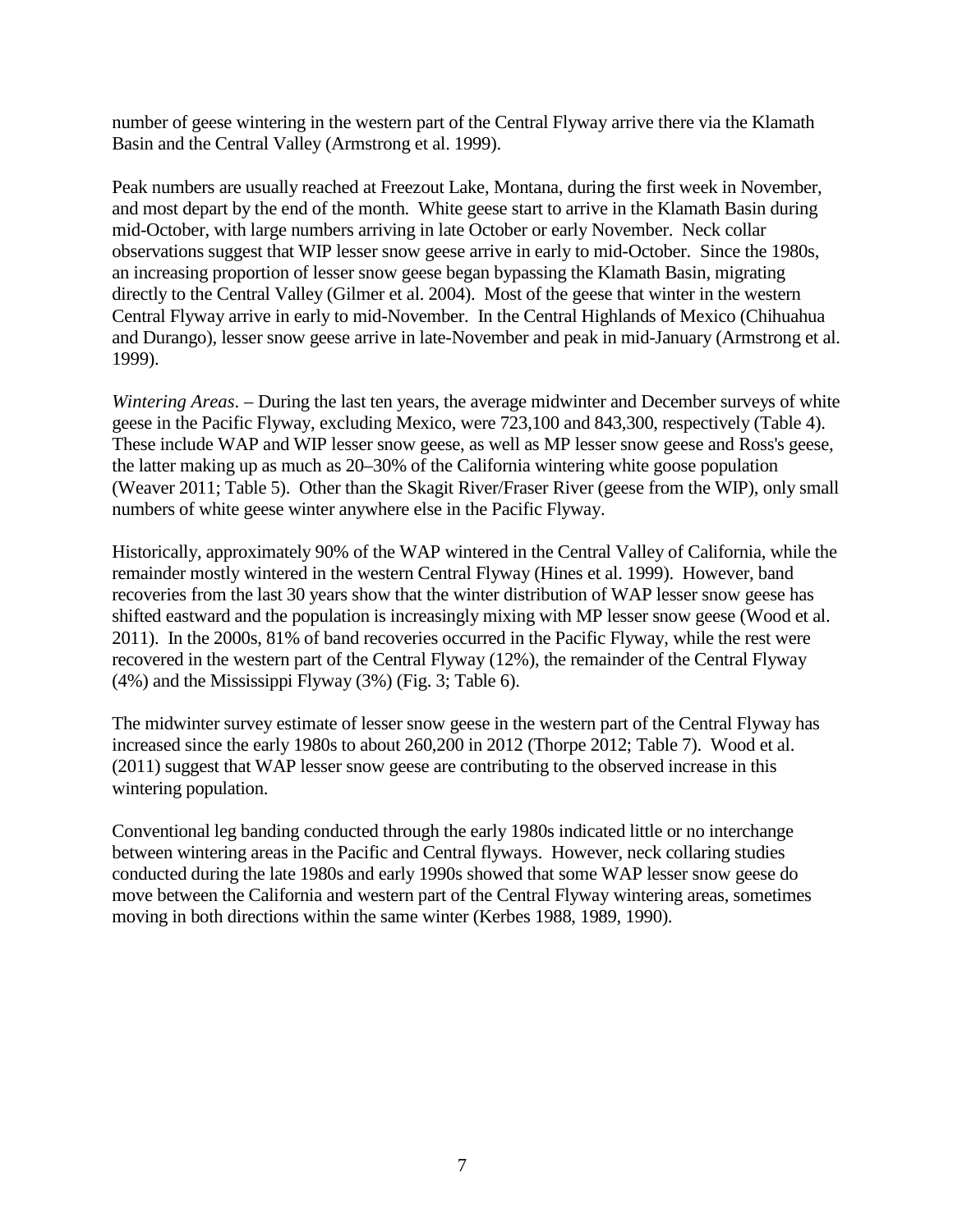

<span id="page-13-0"></span>Figure 3. Distribution of leg band recoveries by recovery period for lesser snow geese marked in the Western Canadian Arctic from 1953–2007. Winter recoveries are displayed as a number per square area (2500 km2) to better represent areas with high densities. Pacific (PF), western part of the Central (WCF) and Mississippi (MF) flyways are represented by dashed lines (Wood et al. 2011).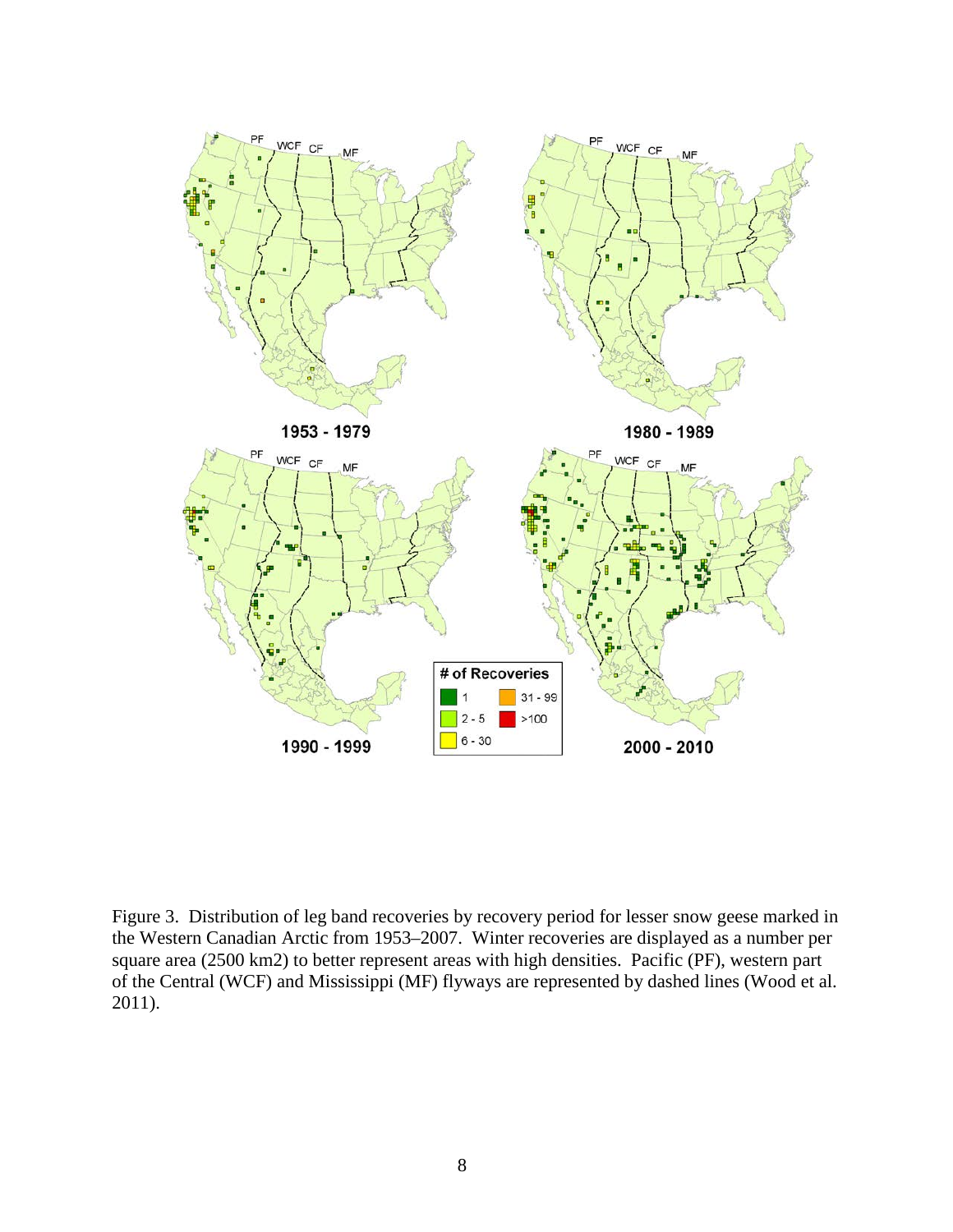<span id="page-14-0"></span>*Spring Migration Routes.* – Armstrong et al. (1999) used neck collar observations to describe the spring migration of WAP lesser snow geese. Spring migration begins during February as geese leave the Central Valley of California for the Klamath Basin and southern Oregon (Fig. 2). By mid-March, they move northward through eastern Oregon and southern Idaho before moving to western Montana, southeastern Alberta, and southwestern Saskatchewan by early to mid-April on their return to the western Arctic. Since the early 2000s, significant numbers of lesser snow geese have been observed across southwestern Idaho. It is not well understood where these birds originate.

Most geese that winter in the western part of the Central Flyway make a more direct return to Alberta-Saskatchewan, but some geese follow a secondary route through the Central Valley and then on to Alberta-Saskatchewan.

Most WAP lesser snow geese that winter in southern California arrive in Utah during the last week of February, Nevada in the first week of March, eastern Oregon and Montana by mid-March, and the Canadian prairies during the first week of April (Armstrong et al. 1999). Some of the southern California geese take a route through the Central Valley and then on to Alberta-Saskatchewan (Armstrong et al. 1999).

Geese continue to travel north with the snowmelt, particularly along the Mackenzie River Valley, where they stage on islands in the river in mid-May (Latour et al. 2008). Beyond the zone of agriculture, the migration passes the snowmelt line to arrive on the nesting grounds by mid to late-May (Samelius et al. 2008). When the geese arrive on the nesting area, flocks break up into small groups and then into pairs as soon as snow-free ground is available (Barry 1967).

# <span id="page-14-1"></span>**Production and Mortality**

Barry (1967) concluded that most lesser snow geese nest for the first time in their third summer, but in particularly favorable seasons, some nest in their second summer. When snow conditions permit, nesting commences a few days after arrival on the breeding grounds. Most nest construction occurs within a ten-day period, regardless of the phenology of the season. Median nest initiation dates on Banks Island ranged from 26 May– June. Furthermore, nest initiation is highly synchronized within years, with 70–84% of geese initiating nests over a five-day period (Samelius et al. 2008). Generally, 12 days after the first nest has been completed, all laying has terminated (Cooch 1961). In a delayed season when snowmelt is late, the last bird to start laying has only about 83 days before freeze up. The average incubation period is 23.6 days and the first flight occurs about 43 days after hatching (Cooke et al. 1995, Lesage and Gauthier 1997).

Each pair occupies and defends a small area around the nest. Nests can be as close as six feet apart in the dense centers of colonies. Average clutch size ranges from 3.5–4.42, and is lower when nesting is delayed by snowmelt (Cooch 1961, Samelius et al. 2008). Number of eggs per clutch varies from two to 10, but rarely exceeds five (Cooch 1961).

Lesser snow geese are usually successful nesters, except during years of extremely severe weather. Samelius et al. (2008) found that nesting success on Banks Island ranged from 45–86%. Abandonment and nest depredation accounted for 87–100% of nest failures, while flooding and mortality of nesting females account for the remainder. As colony size increases over time,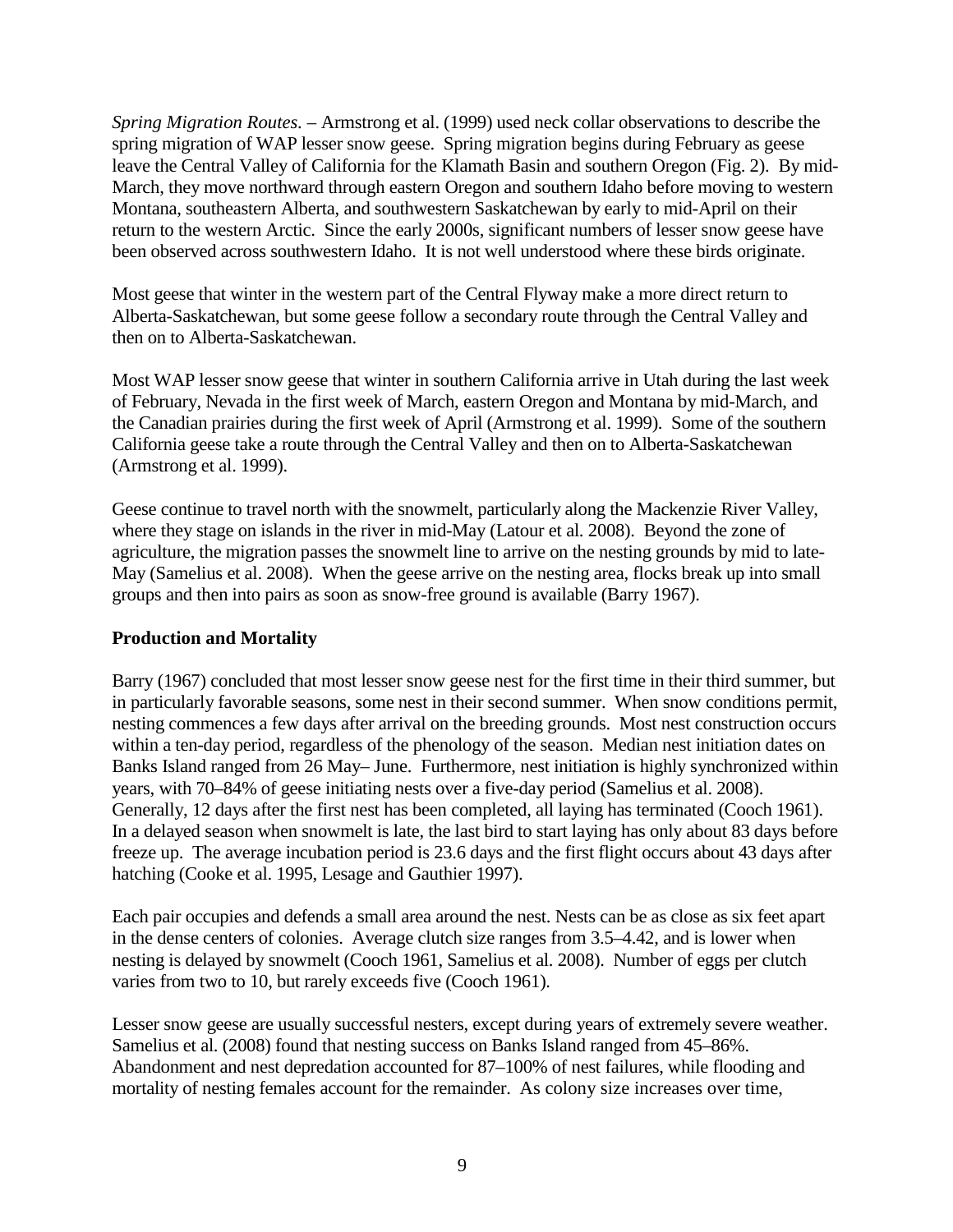predation pressure is generally reduced because predators become limited by factors other than food (Wittenberger and Hunt 1985, Raveling 1989). Samelius et al. (2008) speculate that the main factor affecting nesting success on Banks Island may switch from predation to spring chronology.

During 1995–1997 and 1999–2009, brood-rearing surveys of lesser snow geese on the Arctic Coastal Plain of northeast Alaska averaged 49% goslings, and ranged from 20–59% (Ritchie et al. 2011). In the western part of the Central Flyway, productivity surveys recorded an average of 20% young during the period 1984–2007 (Thorpe 2012, Table 7). The survival rate for adult WAP lesser snow geese from 2000–2007 was 0.85 (Hines et al. 2011).

# <span id="page-15-0"></span>**Public Use**

<span id="page-15-1"></span>*Harvest.* – Currently, no method exists for estimating the proportions of harvest among the various lesser snow goose populations or breeding segments which winter in the Pacific and Central flyways. Total lesser snow goose harvest in the U.S. is measured by the federal Waterfowl Parts Collection and Mail Questionnaire Surveys, and the Harvest Information Program (HIP). About 64,100 lesser snow geese were harvested in the Pacific Flyway states in 2011, a 12% increase from the 1999–2010 average, and similar to the 2010 harvest of 65,000. The long-term average harvest (57,900) comprises 14% of the total goose harvest in the Pacific Flyway states (Table 8). Most of the flyway harvest (71%) occurs in California. Furthermore, 51% of all band recoveries occur in California (Fig. 1).

Lesser snow geese averaged 29% of the total goose harvest in California during the 2000s. The important lesser snow goose harvest counties within California for the same time period, expressed as a percentage of the state total, were: Colusa (28%), Glenn (20%), Butte (10%), Lassen (9%), and Merced (9%). The adjacent counties of Glenn and Colusa in California are the most important lesser snow goose harvest areas in the flyway. Goose harvest on state operated public hunting areas in California averaged 9–15% of the total goose harvest in the state during 1960–1989 (Fleskes et al. 1994). Lesser snow goose harvest on state operated public hunting areas in California average about 10% of the total lesser snow goose harvest in the state (M. Weaver, California Department of Fish and Wildlife, personal communication).

During the 2008–2009 regulations cycle, Council extended the white goose framework for Interior states to 10 March. Utah initiated seasons in two locations during spring 2009, Idaho followed with a season in southern Idaho in 2010, and Nevada held a season in spring 2013. Average annual harvest was estimated at 3,000 geese in Utah (B. Stringham, Utah Division of Wildlife Resources, personal communication; Table 9). In Idaho, average annual harvest was estimated at 2,200 geese (J. Knetter, Idaho Department of Fish and Game, personal communication; Table 9). The majority of band recoveries in Idaho originated from WAP geese banded in Alaska and Canada; however, there were a few recovered from the WIP.

Lesser snow goose harvest in western Canada appears to be increasing overall, but declining in Alberta. Average harvest in Alberta, British Columbia, and Saskatchewan has increased from 38,100 (1970–1979) to 102,700 (2002–2011). During the same time period in Saskatchewan, average harvest increased from 14,100 to 89,400, while Alberta harvest declined from 22,100 to 10,800 (Canadian Wildlife Service Waterfowl Committee 2012; Table 10).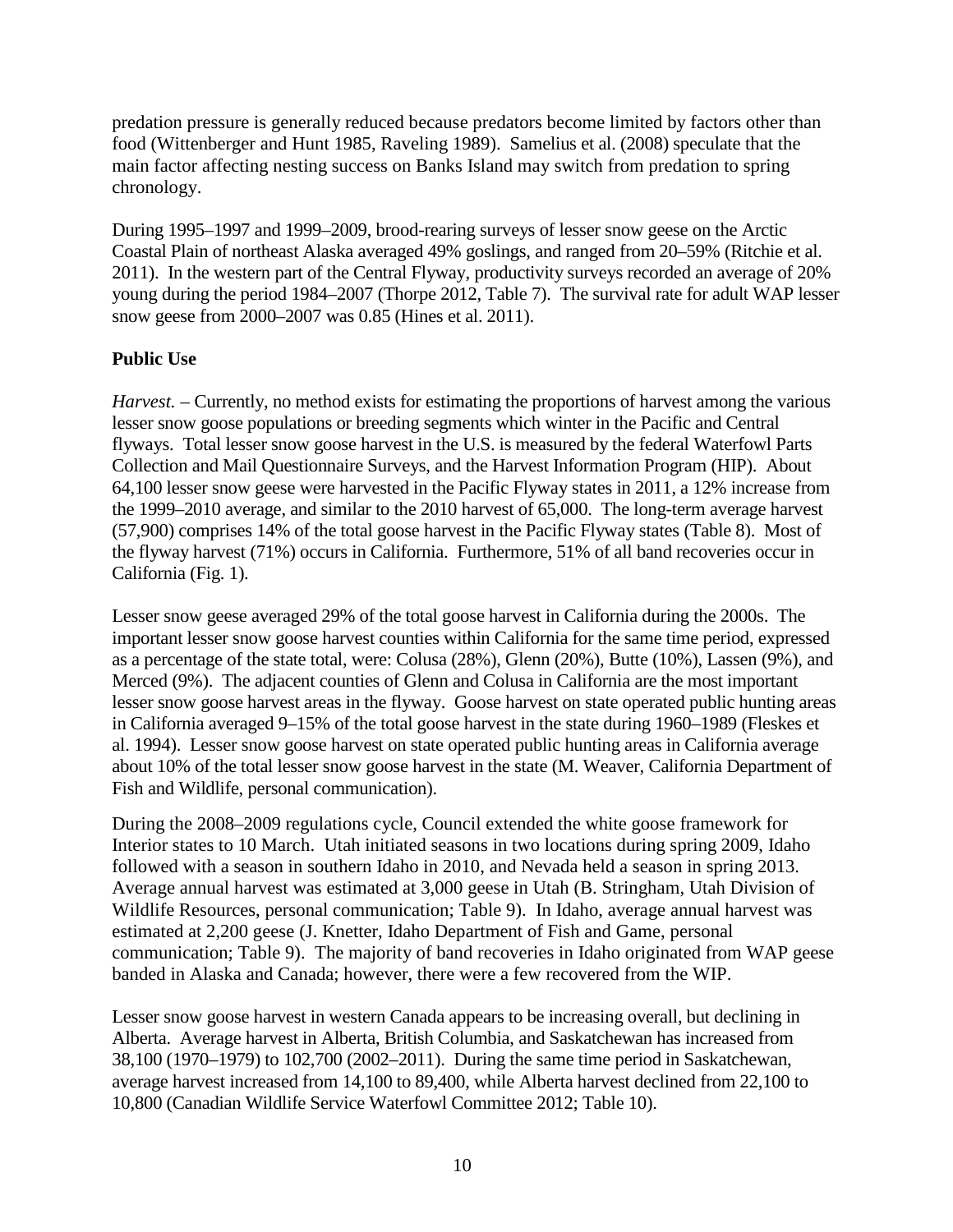Harvest rates for adult WAP lesser snow geese are low  $(-0.04)$  and are comparable to those for the overabundant MP (Alisauskas et al. 2011, Hines et al. 2011). This suggests very little impact of hunting on survival at current levels. Reduction or stabilization of the MP beginning in 1999 would have required adult survival rates to fall to 0.80 or lower (Rockwell et al. 1997). Even after 13 years of spring harvests and liberalized hunting regulations, annual adult survival ranges from 0.83–0.87 (Alisauskas et al. 2011).

Lesser snow geese nesting on Banks Island are of great importance to the Inuvialuit; geese make up an important part of local diets and are harvested by all six communities in the Inuvialuit Settlement Region, NWT (Joint Secretariat 2003). The harvest of WAP lesser snow geese by northern Aboriginal hunters in the NWT is about 6,000 per year (Hines et al. 2010). Average annual subsistence harvest in Alaska is about 1,100 birds (Naves 2010).

<span id="page-16-0"></span>*Nonconsumptive Use*. – Lesser snow geese are impressive in areas of concentration and are of special interest to the general public. Annual snow goose festivals take place in California, Colorado, Utah, Washington and British Columbia. With increased interest in wildlife, nonconsumptive use continues to grow.

The importance of nonconsumptive use is apparent in the 2012 revision of the North American Waterfowl Management Plan (NAWMP): People Conserving Waterfowl and Wetlands. It specifically pursues formal integration of waterfowl population objectives, habitat conservation, and societal needs and desires. Furthermore, the NAWMP Committee and the National Flyway Council have formed a Human Dimensions Working Group to support the development of plan objectives for people and to ensure these actions are informed by science.

# <span id="page-16-1"></span>**Conservation Status**

In general, arctic-nesting geese have increased due to anthropogenic factors which include changes in agricultural practices, the establishment of wildlife refuges, declines in hunter numbers and hunting pressure, and climate change (Ankney 1996; Batt 1997, 1998; Moser 2001; Gauthier et al. 2005). Specifically, snow geese and Ross's geese have benefitted from these developments, and have increased to levels at which some populations of snow geese are considered overabundant in Canada and the United States, and Ross's geese are considered overabundant in the Unites States.

Lesser snow geese in the MP have increased to a level where they have caused major damage to arctic and sub-arctic ecosystems upon which they and other species depend (Leafloor et al 2012). A trophic cascade of habitat degradation has occurred whereby destructive foraging by geese has created soil salinity and moisture conditions that have led to desertification on both staging and nesting areas (Batt 1997).

As of 2001, extensive damage by foraging lesser snow geese, like that observed in the central Arctic, had not yet been observed on Banks Island; however, there is evidence that the lesser snow goose colony is negatively affecting breeding shorebird numbers within 10 km of the colony (Latour et al. 2010). Because the vast majority (95%) of the WAP of lesser snow geese nests on Banks Island, increased growth of the population is not desirable. The capacity of the lowlands that support large numbers of grazing animals (i.e., lesser snow geese and muskoxen) is unknown, and it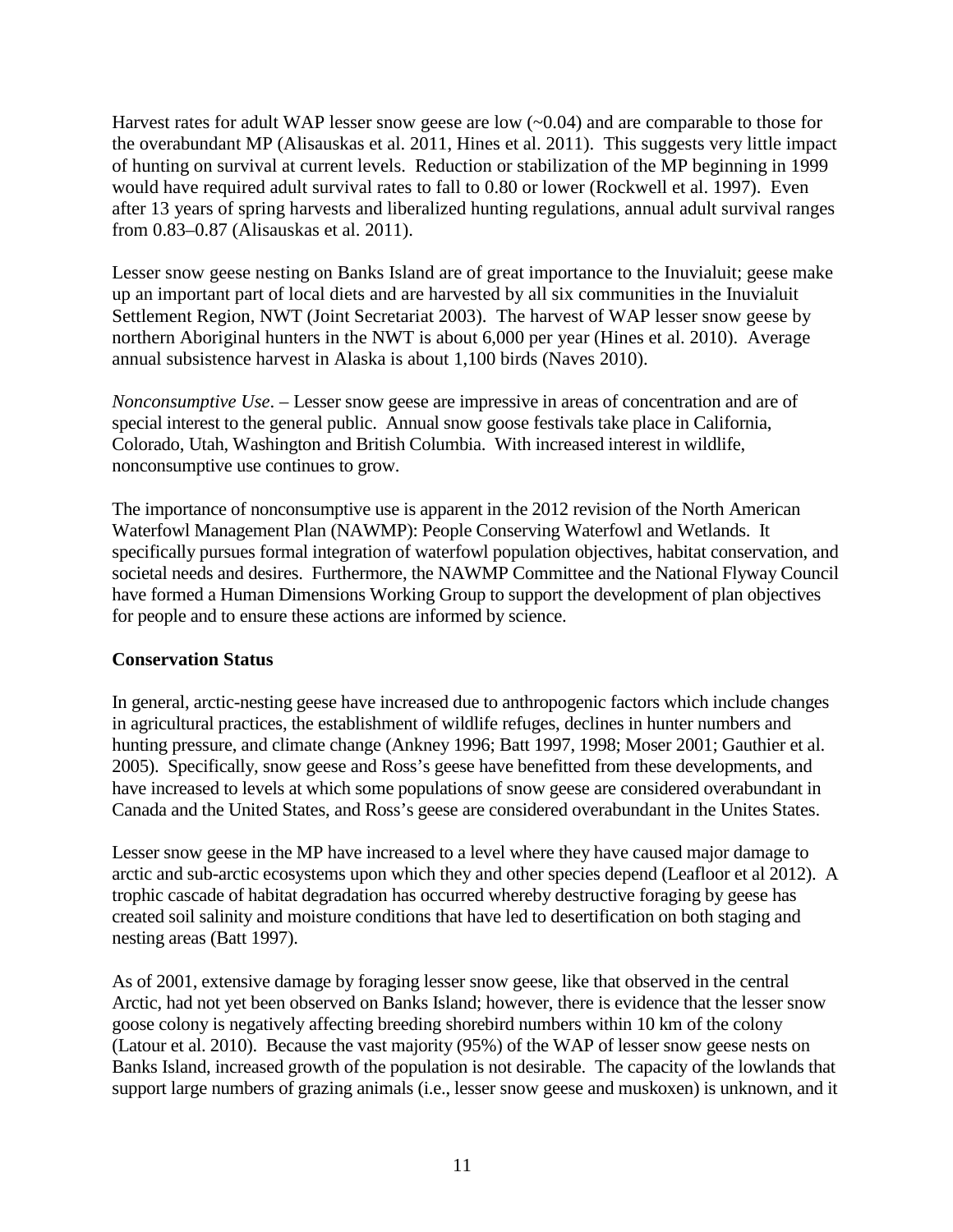is extremely difficult to implement successful harvest-related management actions should the population become too large (Hines et al. 2010).

The WAP of lesser snow geese has rapidly increased on the Alaskan Arctic Coastal plain. As a result, Burgess et al. (2012) have speculated that increasing lesser snow goose numbers may have a negative impact on Pacific Brant due to competition for, or degradation of, salt marsh habitats used by both species during brood rearing.

Staging MP lesser snow and Ross's geese are known to have caused habitat degradation at coastal sites that serve as both breeding and staging sites in western and southern Hudson Bay and James Bay (Jefferies and Rockwell 2002). Limited data is available for staging sites in the western Arctic, but Obst et al. (2013) believe vegetation loss caused by salt-water flooding on the Anderson River delta may be exacerbated by the feeding activities of migrant lesser snow geese.

Increased impacts to managed wetlands have been observed in the Sacramento Valley, California, including removal of large expanses of bulrushes by foraging geese in winter months. Additional water is now being used on some areas to maintain bulrush in seasonal wetlands for goose forage and cover for other wetland species.

While WAP lesser snow geese have not been officially designated as overabundant, the long-term population growth, evidence of localized habitat loss on the breeding grounds, low rate of harvest, and high survival estimates suggest that management intervention is required to keep the population in check and prevent habitat destruction problems. Kerbes et al. (1999b) and Hines et al. (2010) recommend that the WAP be stabilized at its current level to prevent habitat loss, but still provide subsistence harvest by the Inuvialuit and hunting opportunities in the Canadian prairies, the western United States, and north-central Mexico.

The Canadian Wildlife Service has published a Notice of Intent to consider designation of the WAP of lesser snow geese as overabundant (Canadian Wildlife Service Waterfowl Committee 2012). This designation would provide tools to liberalize harvest under special conservation measures. It has become apparent from the experiences and lessons learned from management of MP lesser snow geese that a proactive approach to population management is advisable. It is easier to recover goose populations that reach low levels than to reduce them after they experience runaway growth (Leafloor et al. 2012).

Achieving a lower population through an increase in harvest alone in the Pacific Flyway may be unlikely given the gradual decline of hunters, particularly in California where the majority of harvest occurs. Active adult hunters averaged 127,600 in the 1970s compared to an average of 52,300 in the 2000s. In addition, there is concern over further liberalizing harvest regulations in California where WIP lesser snow geese mix with WAP lesser snow geese.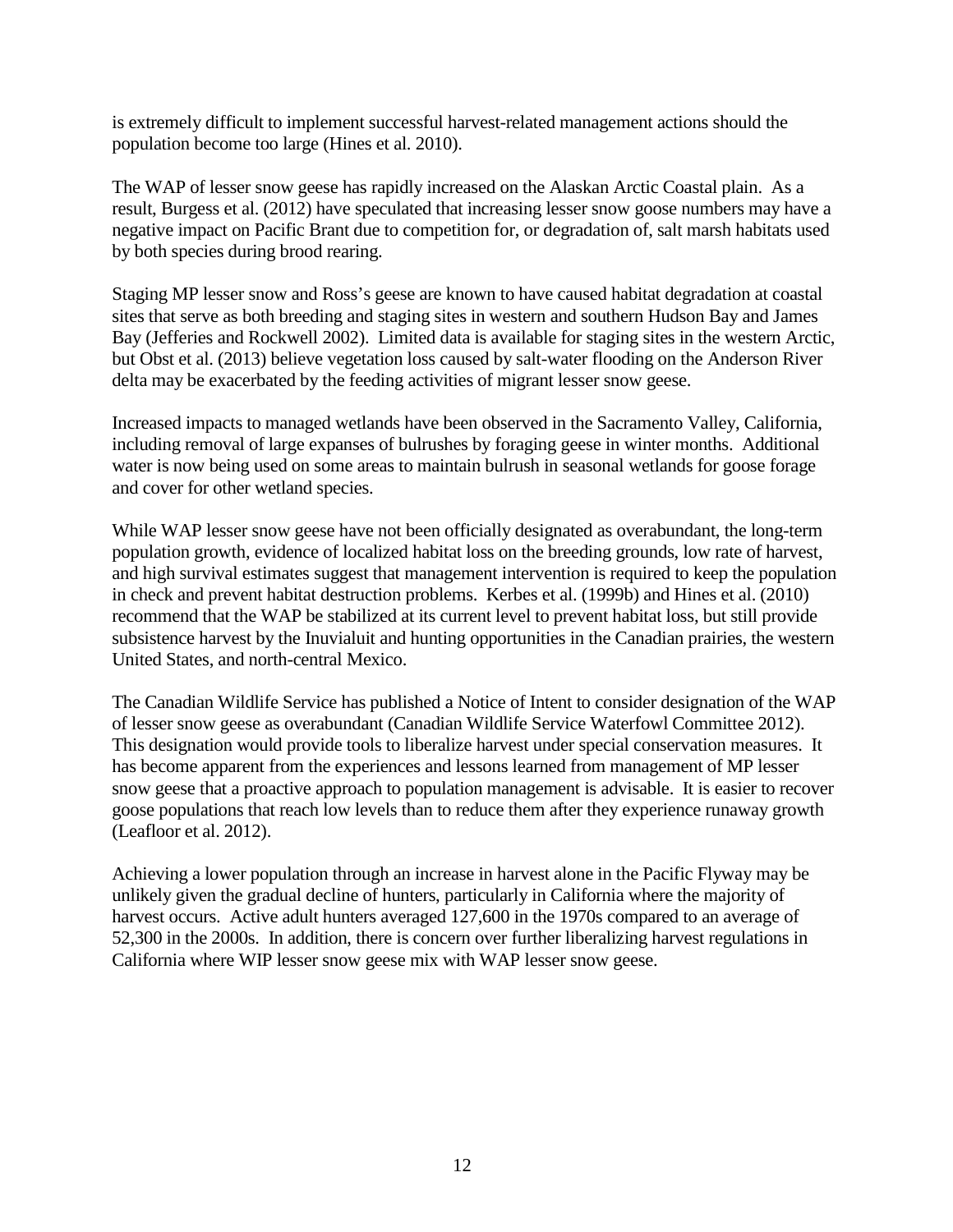# **MANAGEMENT ISSUES**

<span id="page-18-0"></span>WAP lesser snow geese are currently above the North American Waterfowl Management Plan goal of 200,000. The nesting population has grown at a rate of 4% per year since 1976 and recent harvest rates are low. Both the rate of growth and harvest rates are comparable to overabundant MP lesser snow geese. While WAP lesser snow geese have not been officially designated as overabundant, the long-term population growth, evidence of localized habitat loss on the breeding grounds, low rate of harvest, and high survival estimates suggest that management intervention is required to keep the population in check and prevent habitat destruction problems.

- 1. WAP lesser snow geese are currently above the North American Waterfowl Management Plan goal of 200,000.
	- The nesting population on Banks Island has grown at a rate of 4% per year since 1976 and recent harvest rates are low. Both are comparable to overabundant MP lesser snow geese.
	- Nesting colonies continue to rapidly expand on the Alaskan Arctic Coastal Plain.
	- Habitat effects on breeding, staging, and wintering grounds need to be assessed.
		- o Continue efforts on Banks Island and implement efforts on Alaskan Arctic Coastal Plain.
	- Monitoring is required to track population numbers, distribution, harvest rates and survival.
- 2. Current harvest management strategies have not eliminated crop depredation on migration and wintering areas.
	- Evaluate economic and yield impacts on agricultural production.
	- Delineate problem areas and focus harvest in those areas.
- 3. Habitat condition of staging areas is currently unknown.
	- Assess habitat condition at important staging areas.
- 4. Management activity should consider and address the needs of WIP lesser snow geese.
	- Evaluate all harvest activities on WIP lesser snow geese through banding.
	- Evaluate timing of migration and compare to WAP lesser snow geese to determine areas where harvest can be focused primarily on WAP lesser snow geese.

# **RECOMMENDED MANAGEMENT STRATEGIES**

#### <span id="page-18-2"></span><span id="page-18-1"></span>**Habitat**

1. Confirm habitat loss or alteration on the breeding grounds due to overabundance. Determine if habitat loss or alteration is occurring on the staging, or wintering grounds.

| Lead Agencies: | USFWS, CWS, NWT, Yukon, states, local governments |
|----------------|---------------------------------------------------|
| Priority:      |                                                   |
| Schedule:      | Ongoing                                           |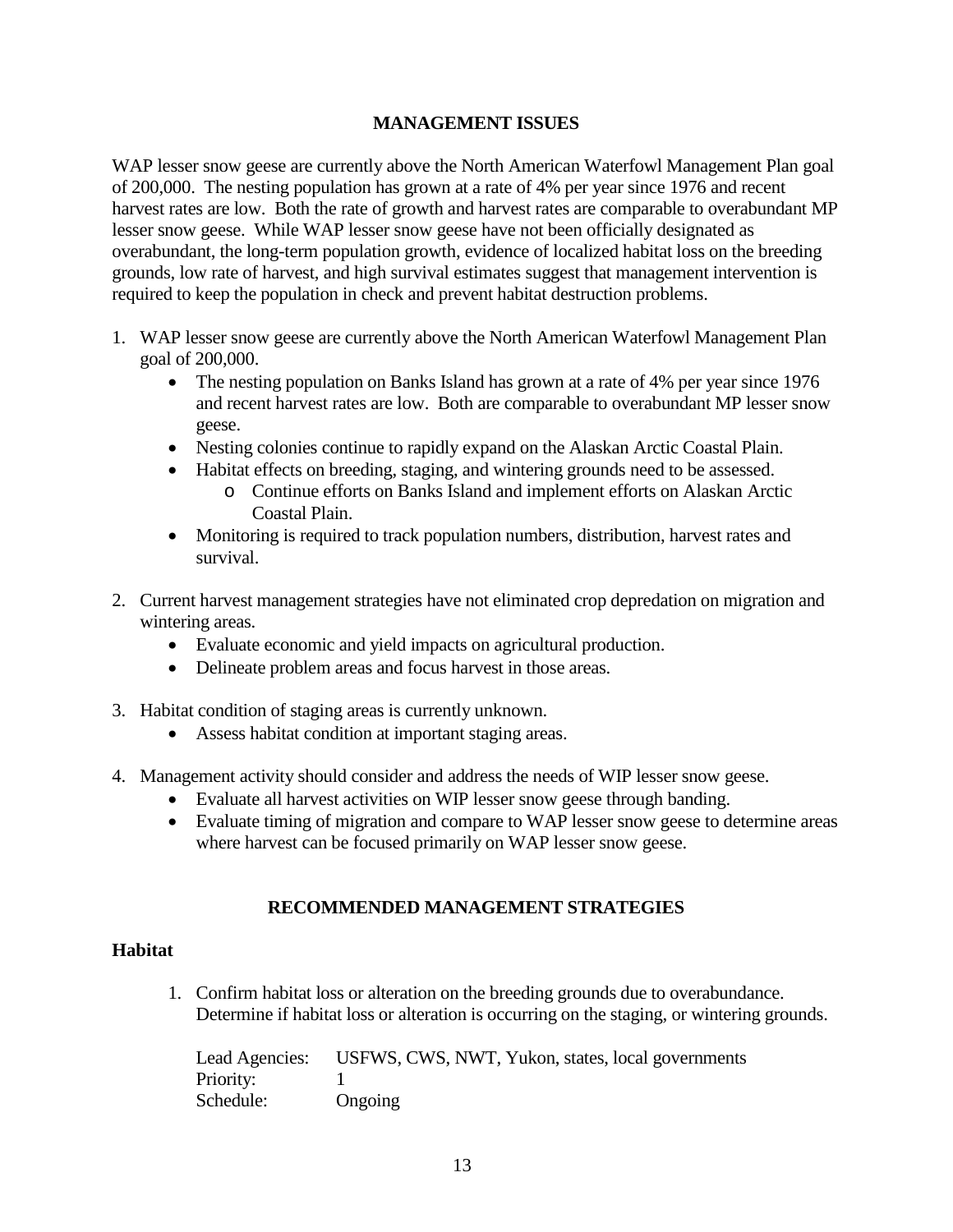a. Initiate a long-term evaluation of the habitat health of the breeding grounds.

| Lead Agencies: | USFWS, CWS, NWT, Yukon, Alaska, local |
|----------------|---------------------------------------|
|                | governments                           |
| Priority:      |                                       |
| Schedule:      | Ongoing                               |

b. Assess habitat conditions at important staging areas.

| Lead Agencies: | USFWS, CWS, NWT, Yukon, Alaska, local |
|----------------|---------------------------------------|
|                | governments                           |
| Priority:      |                                       |
| Schedule:      | Ongoing                               |

c. Determine if there are any negative impacts to agricultural areas and wetlands on migration and wintering areas.

| Lead Agencies: | USFWS, CDFW, CVJV, IWJV, SJV |
|----------------|------------------------------|
| Priority:      |                              |
| Schedule:      | Ongoing                      |

2. Determine how agricultural practices and incentives in the Central Valley, northeast California and southern Oregon have contributed to increasing white goose populations.

| Lead Agencies: | USFWS, CDFW, CVJV, IWJV |
|----------------|-------------------------|
| Priority:      |                         |
| Schedule:      | Ongoing                 |

a. Track rice production and agricultural practices implemented in the Central Valley, northeast California and southern Oregon.

| Lead Agencies: | USFWS, CDFW, CVJV, IWJV |
|----------------|-------------------------|
| Priority:      |                         |
| Schedule:      | Ongoing                 |

3. Determine if winter habitat changes in Mexico are affecting populations of lesser snow geese. Areas which should be monitored include Laguna de Bavicora, Laguna Salada, Ascension, Casas Grandes, Minsca Mexicanos, Gertrudis Delicias Santiaguillo, south Durango, Laguna de Guzman, and Laguna de Santa Maria.

<span id="page-19-0"></span>

| Lead Agencies: | Mexico, USFWS, CWS, DUMAC |
|----------------|---------------------------|
| Priority:      |                           |
| Schedule:      | Ongoing                   |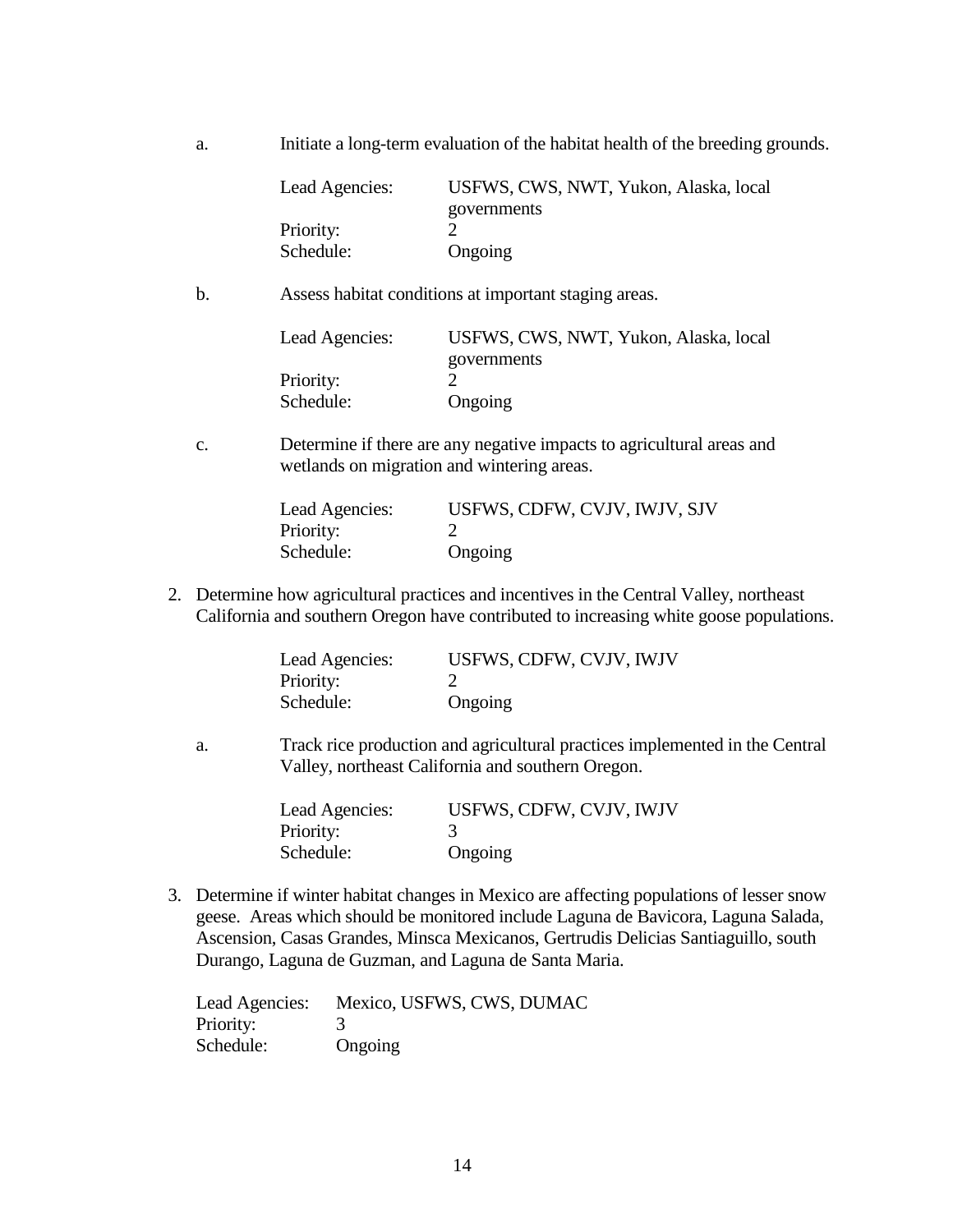#### **Harvest**

1. Establish, adjust, and enforce hunting regulations to meet the objectives of this plan, and determine whether or not hunters can/will increase their harvest of lesser snow geese and Ross's geese if given the opportunity (i.e., before the population escapes the ability of hunters to control them).

| Lead Agencies:<br>Priority: |                | USFWS, CWS, states, provinces, territories                                                                                                                                                                                                                                                        |
|-----------------------------|----------------|---------------------------------------------------------------------------------------------------------------------------------------------------------------------------------------------------------------------------------------------------------------------------------------------------|
| Schedule:                   | Ongoing        |                                                                                                                                                                                                                                                                                                   |
| a.                          |                | Seek an overabundant designation for WAP lesser snow geese and<br>implementation of Conservation Order seasons in Canada and the United<br>States, or implementation of direct control on the primary breeding colony<br>on Banks Island if the 2013 photo inventory indicates population growth. |
|                             | Lead Agencies: | USFWS, CWS, states, provinces, territories                                                                                                                                                                                                                                                        |
|                             | Priority:      |                                                                                                                                                                                                                                                                                                   |

b. Liberalize hunting regulations to achieve an increased harvest rate of WAP geese. If cumulative impacts to WIP geese are too great, recently liberalized regulations should be adjusted prior to reducing white goose hunting opportunity during the traditional hunting season (occurring before the last Sunday in January).

Schedule: Ongoing

| Lead Agencies: | USFWS, CWS, states, provinces, territories |
|----------------|--------------------------------------------|
| Priority:      |                                            |
| Schedule:      | Ongoing                                    |

2. Continue to monitor harvest of lesser snow geese and develop means to assess WAP harvest to determine effectiveness of harvest strategies.

| Lead Agencies: | USFWS, CWS, states, provinces, territories |
|----------------|--------------------------------------------|
| Priority:      |                                            |
| Schedule:      | Ongoing                                    |

a. Establish a monitoring program to determine the potential impacts of increased harvest on survival and harvest rates, and the distribution of harvest.

| Lead Agencies: | USGS, USFWS, CWS, states, provinces, territories |
|----------------|--------------------------------------------------|
| Priority:      |                                                  |
| Schedule:      | Ongoing                                          |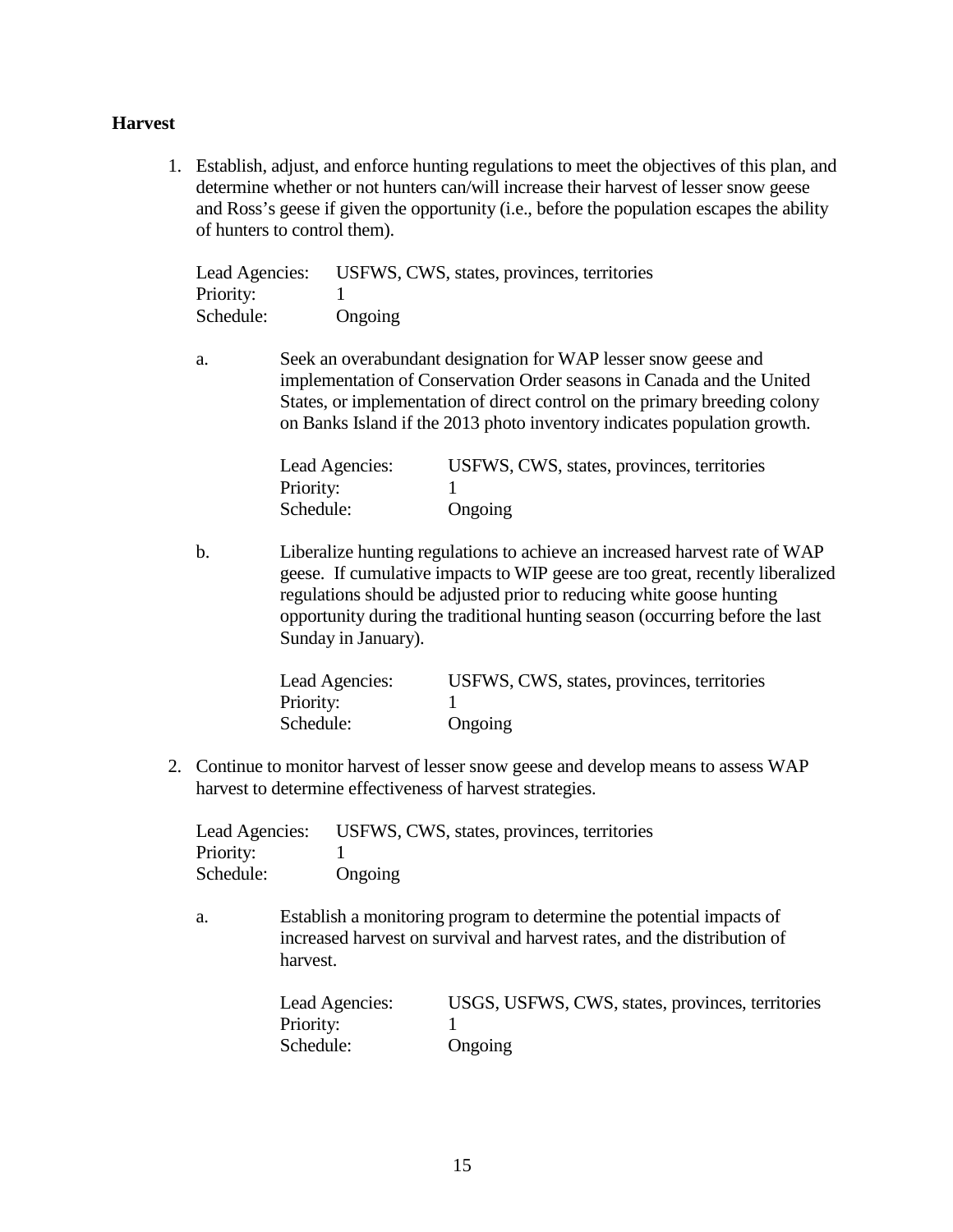3. Evaluate all harvest activities on WIP lesser snow geese through banding.

| Lead Agencies: | USFWS, CWS, states, provinces, territories |
|----------------|--------------------------------------------|
| Priority:      |                                            |
| Schedule:      | Ongoing                                    |

4. Delineate agricultural damage areas and focus harvest in those areas.

| Lead Agencies: | USFWS, CWS, states, provinces, territories |
|----------------|--------------------------------------------|
| Priority:      |                                            |
| Schedule:      | Ongoing                                    |

5. Continue coordination with the Alaska Migratory Bird Co-Management Council (AMBCC) through cooperative management planning, delivery of the statewide subsistence harvest survey, development of annual hunting regulations, and implementation of other conservation measures.

| Lead Agency:   | AMBCC                         |
|----------------|-------------------------------|
| Participating: | USFWS, ADFG, WDFW, ODFW, CDFW |
| Priority:      |                               |
| Schedule:      | Ongoing                       |

6. Monitor subsistence harvest in Canada involving the subsistence users as data gatherers.

| Lead Agency: | CWS, NWT, Yukon |
|--------------|-----------------|
| Priority:    | 3               |
| Schedule:    | Ongoing         |

#### <span id="page-21-0"></span>**Population Monitoring**

1. Perform photo census of breeding colonies at a minimum frequency of every three years.

| Lead Agency: | <b>USFWS, CWS</b> |
|--------------|-------------------|
| Priority:    |                   |
| Schedule:    | 2013, 2016        |

2. Determine if there are nesting colony locations that are currently unknown.

| Lead Agency: | USFWS, CWS, states, provinces, territories, communities |
|--------------|---------------------------------------------------------|
| Priority:    |                                                         |
| Schedule:    | 2013, 2016                                              |

a. Build spatial models to identify potentially suitable locations for nesting colonies, and conduct aerial surveys to determine if colonies are present.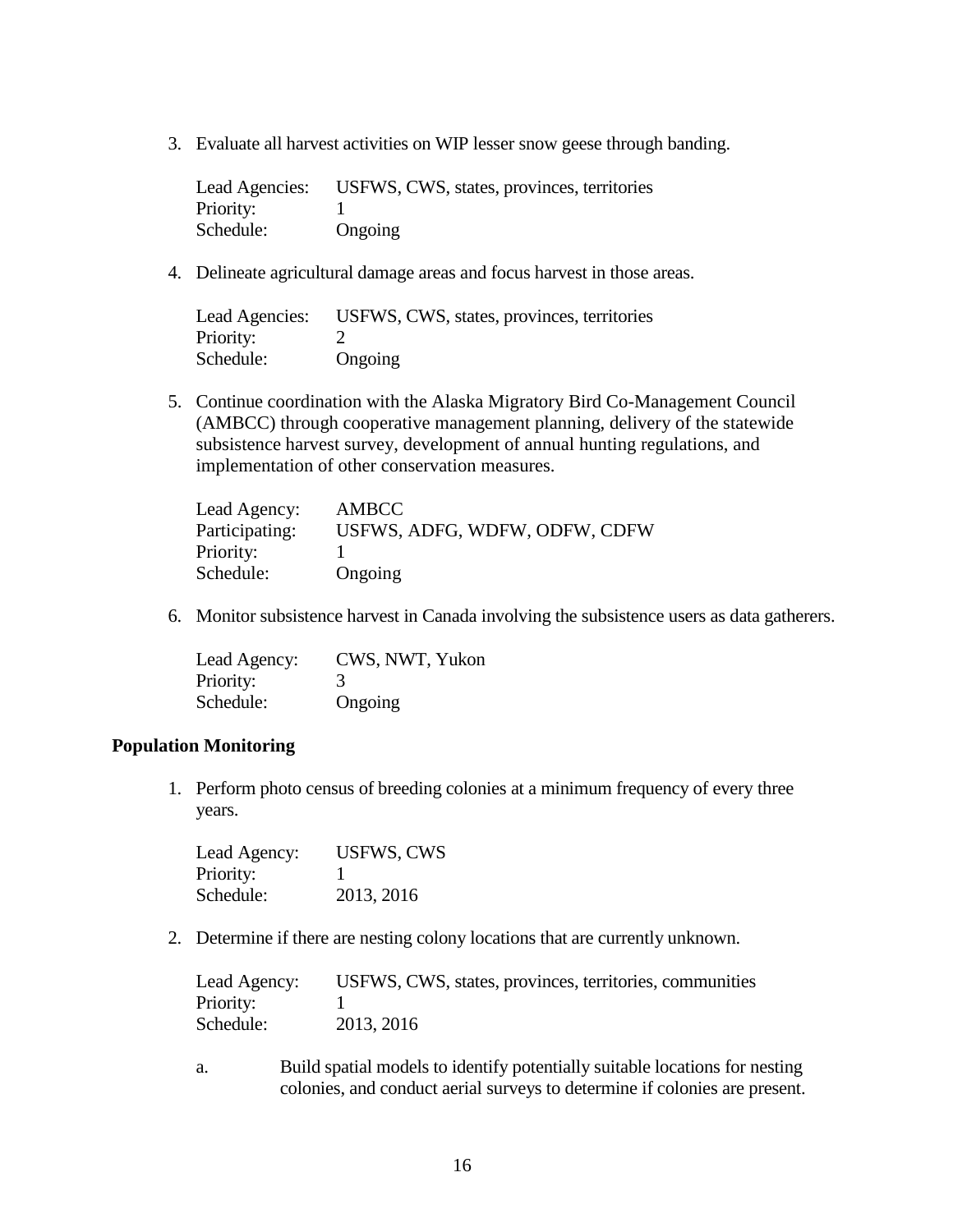Lead Agency: USFWS, CWS Priority: 2 Schedule: Ongoing

3. Continue the special December winter survey initiated in 1979.

| Lead Agencies: | <b>USFWS, All states</b> |
|----------------|--------------------------|
| Priority:      |                          |
| Schedule:      | Ongoing                  |

4. Conduct aerial and ground surveys to estimate the proportion of Ross's geese on the wintering grounds every third year (2014, 2017).

| Lead Agencies: | <b>USFWS, CDFW</b> |
|----------------|--------------------|
| Priority:      |                    |
| Schedule:      | Ongoing            |

5. Implement a lesser snow goose banding program on Banks Island and continue banding efforts on the Alaskan Arctic Coastal Plain to obtain updated harvest and survival rates.

| Lead Agencies: | CWS, North Slope Borough, USFWS |
|----------------|---------------------------------|
| Priority:      |                                 |
| Schedule:      | Ongoing                         |

6. Monitor all breeding areas in Alaska at a minimum frequency of every three years to assess the impacts on Pacific brant.

| Lead Agency: | North Slope Borough, USFWS |
|--------------|----------------------------|
| Priority:    |                            |
| Schedule:    | 2012, 2015                 |

7. Implement lesser snow goose banding programs on the wintering grounds to obtain harvest migration information about the recently implemented spring seasons in Idaho, Nevada, and Utah.

| Lead Agencies: | <b>USFWS</b> , states |
|----------------|-----------------------|
| Priority:      |                       |
| Schedule:      | Ongoing               |

#### <span id="page-22-0"></span>**Research**

1. Implement research and monitoring efforts on WAP lesser snow goose breeding areas on the Alaskan Arctic Coastal Plain to determine breeding biology parameters and potential productivity of established colony sites, ecology and nutrient requirements of geese, competition with ungulates, and requirements for molting areas.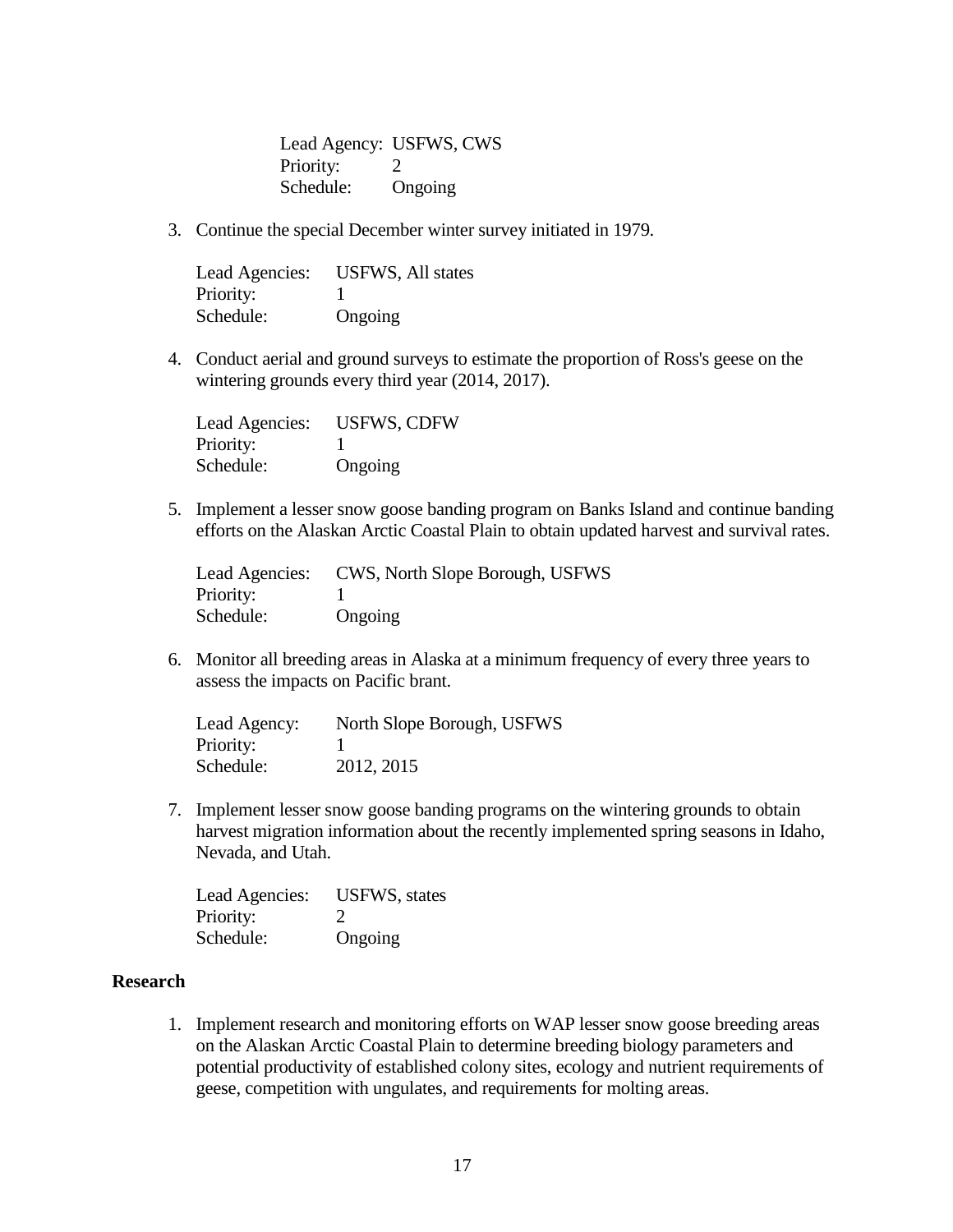| Lead Agencies: | USFWS, ADFG, North Slope Borough |
|----------------|----------------------------------|
| Priority:      |                                  |
| Schedule:      | Undetermined                     |

2. Continue research and monitoring efforts on Banks Island, a key WAP lesser snow goose breeding area, to determine breeding biology parameters and potential productivity of established colony sites, ecology and nutrient requirements of geese, competition with ungulates, and requirements for molting areas.

| Lead Agencies: | CWS, NWT     |
|----------------|--------------|
| Priority:      | 3            |
| Schedule:      | Undetermined |

3. Determine the extent of habitat degradation that may be occurring on important staging areas in the Arctic, similar to what has been or is being done on midcontinent staging and nesting areas.

| Lead Agency: | USFWS, CWS, states, provinces, territories |
|--------------|--------------------------------------------|
| Priority:    |                                            |
| Schedule:    | Ongoing                                    |

a. Conduct periodic ground studies and evaluate changes in habitat over time based on classified satellite imagery.

> Lead Agency: USFWS, CWS, states, provinces, territories Priority: 2 Schedule: Ongoing

4. Identify important feeding habitats for WAP geese on the Beaufort Sea Coastal Plain. These determinations should be made to evaluate how those habitats are distributed, the annual movement of geese among these areas, and project how future resource development scenarios may impact habitat availability across the Coastal Plain.

| Lead Agency: | <b>USFWS, CWS</b> |
|--------------|-------------------|
| Priority:    | $\mathcal{L}$     |
| Schedule:    | Ongoing           |

5. Model goose energetics with available rice and land use changes.

| Lead Agencies: | USFWS, states, provinces, territories |
|----------------|---------------------------------------|
| Priority:      |                                       |
| Schedule:      | Ongoing                               |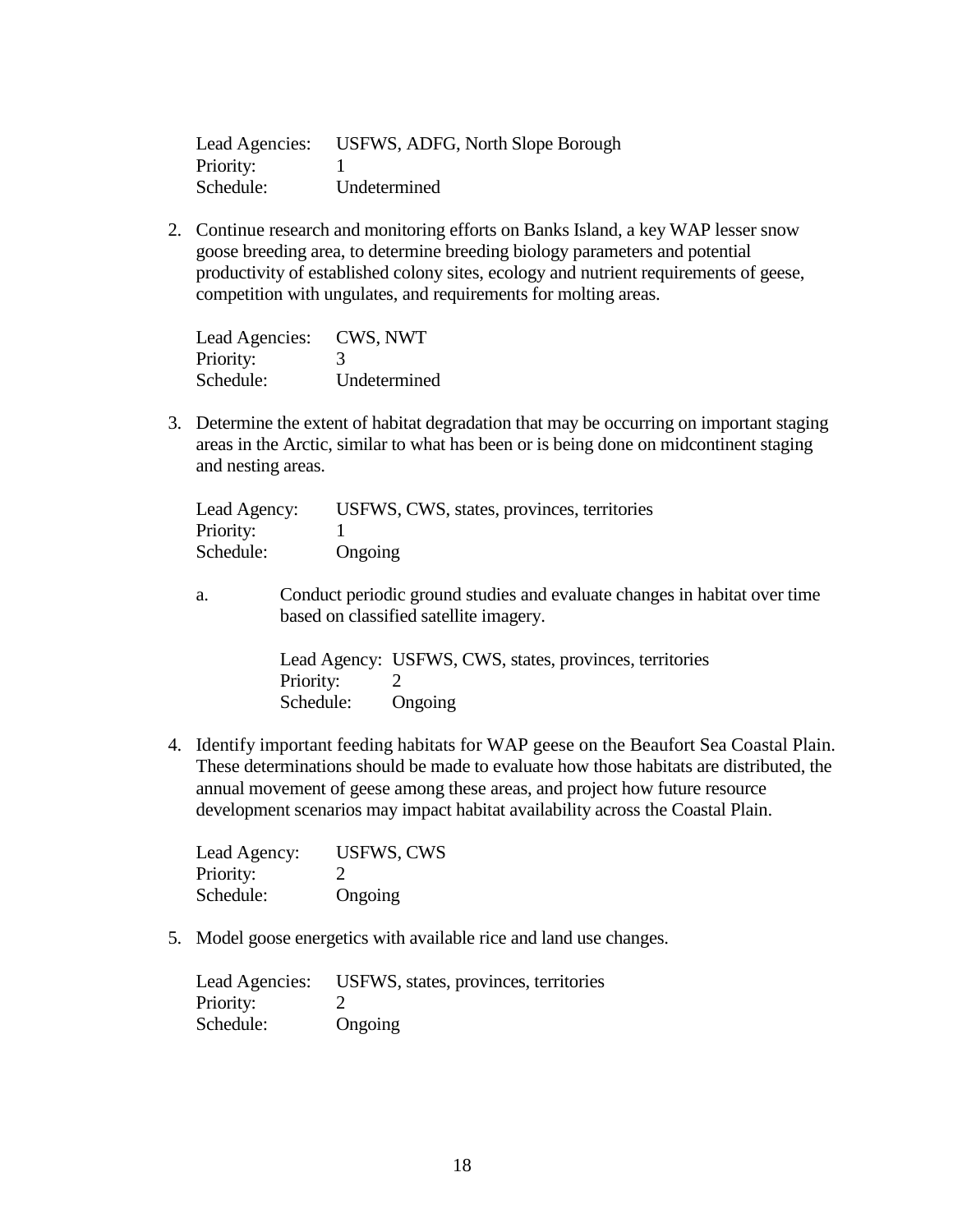- 6. Identify and determine the importance of fall and spring staging areas between the breeding grounds and agricultural areas of Alberta and Saskatchewan. Assess availability of food and water, and levels of use by geese. Lead Agencies: CWS, NWT, Yukon, provinces<br>Priority: 2 Priority:<br>Schedule: Undetermined
- 7. Evaluate current population survey methods and investigate new approaches to efficiently obtain more accurate information.

<span id="page-24-0"></span>

|           | Lead Agencies: CWS, CDFW, USFWS, states, provinces, territories |
|-----------|-----------------------------------------------------------------|
| Priority: |                                                                 |
| Schedule: | Ongoing                                                         |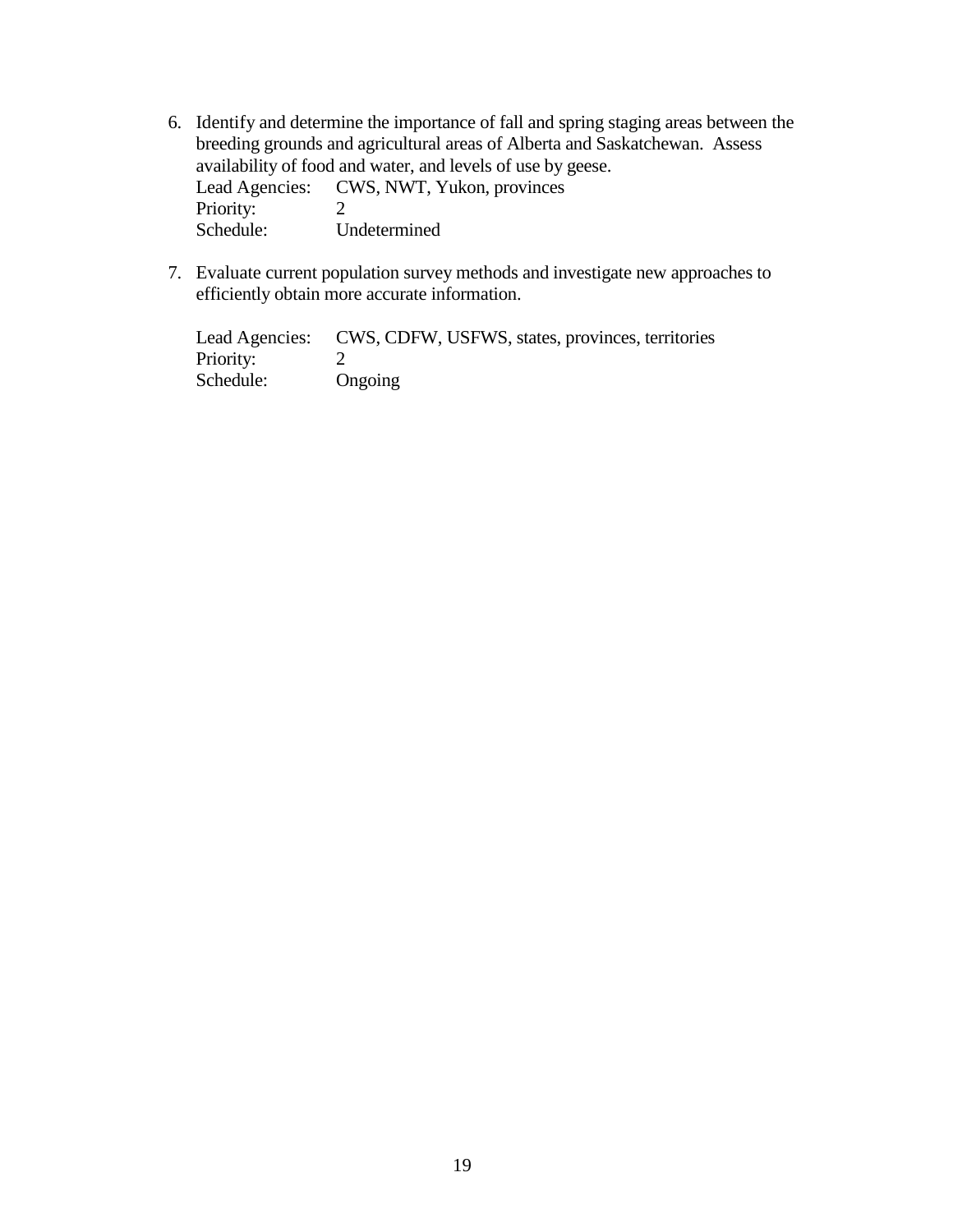# **PLAN IMPLEMENTATION AND ANNUAL REVIEW**

The lesser snow/Ross's goose Subcommittee shall investigate both lesser snow and Ross's geese. The subcommittee shall meet twice annually or as needed to review progress toward achieving the goal and objectives of this plan and to recommend actions and revisions. The Subcommittee shall report, through the Pacific Flyway Study Committee, accomplishments and shortcomings of management efforts to Council, state and federal agencies having relevant management responsibilities, and organizations interested in the management of geese.

The Subcommittee shall, through the Pacific Flyway Study Committee and Council, be responsible for integrating the provisions of this plan with plans and programs for management of lesser snow geese in the Central Flyway and maintain an active, cooperative dialogue with the Central Flyway Technical Committee. In addition, the subcommittee will ensure that lesser snow goose management and research guidelines, and population and habitat objectives are linked with and related to the Arctic Goose Joint Venture and habitat Joint Ventures in the Pacific Flyway (CVJV, IWJV, PCJV, SJV; North American Waterfowl Management Plan). It shall be the responsibility of the subcommittee members to assure that the objectives and procedures of this plan are integrated and coordinated with those plans and activities of the various wildlife and land management agencies and local planning systems within their agency's venue.

The Subcommittee shall be comprised of a representative from each federal, provincial and state agency having management responsibility for this goose population. Chairmanship shall be appointed biannually and rotated among member agencies. The subcommittee will exercise its prerogative to invite participation (ex officio) at meetings by any individuals, group, agency or representative whose expertise, counsel or managerial capacity is required for the coordination and implementation of management programs. The chairmanship will rotate as follows:

| Montana         | 2011-2013 |
|-----------------|-----------|
| <b>USFWS R1</b> | 2013-2015 |
| Utah            | 2015-2017 |
| Idaho           | 2017-2019 |
| TBD             | 2019-2021 |
| <b>USFWS R8</b> | 2021-2023 |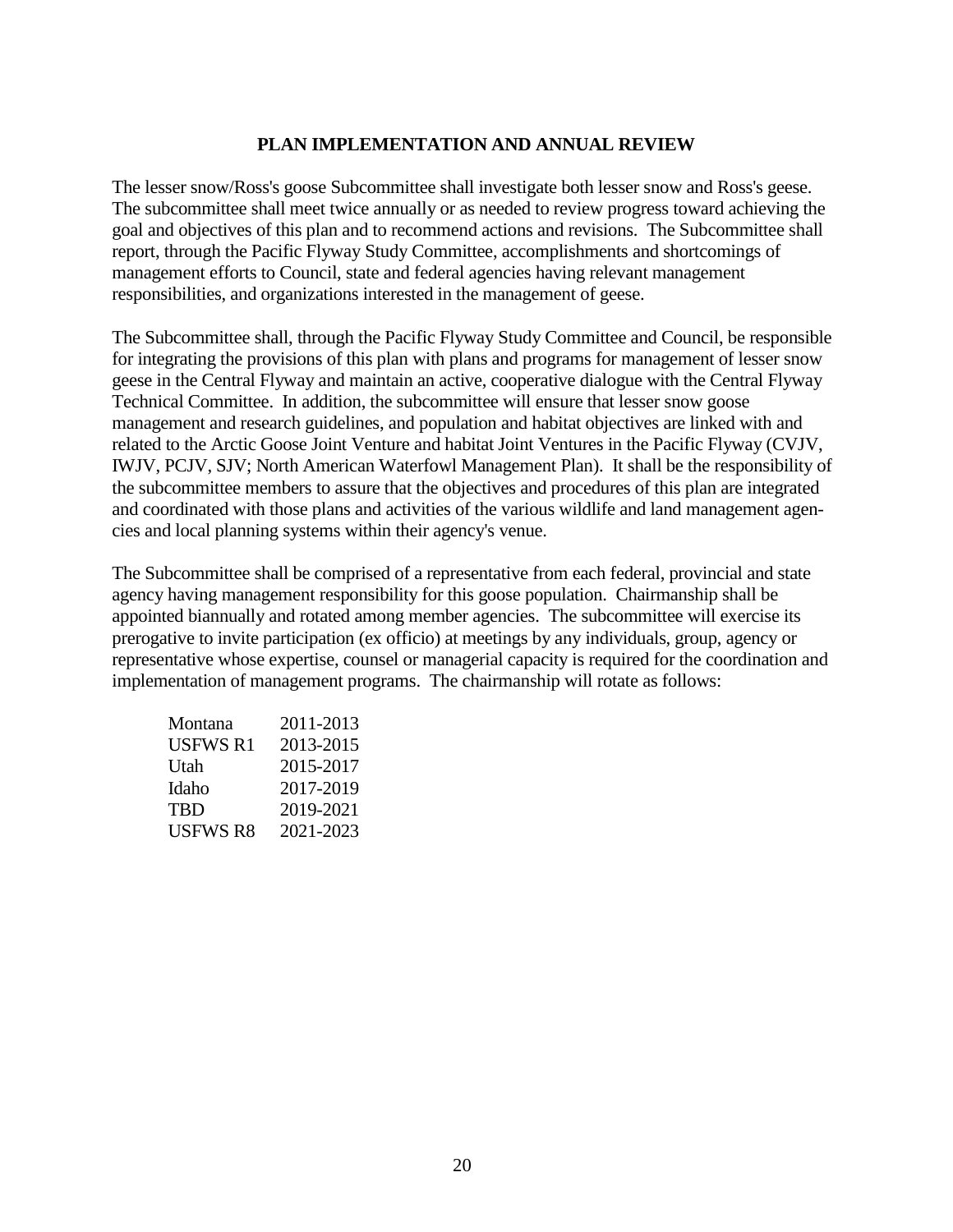#### **LITERATURE CITED**

- <span id="page-26-0"></span>Alisauskas, R.T., R.F. Rockwell, K.W. Dufour, E.G. Cooch, G. Zimmerman, K.L. Drake, J.O. Leafloor, T.J. Moser, and E.T. Reed. 2011. Harvest, survival, and abundance of Midcontinent lesser snow geese relative to population reduction efforts. Wildlife Monographs 179:1-42.
- Ankney, C. D. 1996. An embarrassment of riches: too many geese. Journal of Wildlife Management 60:217-223.
- Armstrong, W.T., K.M. Meeres, R.H. Kerbes, W.S. Boyd, J.G. Silveira, J.P. Taylor, and B. Tunrner. 1999. Routes and timing of migration of Lesser Snow Geese from the Western Canadian Arctic and Wrangel Island, Russia, 1987–1992. Pages 75-88 *in* Kerbes, R.H., K.M. Meeres, and J.E. Hines, editors. Distribution, survival, and numbers of lesser snow geese of the Western Canadian Arctic and Wrangel Island, Russia. Canadian Wildlife Service Occasional Paper 98. Ottawa, Ontario, Canada.
- Barry, T.W. 1967. Geese of the Anderson River Delta, NWT. Ph.D. Thesis, University of Alberta, Edmonton, Canada. 212 pages.
- Batt, B. D. J., editor. 1997. Arctic ecosystems in peril: report of the Arctic Goose Habitat Working Group. Arctic Goose Joint Venture Special Publication. U.S. Fish and Wildlife Service, Washington, D.C., USA and Canadian Wildlife Service, Ottawa, Ontario. 120 pages.
- Batt, B. D. J., editor. 1998. The greater snow goose: Arctic ecosystems in peril: report of the Arctic Goose Habitat Working Group. Arctic Goose Joint Venture Special Publication. U.S. Fish and Wildlife Service, Washington, D.C., USA and Canadian Wildlife Service, Ottawa, Ontario. 88 pages.
- Benning, D. S. 1991. Western Central Flyway white goose productivity survey 1991. Pages 11- 15 *in* Productivity surveys of geese, swans and brant wintering in North America, 1991. Administrative Report. U.S. Department of Interior, Fish and Wildlife Service, Office of Migratory Bird Management, Laurel, Maryland, USA.
- Blees, M., R. Rodrigues, and M. Bourdon. 2010. Howe Island snow goose and brant nest monitoring, Sagavanirktok River Delta, Alaska, 2010. Unpublished Report. LGL Alaska Research Associates, Inc., Anchorage, Alaska, USA.
- Burgess, R.M., T. Obritschkewitsch, R.J. Ritchie, J.E. Shook R, A.K. Prichard, and L.B. Attanas. 2012. Surveys for nesting and brood-rearing brant and lesser snow geese, Barrow to Fish Creek Delta, Alaska, 2011. Unpublished Annual Report. Alaska Biological Research, Inc.- Environmental Research and Services, Fairbanks, Alaska, USA.
- Canadian Wildlife Service Waterfowl Committee. 2012. Population status of migratory game birds in Canada: November 2012. CWS Migratory Birds Regulatory Report Number 37.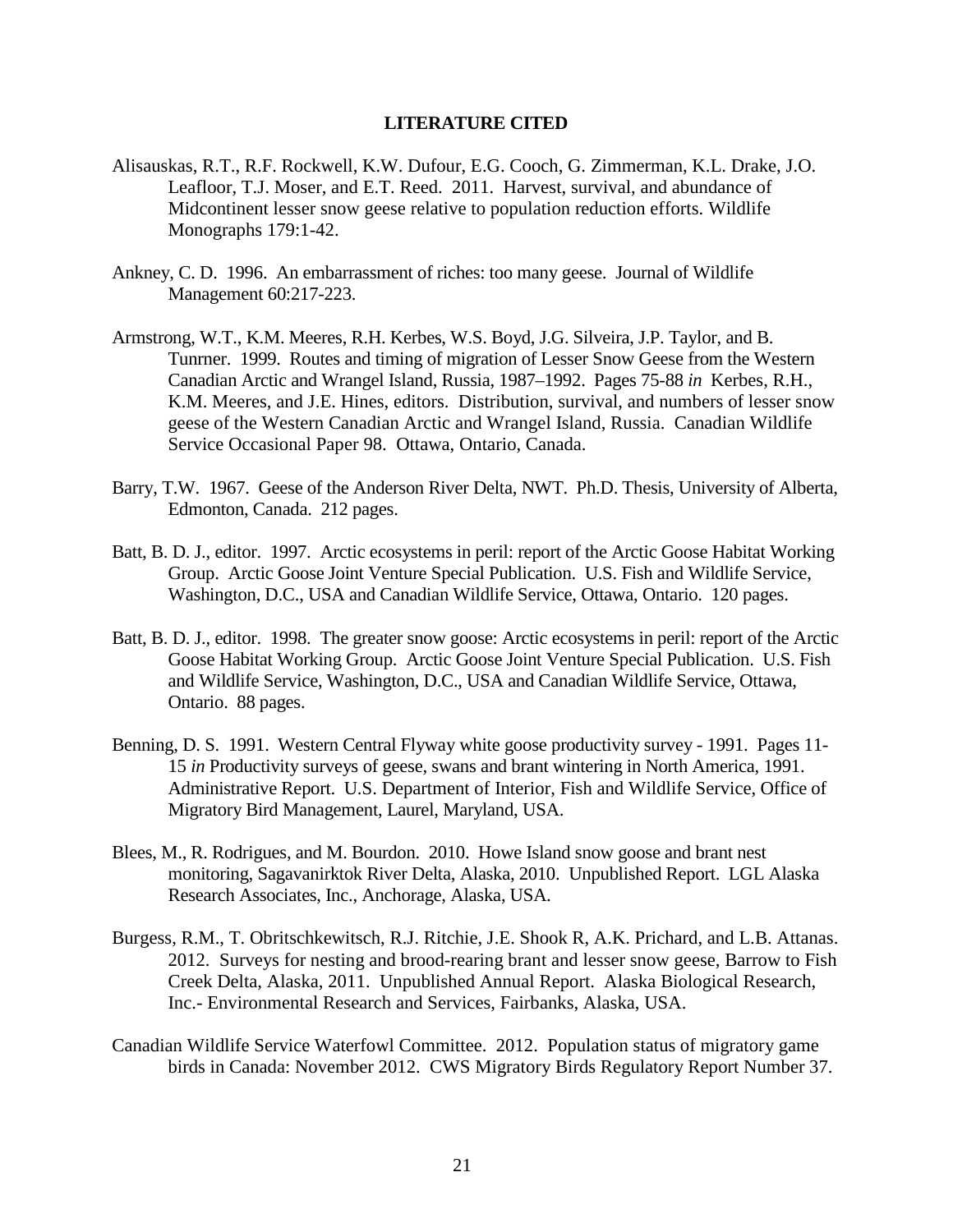Cooch, F.G. 1961. Ecological aspects of the blue-snow goose complex. Auk 78:72-89.

- Cooke, F., R. F. Rockwell, and D. B. Lank. 1995. The snow Ggeese of La Pérouse Bay: natural selection in the wild. Oxford University Press, Oxford, UK.
- Drewien, R.C., A.L. Terrazas, J. P. Taylor, J.M.O. Barraza, and R.E. Shea. 2003. Status of lesser snow geese wintering in the Interior Highlands of Mexico. Wildlife Society Bulletin 31: 417-432.
- Fleskes, J.P., J.M. Hicks, D.S. Glimer, and D.R. Yparraguire. 1994. Changing patterns of goose harvest on California public hunting areas. California Fish and Game 80: 133-149.
- Garner, G. W., and P. E. Reynolds. 1986. Final report baseline study of the fish, wildlife, and their habitats. Arctic National Wildlife Refuge Coastal Plain Resource Assessment. (Several volumes). U.S. Department of Interior, Fish and Wildlife Service, Anchorage, Alaska, USA.
- Gauthier, G., J.-F. Giroux, A. Reed, A. Béchet, and L. Bélanger. 2005. Interactions between land use, habitat use and population increase in greater snow geese: what are the consequences for natural wetlands? Global Change Biology 11:856-868.
- Gilmer, D.S., Yee, J.L., Mauser, D.M., and J.L. Hainline. 2004. Waterfowl migration on Klamath Basin National Wildlife Refuges 1953–2001. U.S. Geological Survey, Biological Resources Discipline Biological Science Report USGS/BRD/BSR—2003- 0004. 66 pages.
- Hines, J.E., V.V. Baranyuk, B. Turner, W.S. Boyd, J.G. Silveira, J.P. Taylor, S.J. Barry, K.M. Meeres, R.H. Kerbes, and W.T. Armstrong. 1999. Autumn and winter distributions of lesser snow geese from the Western Canadian Arctic and Wrangel Island, Russia, 1953– 1992. Pages 39-74 i*n:* Kerbes, R.H., K.M. Meeres, and J.E. Hines, editors. Distribution, survival, and numbers of lesser snow geese of the Western Canadian Arctic and Wrangel Island, Russia. Canadian Wildlife Service Occasional Paper 98. Ottawa, Ontario, Canada.
- Hines J.E., P.B. Latour, and C.S. Machtans. 2010. The effects on lowland habitat, breeding shorebirds and songbirds in the Banks Island Migratory Bird Sanctuary Number 1 by the growing colony of lesser snow geese (*Chen caerulescens caerulescens*). Canadian Wildlife Service Occasional Paper 118. Ottawa, Ontario, Canada.
- Hines, J.E., P.F. Woodward, M.O.W. Robertson, and C.J. Wood. (2011, January). Survival, band recovery, and harvest estimated for Western Arctic Lesser Snow Geese, 2000–2007. Poster session presented at the 12<sup>th</sup> North American Arctic Goose Conference, Portland, Oregon, USA.
- Hupp, J. W., D. G. Robertson and A. W. Brackney. 2002. Snow Geese. Pages 71-74 *in*  Douglas, D. C., P. E. Reynolds, and E. B. Rhode, editors. Arctic Refuge coastal plain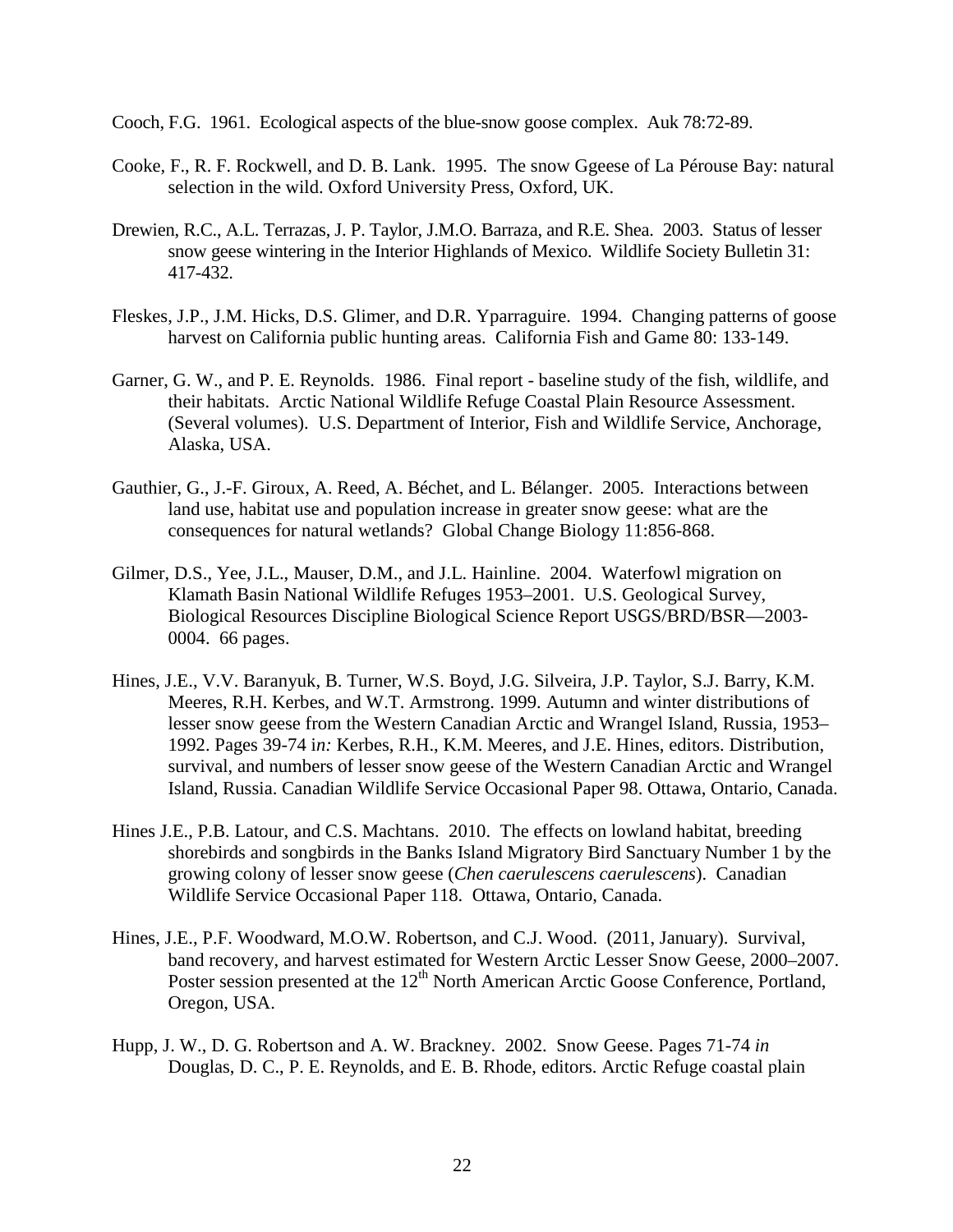terrestrial wildlife research summaries. U. S. Geological Survey, Biological Resources Division, Biological Science Report USGS/BRD/BSR-2002-0001.

- Jefferies, R.L. and R.F. Rockwell. 2002. Foraging geese, vegetation loss and soil degradation in an Arctic salt marsh. Applied Vegetation Science 5:7-16.
- Joint Secretariat. 2003. Inuvialuit harvest study, data and methods report 1988–1997. Inuvik, Northwest Territories, Canada. 209 pages.
- Kendall, S. 2006. Distributions and abundance of post-breeding snow geese on the coastal plains of Arctic National Wildlife Refuge, Alaska, 2003–2004. Unpublished Report, Arctic National Wildlife Refuge, U. S. Fish and Wildlife Service, Fairbanks, Alaska, USA. 21 pages.
- Kerbes, R.H. 1983. Lesser snow goose colonies in the western Canadian Arctic. Journal of Wildlife Management 47:523-526.
- Kerbes, R.H. 1986. Lesser snow geese, Anser c. caerulescens, nesting in the western Canadian Arctic in 1981. Canadian Field-Naturalist 100:21-217.
- Kerbes, R.H. 1988. Progress Report, International snow goose neckbanding project. Unpublished Report, Canadian Wildlife Service, Saskatoon, Saskatchewan, Canada. 14 pages.
- Kerbes, R.H. 1989. International snow goose neckbanding project, progress report, 1988–89. Unpublished Report, Canadian Wildlife Service, Saskatoon, Saskatchewan, Canada. 18pages.
- Kerbes, R.H. 1990. International Snow and Ross' Goose Project, Progress Report, 1989–90. Unpublished Report, Canadian Wildlife Service, Saskatoon, Saskatchewan, Canada. 15 pages.
- Kerbes, R.H., V.V. Baranyuk, and J.E. Hines. 1999. Estimated size of the Western Canadian Arctic and Wrangel Island Lesser Snow Goose populations on their breeding and wintering grounds. Pages 25-38 i*n* Kerbes, R.H., K.M. Meeres, and J.E. Hines, editors. Distribution, survival, and numbers of Lesser Snow Geese of the Western Canadian Arctic and Wrangel Island, Russia. Canadian Wildlife Service Occasional Paper 98. Ottawa, Ontario, Canada.
- Kerbes, R.H., K.M. Meeres, and J.E. Hines. 1999b. Distribution, survival, and numbers of Lesser Snow Geese of the Western Canadian Arctic and Wrangel Island, Russia. Canadian Wildlife Service Occasional Paper 98. Ottawa, Ontario, Canada.
- Latour, P.B., J. Leger, J.E. Hines, M.L. Mallory, D.L. Mulders, H.G. Gilchrist, P.A. Smith, and D.L. Dickson. 2008. Key migratory bird terrestrial habitat sites in the Northwest Territories and Nunavut. 3rd edition. Canadian Wildlife Service Occasional Paper 114. Ottawa, Ontario, Canada.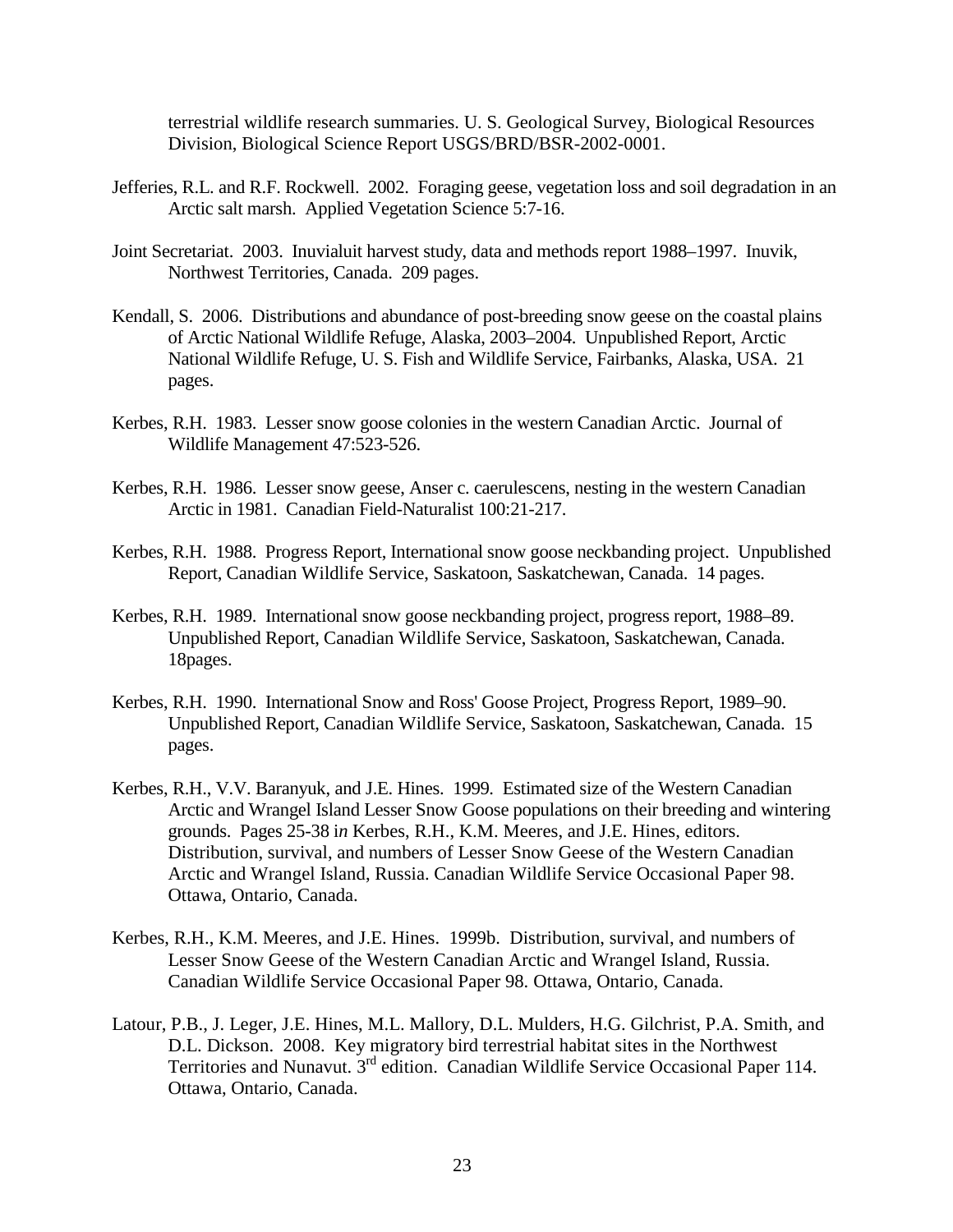- Leafloor, J. O., T. J. Moser, and B. D. J. Batt (editors). 2012. Evaluation of special management measures for midcontinent lesser snow geese and Ross's geese. Arctic Goose Joint Venture Special Publication. U.S. Fish and Wildlife Service, Washington, D.C., USA and Canadian Wildlife Service, Ottawa, Ontario.
- Lesage, L. and G. Gauthier. 1997. Growth and organ development in greater snow goose goslings. Auk 114:229-241.
- McEwen, E.H. 1958. Observations on the lesser snow geese nesting grounds, Egg River, Banks Island. Canadian Field-Naturalist 72:122-127.
- Moser, T.J., editor. 2001. The status of Ross's geese. Arctic Goose Joint Venture Special Publication. U.S. Fish and Wildlife Service, Washington, D.C., USA and Canadian Wildlife Service, Ottawa, Ontario.
- Naves, L.C. 2011. Alaska migratory bird subsistence harvest estimates, 2009. Alaska Migratory Co-Management Council. Alaska Department of Fish and Game, Division of Subsistence. Technical Paper No. 364. Anchorage, Alaska, USA.
- Obst, J., J.E. Hines, J.-F. Dufour, P.F. Woodard, and R.F. Bromley. 2013. Habitat conditions, grizzly bear predation of nests, and spring use of the Anderson River Delta by lesser snow geese and brant, 2005–06. Technical Report Series No. 523, Canadian Wildlife Service Yellowknife, Northwest Territories, Canada.
- Raveling, D.G. 1989. Nest-predation rates in relation to colony size of Black Brant. Journal of Wildlife Management 53: 87-90.
- Ritchie, R, R. Burgess, J. Shook, T. Obritschkewitsch, B. Person, and R. Suydam. (2011, January). Monitoring snow geese on the Arctic Coastal Plain, Alaska: Piecing together a history of snow goose colonies (1991–2010). Poster session presented at the  $12<sup>th</sup>$  North American Arctic Goose Conference, Portland, Oregon, USA.
- Rockwell, R. F., E. G. Cooch, and S. Brault. 1997. Dynamics of the midcontinent population of lesser snow geese - projected impacts of reductions in survival and fertility on population growth rates. Pages 73-100 *in* Batt, B. D. J.,editor. Arctic ecosystems in peril: report of the Arctic Goose Habitat Working Group. Arctic Goose Joint Venture Special Publication. U.S. Fish and Wildlife Service, Washington, D.C., USA and Canadian Wildlife Service, Ottawa, Ontario.
- Samelius, G., R.T. Alisauskas, and J.E. Hines. 2008. Productivity of lesser snow geese on Banks Island in 1995 to 1998. Canadian Wildlife Service Occasional Paper 115. Ottawa, Ontario, Canada.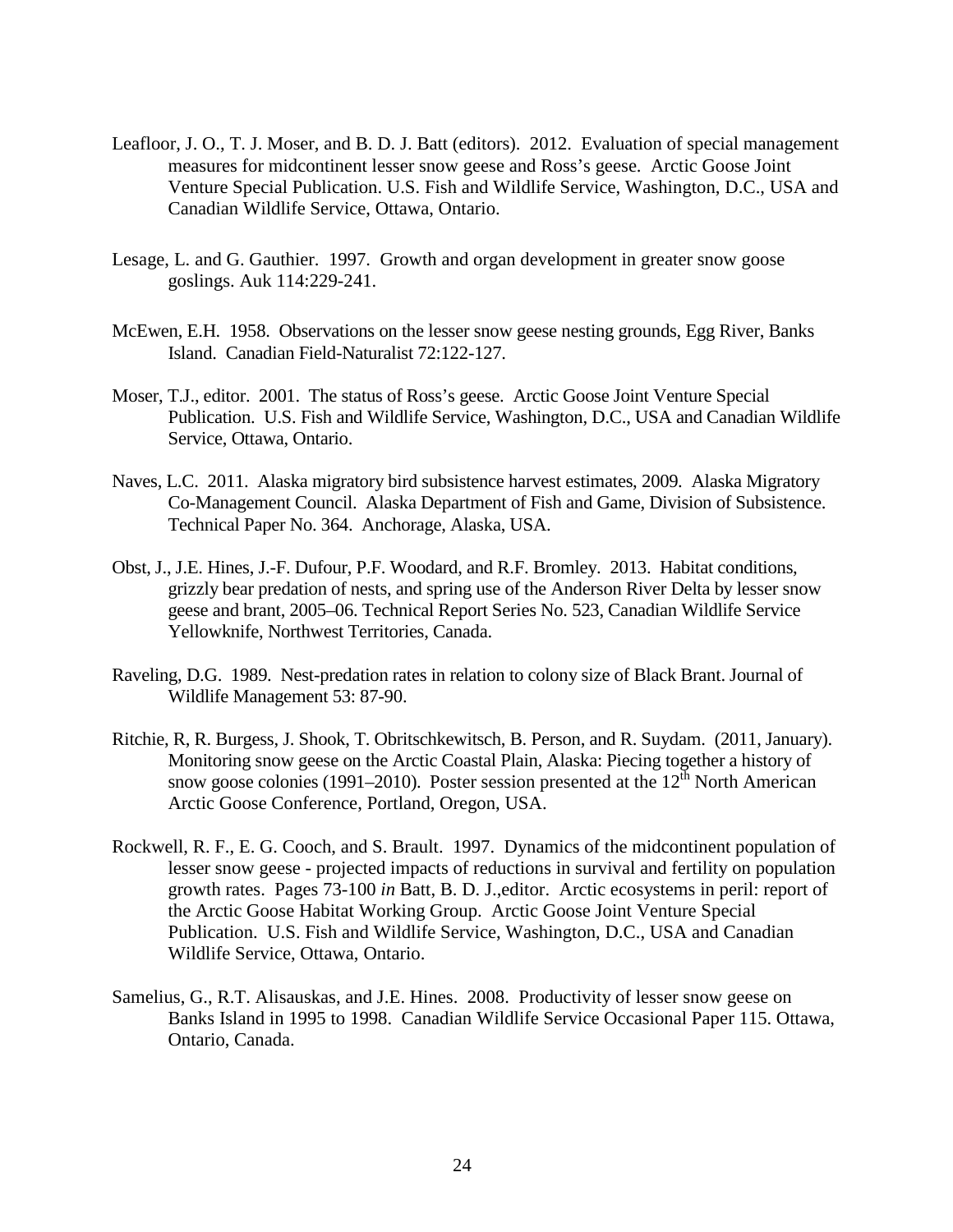- Spindler, M. A. 1978. Fall staging of lesser snow geese on the north slope of the Arctic National Wildlife Range. Unpublished Report, Arctic National Wildlife Range, U. S. Fish and Wildlife Service, Fairbanks, Alaska, USA. 11 pages.
- Thorpe, P. 2012. Western Central Flyway white goose productivity survey 2011–2012. Unpublished Report. U.S. Fish and Wildlife Service, Division of Migratory Bird Management, Lakewood, Colorado, USA. 15 pages.
- Weaver, M. 2011. Status of Ross' and lesser snow geese wintering in California 2011. Unpublished Report, California Department of Fish and Wildlife, Sacramento, California, USA. 8 pages.
- Wittenberger, J.F. and G.L. Hunt. 1985. The adaptive significance of coloniality in birds. Avian Biology 8: 1-78.
- Wood, C.J, J.E. Hines, and M.O.W. Robertson. (2011, January). Winter distribution of Western Arctic snow geese. Poster session presented at the  $12<sup>th</sup>$  North American Arctic Goose Conference, Portland, Oregon, USA.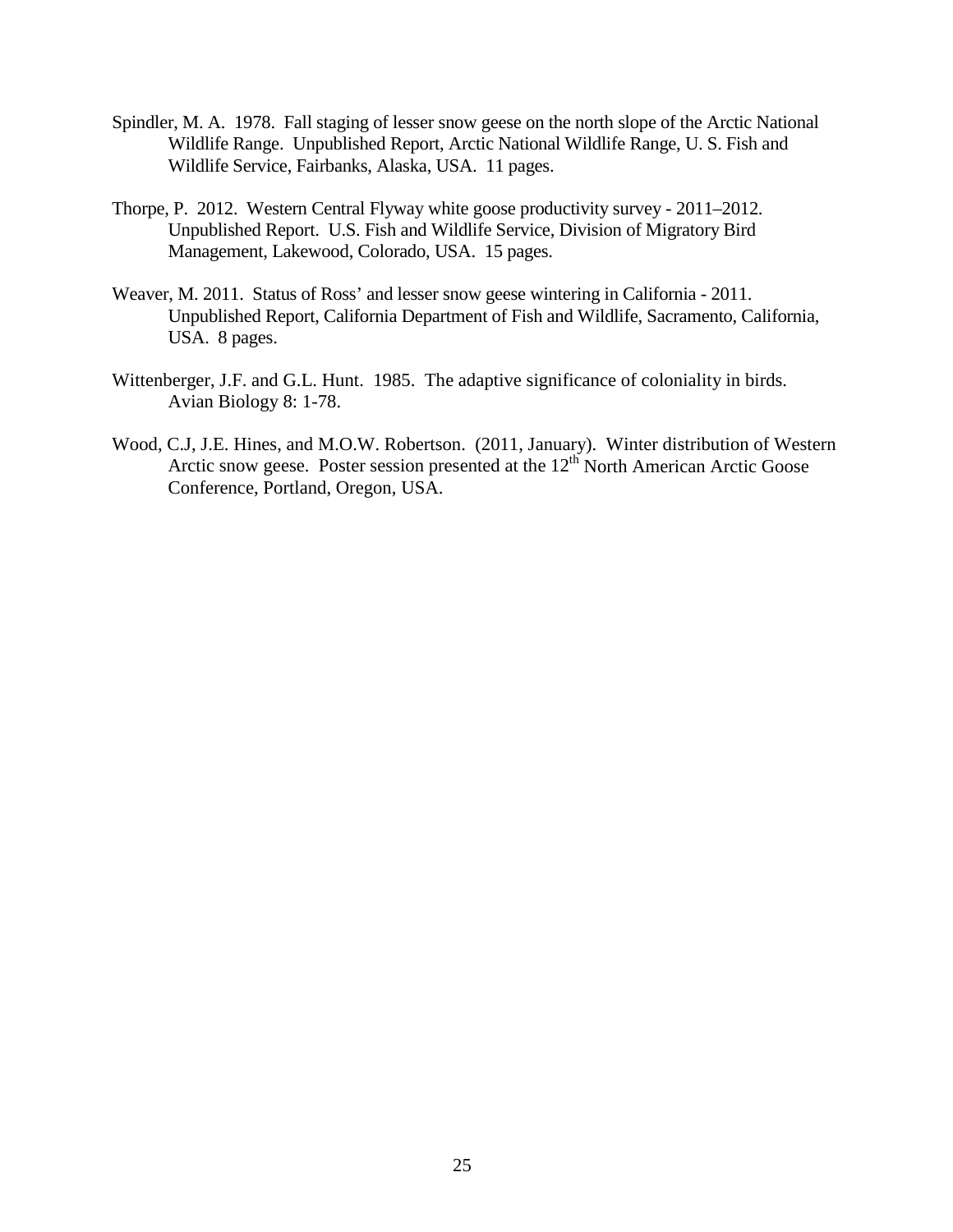# Table 1. Description of habitats used by Western Arctic Population lesser snow geese of the Pacific Flyway.

<span id="page-31-0"></span>

| <b>AREA</b>                                | <b>USE</b>      | <b>NUMBER</b> | <b>SEASON</b> | <b>REMARKS</b>                                                                                                                                                                                                                                                                                                         | <b>THREATS/SAFEGUARDS</b>                   |
|--------------------------------------------|-----------------|---------------|---------------|------------------------------------------------------------------------------------------------------------------------------------------------------------------------------------------------------------------------------------------------------------------------------------------------------------------------|---------------------------------------------|
| <b>ALASKA</b><br>Sagavanirktok River delta | <b>Breeding</b> | 2,000         | Spring-summer | Major brood-rearing and                                                                                                                                                                                                                                                                                                | Adjacent to Prudhoe and Endicott oilfields. |
| Ikpikpuk River delta                       | Breeding        | 8,000         | Spring-summer | banding site.<br>Colony boom in 2000.                                                                                                                                                                                                                                                                                  | In NPR-A lease area.                        |
| Arctic NWR coastal plain                   | Migration       | 100-325,000   | Late summer   | Portions used for<br>molting and staging.                                                                                                                                                                                                                                                                              | Federal refuge oil and gas prospect.        |
| <b>CANADA</b><br><b>Banks Island</b>       | <b>Breeding</b> | >400,000      | Spring-summer | Based on aerial photo<br>surveys approximately<br>every five years. The<br>population has grown<br>from $\leq$ 200,000 nesting<br>birds in 1970s and 1980s<br>to a peak of $>570,000$<br>nesting birds in 2002.<br>The current nesting<br>population is $>400,000$<br>birds, based on the 2009<br>aerial photo survey. |                                             |
| Anderson River delta                       | <b>Breeding</b> | 1,400         | Spring-summer | In the 1970s and 1980s,<br>4,000-8,000 lesser snow<br>geese nested at the<br>Anderson River colony.<br>From 1995-2009, an<br>average of 1,400 geese<br>nested annually at<br>Anderson River. The<br>lower nesting numbers is<br>thought to be from<br>increased grizzly bear<br>predation and vegetation<br>changes.   | Vegetation changes.                         |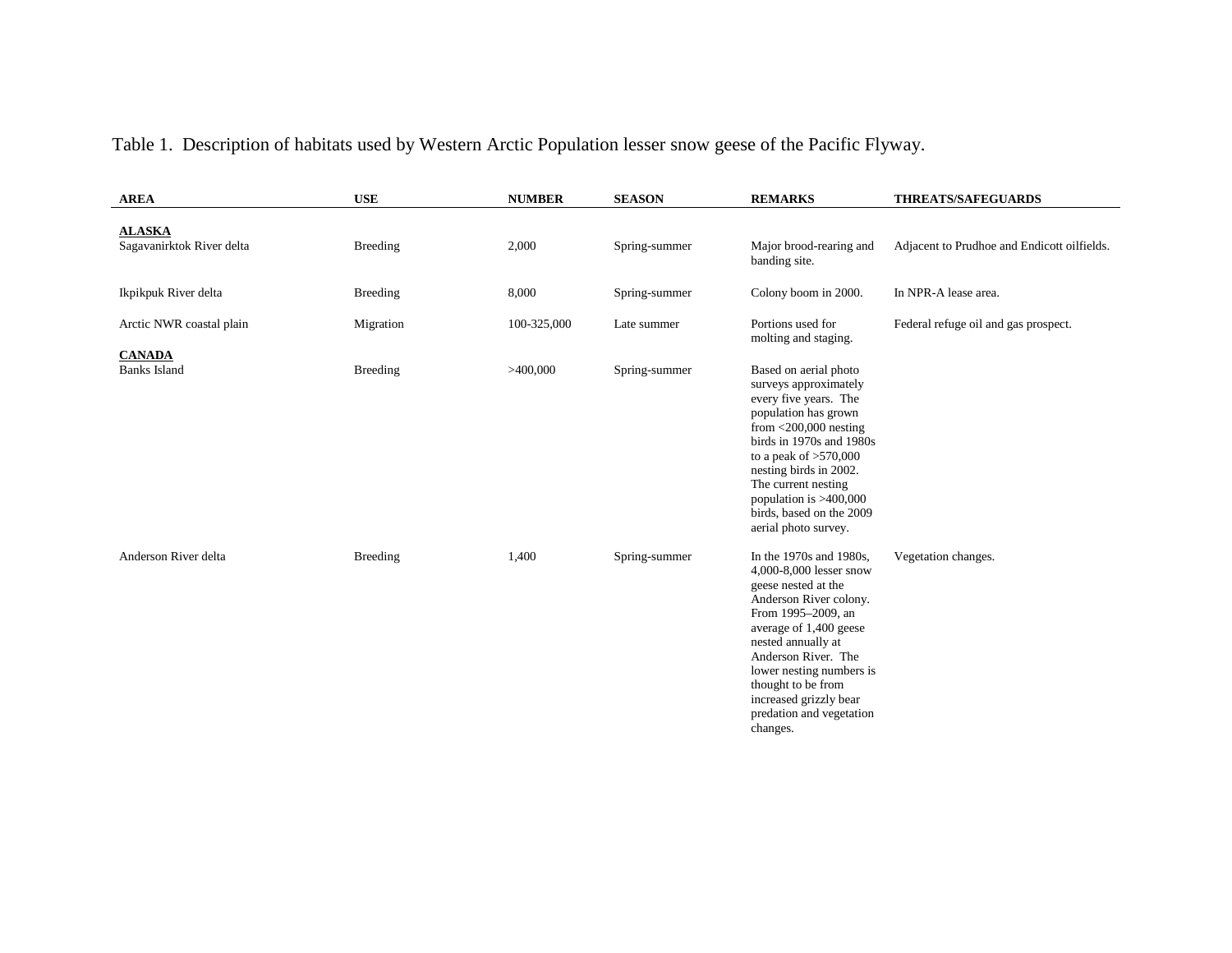# Table 1 Continued

| Kendall Island                  | <b>Breeding</b> | 1.800                    | Spring-summer  | In the 1970s and 1980s,<br>the Kendall Island<br>colony. From 1995-<br>2009, an average of<br>1,800 geese have nested<br>annually at Kendall<br>Island. The nesting<br>population typically<br>varies a lot from year to<br>year.                                                                                                                               | Near proposed Mackenzie Gas Project and<br>potential offshore oil and gas development. |
|---------------------------------|-----------------|--------------------------|----------------|-----------------------------------------------------------------------------------------------------------------------------------------------------------------------------------------------------------------------------------------------------------------------------------------------------------------------------------------------------------------|----------------------------------------------------------------------------------------|
| Mackenzie River delta           | Migration       | 25-320,000               | Fall           | In years when the Yukon<br>and Alaskan North Slope<br>is snow-covered, large<br>numbers of snow geese<br>will stage for extended<br>periods in the delta.                                                                                                                                                                                                       |                                                                                        |
| Mackenzie River Islands         | Migration       |                          | Spring         | The Mackenzie River is<br>a major spring migration<br>corridor and it is<br>probable that the entire<br>WAP migrates down the<br>Mackenzie Valley.<br>Islands on the<br>Mackenzie River are<br>important spring<br>stopover areas for Snow<br>Geese. Duration of stay<br>is generally short, but<br>depends on weather and<br>snow conditions further<br>north. |                                                                                        |
| Anderson River delta            | Migration       | 20,000-40,000            | Spring         |                                                                                                                                                                                                                                                                                                                                                                 |                                                                                        |
| Yukon North Slope               | Migration       | 100-600,000              | Late summer    |                                                                                                                                                                                                                                                                                                                                                                 |                                                                                        |
| Hay Lake, Grande Prairie        | Migration       |                          | Fall, spring   |                                                                                                                                                                                                                                                                                                                                                                 |                                                                                        |
| SE Alberta, SW Saskatchewan     | Migration       |                          | Fall, spring   |                                                                                                                                                                                                                                                                                                                                                                 |                                                                                        |
| <b>MONTANA</b><br>Freezout Lake | Migration       | 10-50,000<br>100-300,000 | Fall<br>Spring | Migration splits to OR,<br>ID, UT, NV, CA.                                                                                                                                                                                                                                                                                                                      |                                                                                        |
| <b>IDAHO</b><br>Southwest Idaho | Migration       | $~10,000+$               | Spring         |                                                                                                                                                                                                                                                                                                                                                                 |                                                                                        |
| Eastern Idaho                   | Migration       | $-30,000+$               | Spring         |                                                                                                                                                                                                                                                                                                                                                                 |                                                                                        |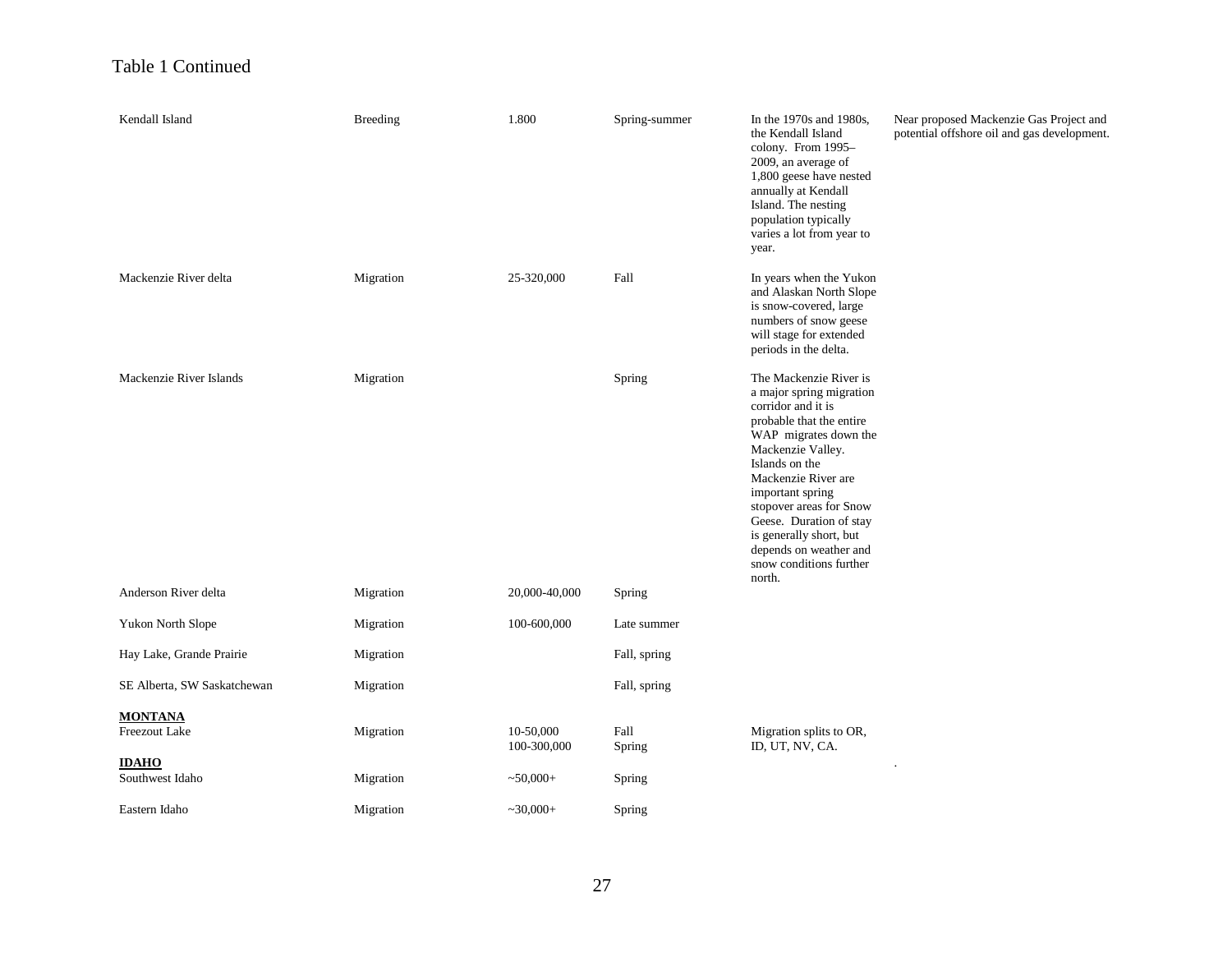# Table 1 Continued

| <b>UTAH</b>                                                        |                         |              |                      |                                             |                                                                                                                                                      |
|--------------------------------------------------------------------|-------------------------|--------------|----------------------|---------------------------------------------|------------------------------------------------------------------------------------------------------------------------------------------------------|
| <b>Great Salt Lake Marshes</b>                                     | Migration               | < 2,500      | Fall                 |                                             |                                                                                                                                                      |
| Delta, UT and Bear River Marshes                                   | Migration               | ~20,000      | Spring               | Mixed white geese.                          |                                                                                                                                                      |
| <b>NEVADA</b><br>Carson Sink                                       | Migration and wintering | 1,000-20,000 | Fall, winter, spring |                                             |                                                                                                                                                      |
| <b>OREGON</b><br>Summer Lake (WA)                                  | Migration               | 10,000       | Fall, spring         | Mixed white geese.                          | State wildlife area.                                                                                                                                 |
| <b>CALIFORNIA</b><br><b>Klamath Basin</b>                          | Migration               | $300,000+$   | Fall, spring         | Mixed white geese.                          | Mostly on federal refuges.                                                                                                                           |
| <b>Central Valley</b>                                              | Wintering               | 1,000,000    | Winter               | Mixed white geese.                          | State and federal areas, managed private<br>lands (duck clubs) stable. Rice acreage<br>subject to market fluctuations. Fowl<br>cholera and botulism. |
| <b>Imperial Valley</b>                                             | Wintering               | 30,000       | Winter               | Some WIP geese.                             | One state wildlife area and one federal<br>refuge.                                                                                                   |
| <b>NEW MEXICO</b><br>Bosque del Apache National Wildlife<br>Refuge | Migration/wintering     | 57,000       | Fall, winter         | Population increasing<br>since the 1950s.   | Federal refuge.                                                                                                                                      |
| Bitter Lake National Wildlife Refuge                               | Migration/wintering     | 75,000       | Fall, winter         | Population increasing<br>since the 1950s.   | Federal refuge.                                                                                                                                      |
| <b>COLORADO</b><br>Northeast Colorado                              | Migration/wintering     | 11,000       | Fall, winter         | Increasing substantially<br>in last decade. |                                                                                                                                                      |
| Southeast Colorado                                                 | Migration               | 42,000       | Fall, winter         | Population increasing<br>since the 1950s.   | Wintering since 1984-85.                                                                                                                             |
| <b>MEXICO</b>                                                      |                         |              |                      |                                             |                                                                                                                                                      |
| Central Highlands                                                  | Wintering               | 62,000       | Winter               |                                             |                                                                                                                                                      |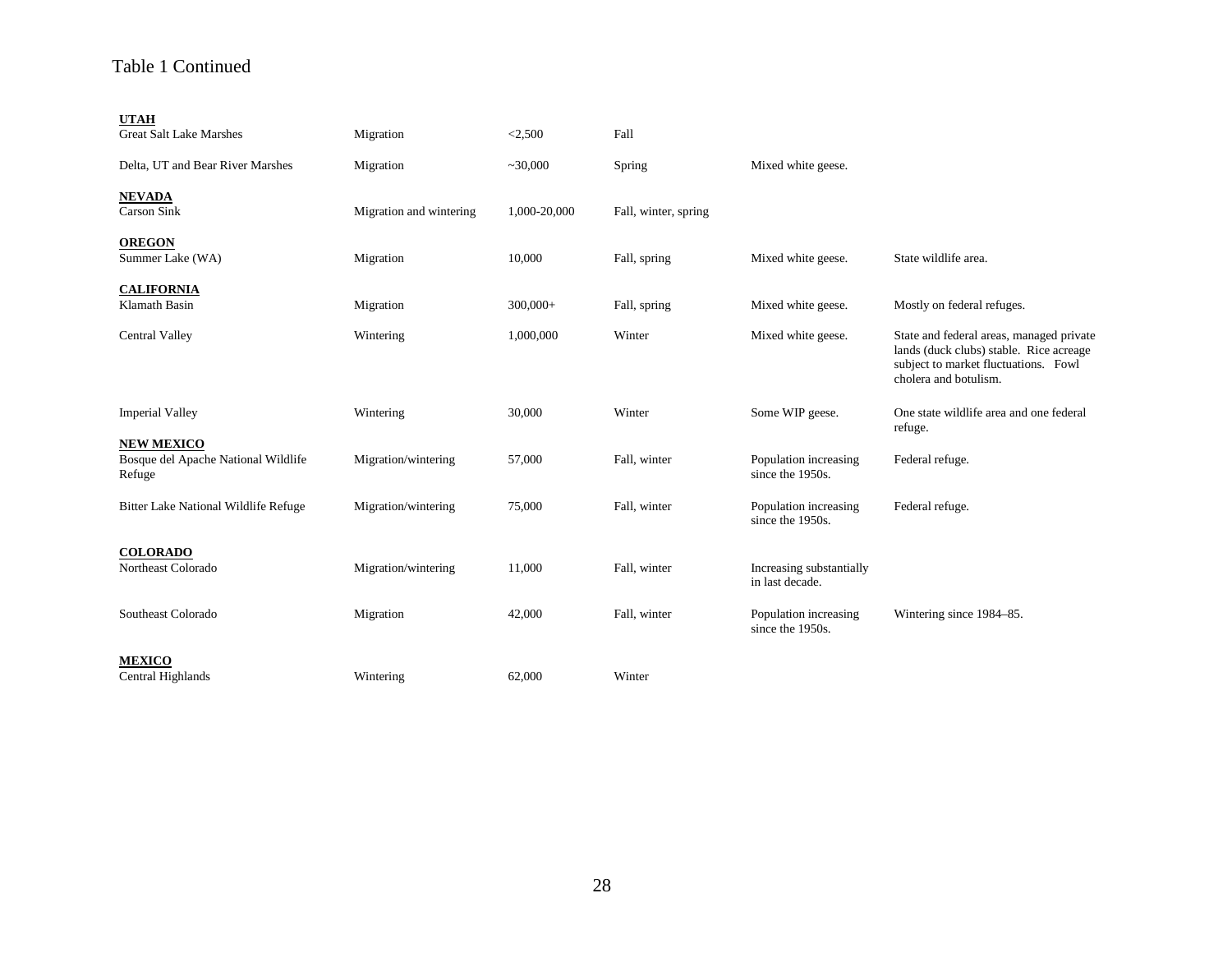|                          | No.     | Total        |                               | Density |          |        |         |
|--------------------------|---------|--------------|-------------------------------|---------|----------|--------|---------|
|                          | Nesting | Nesting      | % analyzed Birds <sup>a</sup> |         | % Non-   | Sample | Total   |
| Colony                   | Pairs   | $Area(km^2)$ | on photos                     | per ha  | breeding | size   | Geese   |
| Banks Is.                |         |              |                               |         |          |        |         |
| June $1976^b$            | 82,511  | 605.3        | 16                            | 1.4     | 6%       | 42,007 | 175,555 |
| June $1981c$             | 99,063  | 169.2        | 33                            | 5.9     | 8%       | 93,591 | 215,354 |
| June $1987d$             | 98,253  | 109.4        | 16                            | 18.0    |          |        | 196,506 |
| June $1995d$             |         | 112.1        | 18                            | 42.8    |          |        | 479,362 |
| June $2002^e$            |         | 304.5        |                               |         |          |        | 570,517 |
| June 2007 <sup>e</sup>   |         |              |                               |         |          |        | 302,133 |
| June $2009^e$            |         | 203.5        | 15                            | 21.0    |          |        | 427,019 |
| <b>Anderson River</b>    |         |              |                               |         |          |        |         |
| June $1976b$             | 1,913   | 15.5         | 100                           | 1.2     | 21%      | 4,843  | 4,843   |
| June $1981c$             | 4,180   | 16.9         | 100                           | 2.5     | 10%      | 9,238  | 9,238   |
| June $1987$ <sup>d</sup> | 3,593   | 15.9         | 100                           | 4.6     |          |        | 7,186   |
| June $1995d$             |         | 15.2         | 100                           | 2.4     |          |        | 3,607   |
| June $2002e$             |         |              |                               |         |          |        | 2,288   |
| June 2007 <sup>e</sup>   |         |              |                               |         |          |        | 4,036   |
| June $2009^e$            |         | 21.0         | 82                            | 0.1     |          |        | 222     |
| Kendall Island           |         |              |                               |         |          |        |         |
| June $1976^b$            | 416     | 6.2          | 100                           | 0.7     | 41%      | 1,577  | 1,577   |
| June $1981^{\circ}$      | 521     | 2.6          | 100                           | 2.0     | 10%      | 1,153  | 1,153   |
| June $1987$ <sup>d</sup> | 690     | 3.2          | 100                           | 4.4     |          |        | 1,380   |
| June $1995d$             |         | 6.4          | 100                           | 4.8     |          |        | 3,050   |
| June $2002e$             |         |              |                               |         |          |        | 6,948   |
| June $2007^e$            |         |              |                               |         |          |        | 4,606   |
| June $2009e$             |         | 7.7          | 100                           | 0.4     |          |        | 287     |
|                          |         |              |                               |         |          |        |         |
| Total (weighted)         |         |              |                               |         |          |        |         |
| June $1976^5$            | 84,840  | 627.0        |                               | 1.4     | 7%       |        | 181,975 |
| June $1981c$             | 103,764 | 188.7        |                               | 5.5     | 8%       |        | 225,745 |
| June $1987$ <sup>d</sup> | 102,536 | 128.5        |                               | 16.0    |          |        | 205,072 |
| June $1995d$             |         | 133.7        |                               | 36.4    |          |        | 486,019 |
| June 2002 <sup>e</sup>   |         |              |                               |         |          |        | 579,753 |
| June $2007^e$            |         |              |                               |         |          |        | 310,775 |
| June $2009^e$            |         | 232.2        |                               |         |          |        | 427,528 |

<span id="page-34-0"></span>Table 2. Photographic inventories of lesser snow goose colonies in the Western Canadian Arctic, 1976-2009.

<sup>a</sup> Density from 1976 and 1981 presented as breeding pairs/ha.<br><sup>b</sup> Kerbos **P H** 1083

<sup>o</sup> Kerbes, R.H. 1983.<br><sup>c</sup> Kerbes, B.H. 1986.

Exerbes, R.H. 1986.<br> $\frac{d}{dx}$  Kerbes at al. 1000a

<sup>a</sup> Kerbes et al. 1999a.<br><sup>e</sup> Unpublished data, Canadian Wildlife Service.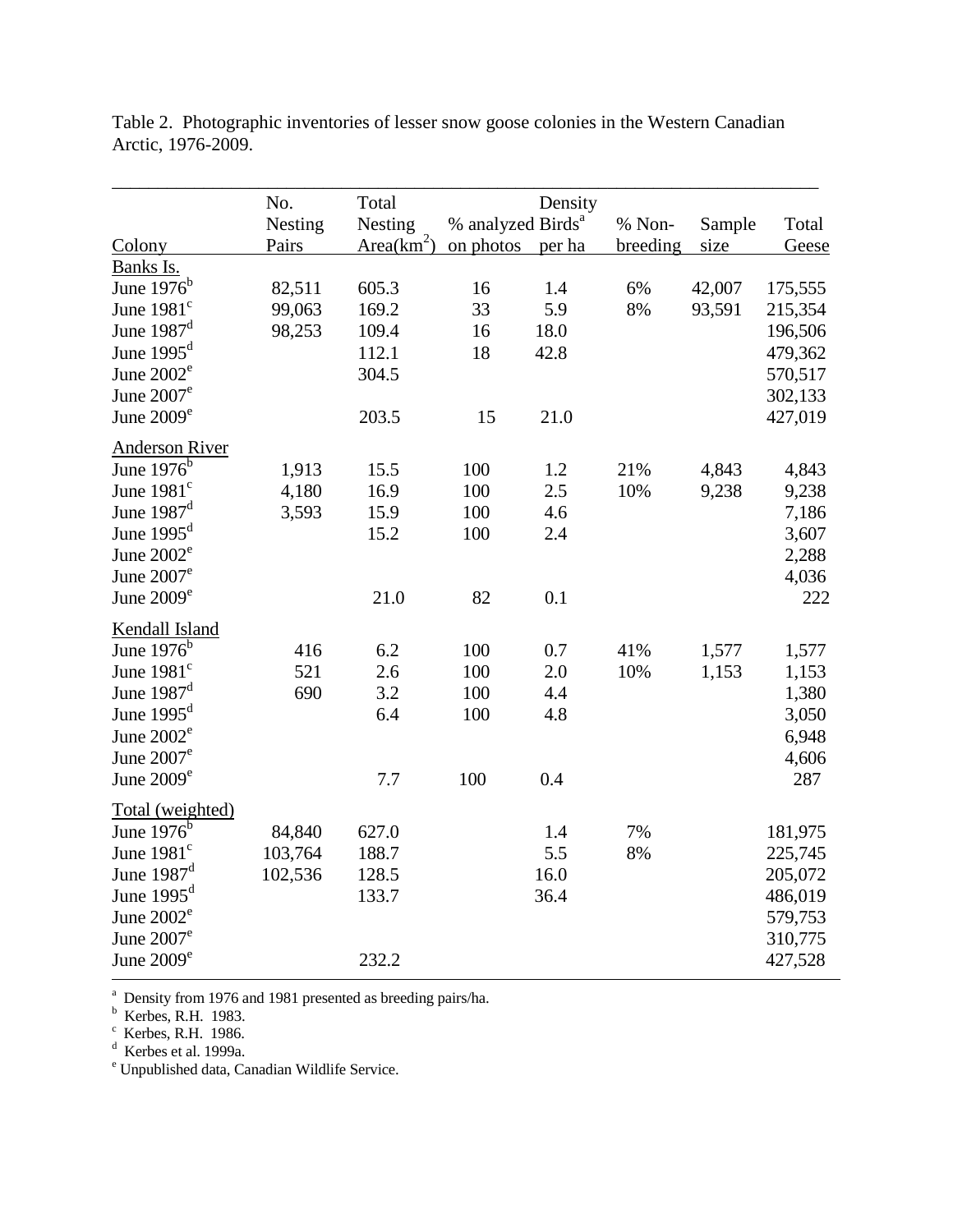|                       | No.     |
|-----------------------|---------|
|                       | Nesting |
| Colony <sup>a</sup>   | Pairs   |
| <b>Ikpikpuk</b>       |         |
| 1980                  | 40      |
| 1990                  | 40      |
| 2000                  | 300     |
| 2010                  | 4,000   |
| <u>Kukpowruk</u>      |         |
| 1980                  | 0       |
| 1990                  | 60      |
| 2000                  | 40      |
| 2010                  | 310     |
| <b>Colville Delta</b> |         |
| 1980                  | 5       |
| 1990                  | 5       |
| 2000                  | 90      |
| 2010                  | 800     |
| Howe Island           |         |
| 1980                  | 50      |
| 1990                  | 400     |
| 2000                  | 190     |
| 2010                  | 1,000   |

<span id="page-35-0"></span>Table 3. Inventories of lesser snow goose colonies on the Arctic Coastal Plain of northeast Alaska, 1980–2010.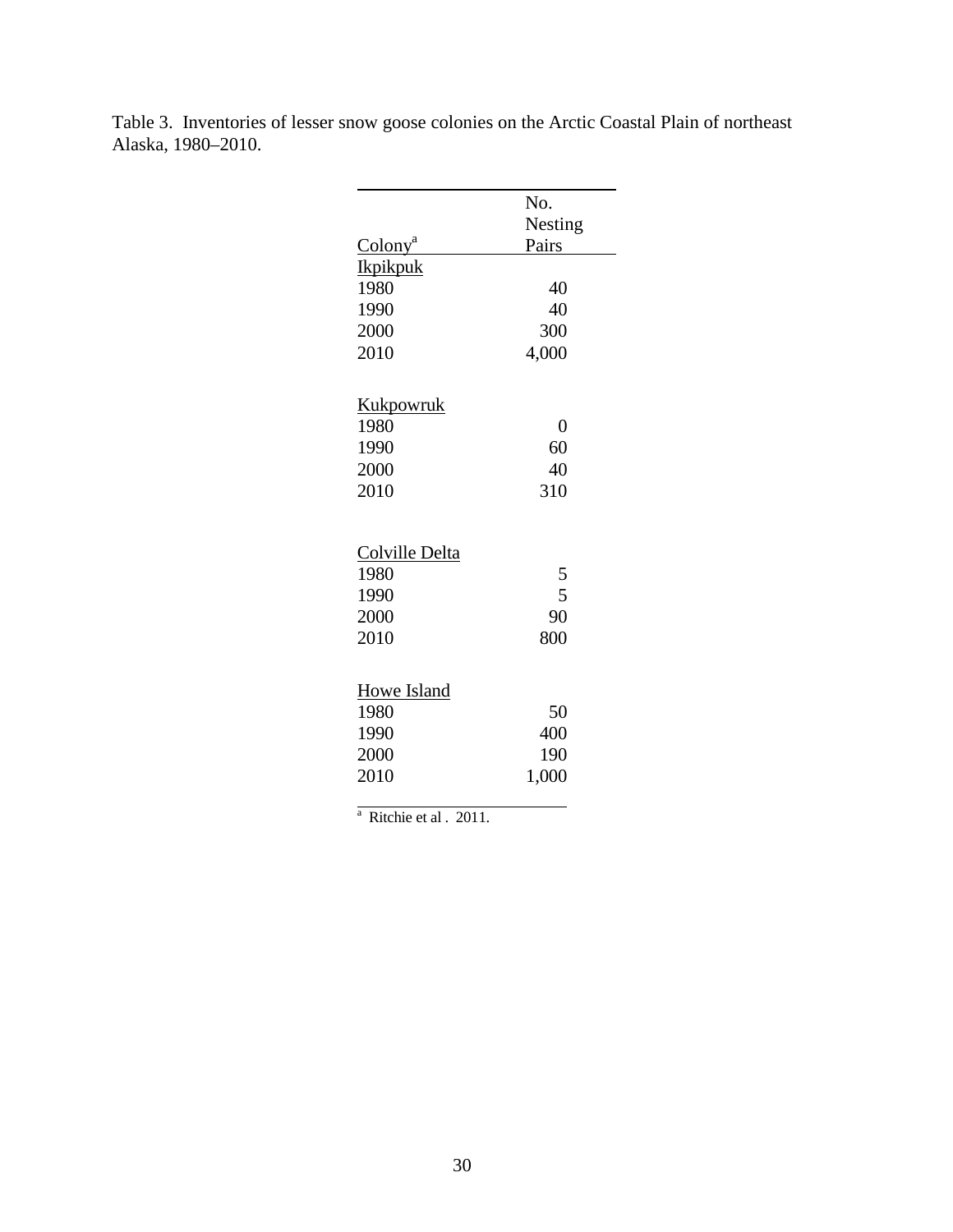|      | Midwinter Survey |          |         |      | November-<br>December Survey |
|------|------------------|----------|---------|------|------------------------------|
| 1955 | 317,284          | 1979     | 247,001 |      |                              |
| 1956 | 416,185          | 1980     | 378,252 | 1979 | 528,100                      |
| 1957 | 356,601          | 1981     | 448,094 | 1980 | 204,200                      |
| 1958 | 324,145          | 1982     | 660,549 | 1981 | 759,900                      |
| 1959 | 388,143          | 1983     | 445,064 | 1982 | 354,100                      |
| 1960 | 367,332          | 1984     | 525,945 | 1983 | 547,600                      |
| 1961 | 463,523          | 1985     | 371,046 | 1984 | 466,300                      |
| 1962 | 568,938          | 1986     | 557,223 | 1985 | 549,800                      |
| 1963 | 482,916          | 1987     | 335,586 | 1986 | 521,700                      |
| 1964 | 484,806          | 1988     | 345,101 | 1987 | 525,300                      |
| 1965 | 533,493          | 1989     | 411,411 | 1988 | 441,000                      |
| 1966 | 338,774          | 1990     | 572,118 | 1989 | 463,900                      |
| 1967 | 746,610          | 1991     | 564,480 | 1990 | 708,500                      |
| 1968 | 505,825          | 1992     | 428,648 | 1991 | 690,100                      |
| 1969 | 432,809          | 1993     | 434,304 | 1992 | 639,300                      |
| 1970 | 461,676          | 1994     | 550,269 | 1993 | 569,200                      |
| 1971 | 513,221          | 1995     | 390,243 | 1994 | 478,200                      |
| 1972 | 436,716          | 1996     | 411,665 | 1995 | 501,400                      |
| 1973 | 343,445          | 1997     | 534,457 | 1996 | 366,300                      |
| 1974 | 443,138          | 1998     | 336,290 | 1997 | 416,400                      |
| 1975 | 446,540          | 1999     | 487,854 | 1998 | 354,300                      |
| 1976 | 487,078          | 2000     | 646,014 | 1999 | 579,000                      |
| 1977 | 507,347          | 2001     | 546,429 | 2000 | 656,800                      |
| 1978 | 236,681          | 2002     | 399,169 | 2001 | 448,200                      |
|      |                  | 2003     | 474,330 | 2002 | 596,800                      |
|      |                  | $2004^a$ | 451,677 | 2003 | 587,800                      |
|      |                  | 2005     | 795,928 | 2004 | 750,300                      |
|      |                  | 2006     | 553,993 | 2005 | 710,700                      |
|      |                  | 2007     | 734,415 | 2006 | 799,700                      |
|      |                  | 2008     | 875,215 | 2007 | 1,073,455                    |
|      |                  | 2009     | 852,666 | 2008 | 958,000                      |
|      |                  | 2010     | 713,997 | 2009 | 900,969                      |
|      |                  | 2011     | 628,433 | 2010 | 800,156                      |
|      |                  | 2012     | 848,375 | 2011 | 1,027,887                    |
|      |                  | 2013     | 776,353 | 2012 | 824,432                      |
|      | Long-term Mean   |          | 497,217 |      | 611,759                      |

<span id="page-36-0"></span>Table 4. Estimated white geese in the Pacific Flyway from midwinter counts, 1955–2013, and special November - December white goose surveys,1979–2012.

<sup>a</sup> January 2004 midwinter survey was incomplete in several states.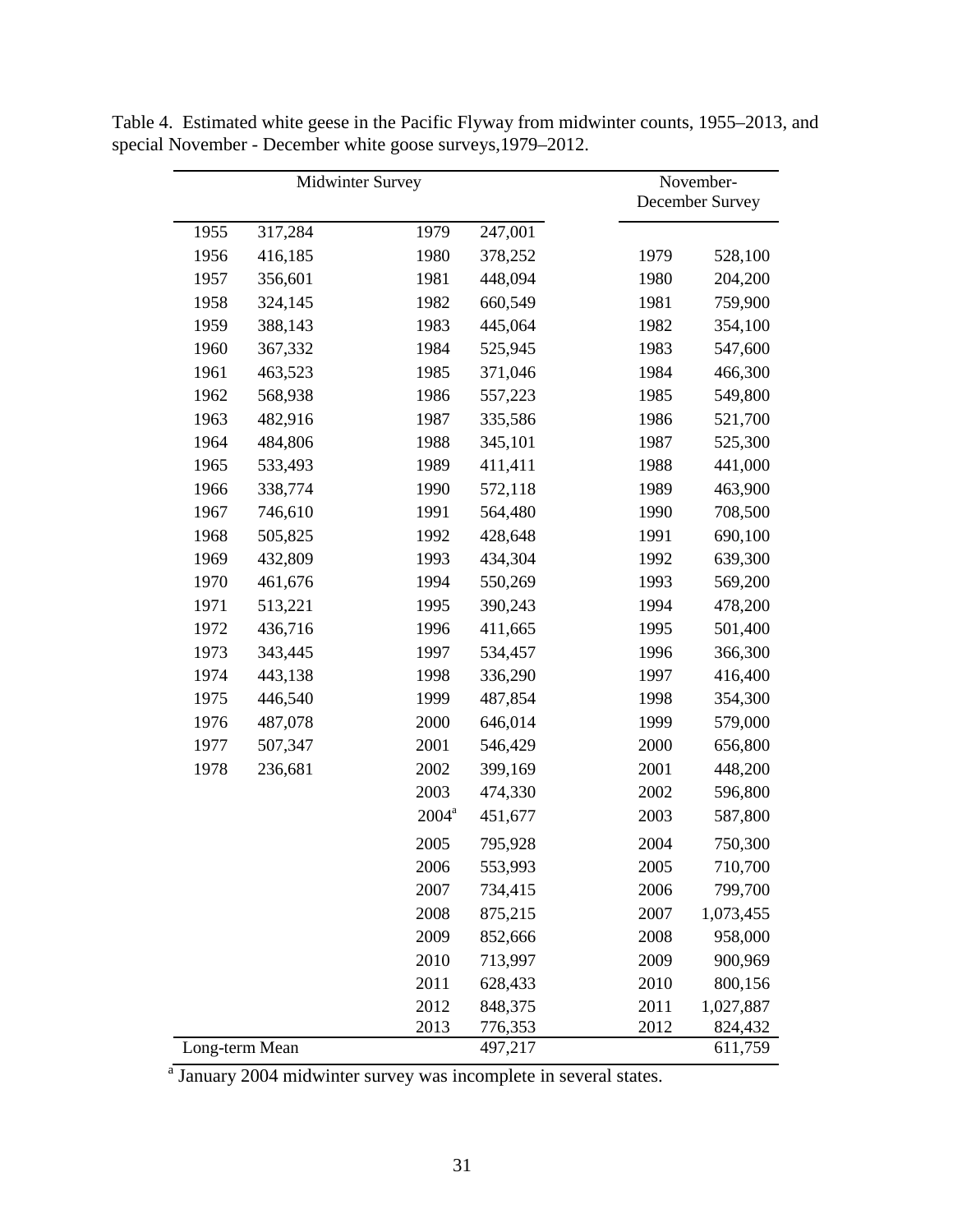| Month    | Year | White<br>Geese | Snow<br>Geese | Ross's<br>Geese | % Snow<br>Geese |
|----------|------|----------------|---------------|-----------------|-----------------|
| January  | 1977 | 507,347        | 400,937       | 106,410         | $65.9^{\rm a}$  |
| February | 1989 | 560,650        | 545,928       | 214,722         | $58.1^a$        |
| January  | 1990 | 572,118        | 403,691       | 168,427         | $56.4^{\rm a}$  |
| December | 1992 | 598,100        | 575,914       | 221,286         | 63.1            |
| December | 2000 | 652,270        | 601,733       | 250,537         | 61.6            |
| December | 2005 | 630,686        | 410,881       | 219,805         | 65.2            |
| December | 2008 | 900,403        | 618,155       | 282,248         | 68.7            |
| December | 2011 | 1,027,887      | 818,614       | 209,273         | 79.6            |

<span id="page-37-0"></span>Table 5. Composition of lesser snow and Ross's geese from winter air and ground surveys in California, 1977–2011.

<sup>a</sup> Percent Ross's geese calculated only from proportion among white geese in the Central Valley.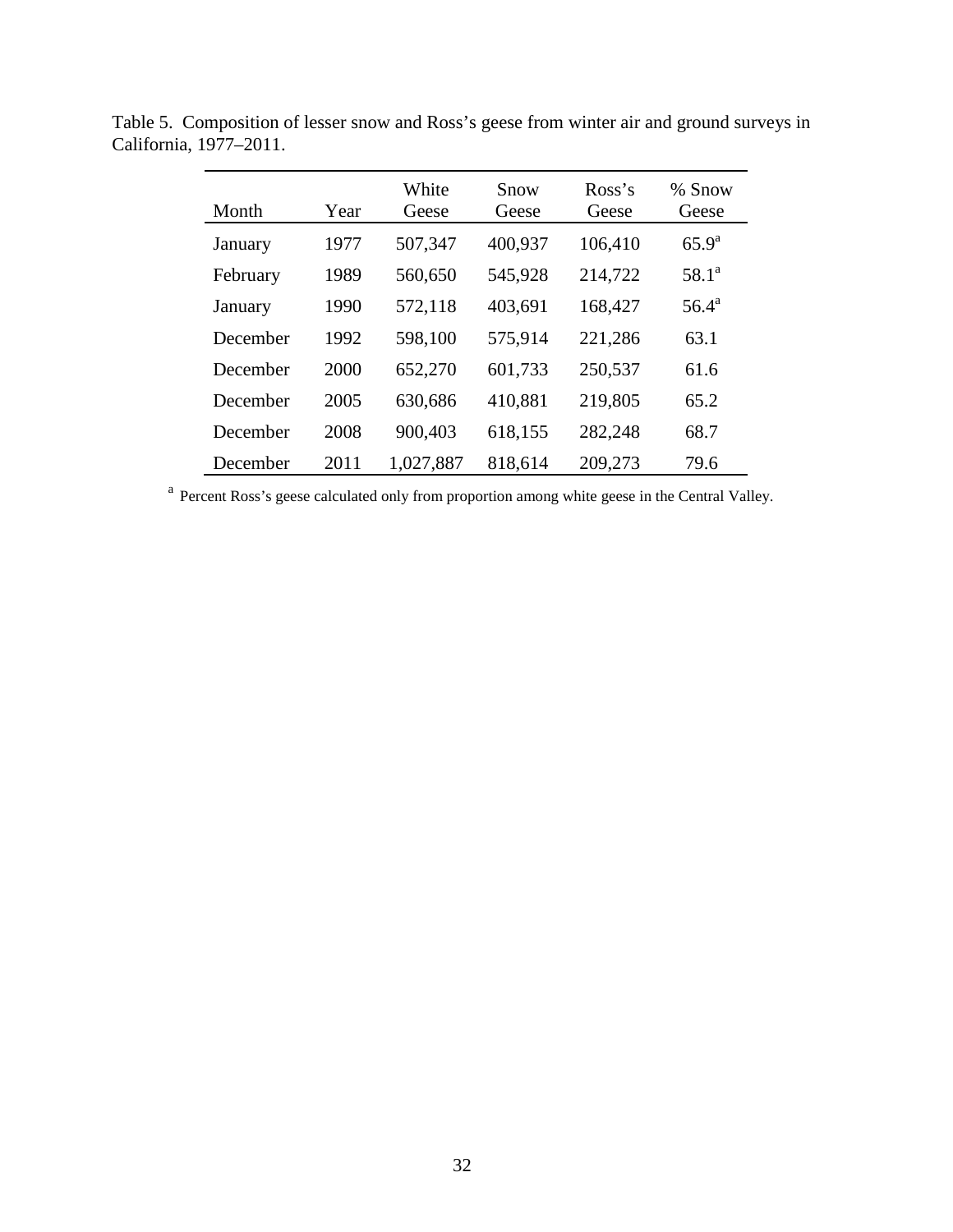<span id="page-38-0"></span>

| Location       |                        |                          | 1953-69                  |               |                          | 1970-79                  |                  |                          | 1980-89                  |               |                          | $1990 - 99$                 |                  |                    | 2000-2010           |               |
|----------------|------------------------|--------------------------|--------------------------|---------------|--------------------------|--------------------------|------------------|--------------------------|--------------------------|---------------|--------------------------|-----------------------------|------------------|--------------------|---------------------|---------------|
| <b>Flyway</b>  | <b>State</b>           | $\#$                     | <b>State</b><br>$(\%)$   | Flyway<br>(%) | #                        | <b>State</b><br>$(\%)$   | Flyway<br>(%)    | $\#$                     | <b>State</b><br>$(\%)$   | Flyway<br>(%) | #                        | <b>State</b><br>$(\%)$      | Flyway<br>(%)    | #                  | <b>State</b><br>(%) | Flyway<br>(%) |
| <b>Pacific</b> | Arizona                | $\mathbf{1}$             | 0.2                      | 92.4          | $\equiv$                 | $\blacksquare$           | 94.3             | $\mathbf{r}$             | $\blacksquare$           | 81.1          | $\omega$                 | $\blacksquare$              | 77.6             | 6                  | 0.5                 | 81.0          |
|                | California             | 389                      | 89.6                     |               | 312                      | 93.1                     |                  | 107                      | 81.1                     |               | 228                      | 76.3                        |                  | 966                | 78.3                |               |
|                | Idaho                  | 1                        | 0.2                      |               | 1                        | 0.3                      |                  | $\blacksquare$           | $\overline{a}$           |               | $\mathbf{1}$             | 0.3                         |                  | $\overline{4}$     | 0.3                 |               |
|                | Nevada                 | 6                        | 1.4                      |               | 3                        | 0.9                      |                  | $\overline{\phantom{a}}$ |                          |               | 1                        | 0.3                         |                  | 5                  | 0.4                 |               |
|                | Oregon                 | $\mathbf{r}$             | $\mathbf{r}$             |               | $\overline{\phantom{a}}$ | $\overline{\phantom{a}}$ |                  | $\sim$                   |                          |               | 1                        | 0.3                         |                  | $\overline{4}$     | 0.3                 |               |
|                | Utah                   | $\mathbf{1}$             | 0.2                      |               | $\overline{\phantom{a}}$ |                          |                  | $\blacksquare$           |                          |               | 1                        | 0.3                         |                  | $\boldsymbol{7}$   | 0.6                 |               |
|                | Washington             | 1                        | 0.2                      |               | $\sim$                   |                          |                  |                          |                          |               | $\overline{\phantom{a}}$ | $\blacksquare$              |                  | 3                  | 0.2                 |               |
|                | Mexico -               |                          |                          |               |                          |                          |                  |                          |                          |               |                          |                             |                  |                    |                     |               |
|                | West                   | $\overline{2}$           | 0.5                      |               | $\overline{\phantom{a}}$ | $\overline{\phantom{a}}$ |                  | $\overline{\phantom{a}}$ |                          |               | $\overline{\phantom{a}}$ | $\overline{\phantom{a}}$    |                  | $\overline{4}$     | 0.3                 |               |
| Western        | Colorado               | $\blacksquare$           |                          | 7.6           | $\blacksquare$           | $\blacksquare$           | $\overline{5.1}$ | $\overline{3}$           | 2.3                      | 16.7          | $\overline{8}$           | 2.7                         | 18.7             | 49                 | $\overline{4.0}$    | 12.0          |
| <b>Central</b> | Montana                | $\mathbf{1}$             | 0.2                      |               | ÷,                       |                          |                  | $\overline{\phantom{a}}$ | $\sim$                   |               | $\overline{\phantom{a}}$ | $\overline{\phantom{a}}$    |                  | $\blacksquare$     | $\blacksquare$      |               |
|                | New                    |                          |                          |               |                          |                          |                  |                          |                          |               |                          |                             |                  |                    |                     |               |
|                | Mexico                 |                          |                          |               | $\boldsymbol{2}$         | 0.6                      |                  | 6                        | 4.5                      |               | $\,8$                    | 2.7                         |                  | 15                 | 1.2                 |               |
|                | Texas - NW             | $\overline{a}$           |                          |               | ÷.                       |                          |                  | $\mathbf{1}$             | 0.8                      |               | 3                        | 1.0                         |                  | 48                 | 3.9                 |               |
|                | Wyoming                |                          |                          |               |                          |                          |                  |                          |                          |               |                          |                             |                  | $\sqrt{2}$         | 0.2                 |               |
|                | Mexico -               |                          |                          |               |                          |                          |                  |                          |                          |               |                          |                             |                  |                    |                     |               |
|                | Highlands              | 32                       | 7.4                      |               | 15                       | 4.5                      |                  | 12                       | 9.1                      |               | 37                       | 12.4                        |                  | 34                 | 2.8                 |               |
| <b>Central</b> | Kansas                 | $\blacksquare$           | $\overline{\phantom{a}}$ | 0.0           | $\equiv$                 | $\blacksquare$           | 0.3              | $\overline{\phantom{a}}$ | $\blacksquare$           | 1.5           | $\blacksquare$           | $\mathcal{L}_{\mathcal{A}}$ | 1.7              | $\overline{19}$    | 1.5                 | 4.1           |
| (East Tier     | Nebraska               | ÷,                       | ÷.                       |               | $\blacksquare$           | $\sim$                   |                  | $\blacksquare$           | $\blacksquare$           |               | 1                        | 0.3                         |                  | 11                 | 0.9                 |               |
| States)        | <b>Oklahoma</b>        | $\overline{a}$           | ۰                        |               | $\mathbf{1}$             | 0.3                      |                  | $\sim$                   |                          |               | $\mathbf{1}$             | 0.3                         |                  | $\overline{4}$     | 0.3                 |               |
|                | South                  |                          |                          |               |                          |                          |                  |                          |                          |               |                          |                             |                  |                    |                     |               |
|                | Dakota                 |                          |                          |               | $\overline{\phantom{a}}$ |                          |                  | $\overline{\phantom{a}}$ |                          |               | $\overline{\phantom{a}}$ |                             |                  | $\mathbf{1}$<br>15 | 0.1                 |               |
|                | Texas - SE<br>Mexico - | $\overline{a}$           |                          |               | $\overline{\phantom{a}}$ |                          |                  | $\mathbf{1}$             | 0.8                      |               | $\overline{2}$           | 0.7                         |                  |                    | 1.2                 |               |
|                | East                   | $\sim$                   | $\overline{a}$           |               | $\blacksquare$           | $\blacksquare$           |                  | $\mathbf{1}$             | 0.8                      |               | $\mathbf{1}$             | 0.3                         |                  | $\mathbf{1}$       | 0.1                 |               |
| Mississippi    | <b>Arkansas</b>        | $\overline{\phantom{a}}$ | $\overline{a}$           | 0.0           | $\sim$                   | $\overline{\phantom{a}}$ | 0.3              | $\overline{\phantom{a}}$ | $\equiv$                 | 0.8           | $\overline{4}$           | $\overline{1.3}$            | $\overline{2.0}$ | 14                 | $\overline{1.1}$    | 2.8           |
|                | <i>Illinois</i>        |                          |                          |               | ÷,                       |                          |                  | $\overline{\phantom{a}}$ | $\blacksquare$           |               | $\overline{\phantom{a}}$ | $\overline{\phantom{a}}$    |                  | 3                  | 0.2                 |               |
|                | Kentucky               |                          |                          |               | $\sim$                   |                          |                  | ÷.                       |                          |               | $\overline{a}$           | ÷                           |                  | $\mathbf{1}$       | 0.1                 |               |
|                | Louisiana              | $\overline{\phantom{a}}$ |                          |               | $\mathbf{1}$             | 0.3                      |                  | 1                        | 0.8                      |               | $\overline{\phantom{0}}$ | $\overline{\phantom{a}}$    |                  | 4                  | 0.3                 |               |
|                | Mississippi            | $\overline{a}$           |                          |               | $\overline{\phantom{a}}$ |                          |                  | $\overline{\phantom{a}}$ |                          |               | $\overline{\phantom{a}}$ |                             |                  | 3                  | 0.2                 |               |
|                | Missouri               | $\overline{\phantom{a}}$ | $\overline{\phantom{a}}$ |               | $\overline{\phantom{a}}$ | $\overline{\phantom{a}}$ |                  | $\blacksquare$           | $\overline{\phantom{a}}$ |               | $\boldsymbol{2}$         | 0.7                         |                  | 9                  | 0.7                 |               |
|                | Tennessee              |                          |                          |               | $\sim$                   |                          |                  |                          |                          |               | $\sim$                   | $\blacksquare$              |                  | $\mathbf{1}$       | 0.1                 |               |
| <b>Total</b>   |                        | 434                      | 100.0                    | 100.0         | 335                      | 100.0                    | 100.0            | 132                      | 100.0                    | 100.0         | 299                      | 100.0                       | 100.0            | 1233               | 100.0               | 100.0         |

Table 6. Band recoveries of lesser snow geese marked in the Western Canadian Arctic 1953–2007, by flyway and state during winter recovery periods (December-February, Wood et al. 2011).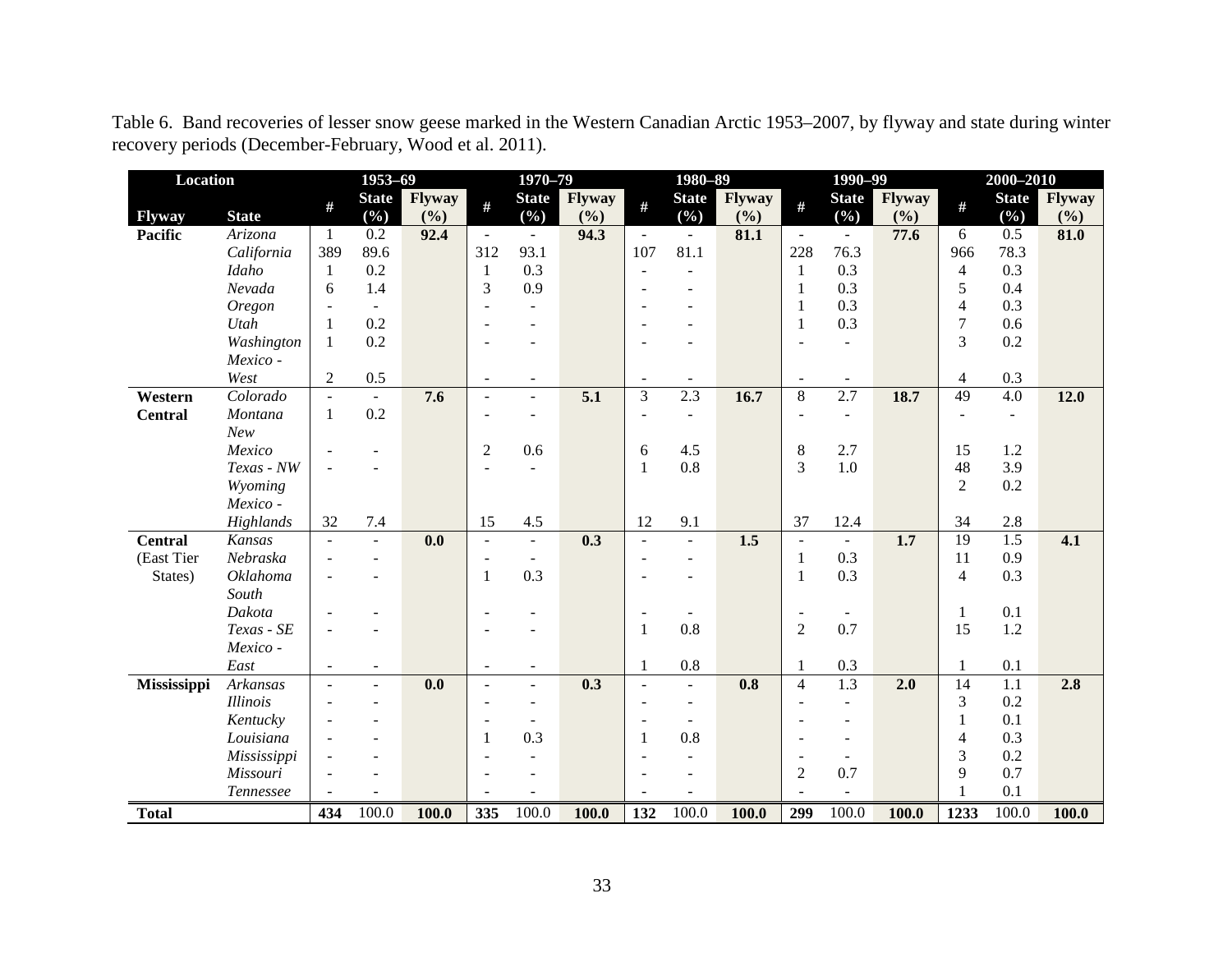|                            |            |        |                         | % Composition       |                           |      | % Juveniles              |       | Juv./Family                                   |
|----------------------------|------------|--------|-------------------------|---------------------|---------------------------|------|--------------------------|-------|-----------------------------------------------|
| Year                       | Population | Sample |                         |                     |                           |      |                          |       | Sample                                        |
|                            | Estimate   | Size   | Snow <sup>2</sup>       | Ross's <sup>2</sup> | Blue <sup>2</sup>         | Snow | Ross's                   | Snow  | Size                                          |
| $1979^{3}$                 | 94,283     | 6,776  | 86.7                    | 13.3                | 2.2                       | 20.6 | 21.6                     | $-$   | --                                            |
| $1980^3$                   | 98,996     | 8,833  | 85.6                    | 14.4                | 3.5                       | 35.2 | 30.7                     | $- -$ | $- -$                                         |
| $1981^3$                   | 75,073     | 5,705  | 84.4                    | 15.6                | 2.6                       | 25.1 | 22.1                     | --    | --                                            |
| 1982                       | 141,702    | 2,515  | $\mathbb{L} \mathbb{L}$ | 44                  | $\mathbb{Z}^{\mathbb{Z}}$ | 12.7 | $\overline{\phantom{a}}$ | --    | $\overline{\phantom{m}}$                      |
| 1983                       | 36,493     | 8,988  | 71.1                    | 28.9                | 1.8                       | 39.9 | 19.2                     | --    | $\mathord{\hspace{1pt}\text{--}\hspace{1pt}}$ |
| $1984^3$                   | 63,043     | 15,224 | 93.6                    | 6.4                 | 1.8                       | 25.6 | 22.1                     | $- -$ | $\overline{\phantom{a}}$                      |
| 1985                       | 176,713    | 25,217 | 91.9                    | 8.1                 | 1.4                       | 30.1 | 22.9                     | $-$   | $\overline{\phantom{a}}$                      |
| 1986                       | 121,395    | 23,721 | 85.3                    | 14.7                | 0.9                       | 3.7  | 12.2                     | 2.03  | 378                                           |
| 1987                       | 120,655    | 28,060 | 86.5                    | 13.5                | 1.1                       | 19.4 | 8.1                      | 2.13  | 2,185                                         |
| 1988 <sup>3</sup>          | 134,352    | 31,222 | 86.2                    | 13.8                | 1.1                       | 27.3 | 16.3                     | 2.3   | 1,603                                         |
| 1989                       | 172,813    | 34,336 | 89.1                    | 10.9                | 1.7                       | 21   | 27.2                     | 2.12  | 1,214                                         |
| 1990                       | 166,900    | 28,321 | 84.8                    | 15.8                | 1.3                       | 21.5 | 12.3                     | 1.94  | 1,297                                         |
| $1991^3$                   | 91,739     | 20,004 | 84.8                    | 15.2                | 1.8                       | 11.7 | 11.4                     | 1.83  | 812                                           |
| 1992                       | 139,162    | 21,629 | 80.1                    | 19.9                | $\mathbf{1}$              | 15.6 | $\,8\,$                  | 1.93  | 850                                           |
| 1993                       | 196,700    | 35,538 | 76.4                    | 23.7                | 1.7                       | 34.2 | 20.3                     | 2.41  | 1,414                                         |
| 1994                       | 161,290    | 26,531 | 74.4                    | 25.6                | 1.3                       | 18.9 | 13.8                     | 1.99  | 916                                           |
| 1995                       | 193,915    | 33,648 | 75.5                    | 24.5                | 2.4                       | 22.3 | 18.2                     | 2.09  | 1,302                                         |
| 1996                       | 183,290    | 37,005 | 82                      | 18                  | 1.7                       | 29   | 20.9                     | 2.42  | 2,019                                         |
| 1997                       | 218,658    | 41,183 | 70.2                    | 29.8                | 2.4                       | 15.8 | 14                       | 1.82  | 1,364                                         |
| 1998                       | 240,410    | 43,771 | 75.4                    | 24.6                | 1.9                       | 31.8 | 24.9                     | 2.11  | 2,202                                         |
| 1999                       | 309,861    | 44,072 | 78.9                    | 21.1                | 3.1                       | 27.3 | 27.4                     | 2.15  | 2,161                                         |
| 2000                       | 221,736    | 40,270 | 75.9                    | 24.1                | 2.3                       | 12.6 | 12.8                     | 1.78  | 1,066                                         |
| 2001                       | 211,640    | 37,783 | 76                      | 24                  | 1.9                       | 9.8  | 18.7                     | 1.76  | 816                                           |
| 2002                       | 236,775    | 47,868 | 69                      | 31                  | 1.8                       | 7.8  | 14.9                     | 1.6   | 841                                           |
| 2003                       | 192,132    | 33,537 | 73.2                    | 26.8                | $\boldsymbol{2}$          | 20.6 | 21.1                     | 1.9   | 1,140                                         |
| 2004                       | 228,065    | 32,089 | 63.2                    | 36.8                | 3.7                       | 14.9 | 10.5                     | 1.9   | 991                                           |
| 2005                       | 173,708    | 35,959 | 63.4                    | 36.6                | 3.1                       | 28.1 | 11.8                     | 2.3   | 982                                           |
| 2006                       | 282,680    | 40,304 | 76.4                    | 23.6                | $\mathfrak{Z}$            | 24   | 20.2                     | 2.3   | 1,094                                         |
| 2007                       | 225,015    | 41,988 | 66.7                    | 33.3                | 3.2                       | 11.4 | 9.7                      | 1.7   | 808                                           |
| $2008^3$                   | 204,110    | 41,408 | 70.4                    | 29.6                | 4.3                       | 15.7 | 12.6                     | 1.6   | 518                                           |
| $2009^3$                   | 179,996    | 37,746 | 68.7                    | 31.3                | 3.8                       | 9.2  | 6.8                      | 1.6   | 376                                           |
| $2010^3$                   | 156,160    | 38,473 | 70.4                    | 29.6                | 3.6                       | 24.7 | 14                       | 1.8   | 397                                           |
| $2011^3$                   | 260,190    | 44,288 | 66.8                    | 33.2                | 4.2                       | 24.7 | 19.6                     | 1.8   | 328                                           |
| Avg 1984-2007 <sup>4</sup> | 198,739    | 34,841 | 76.8                    | 23.2                | 2.0                       | 20.0 | 16.7                     | 2.0   | 1,252                                         |
| % change from 2010         | 40.0       | 13.1   | $-5.4$                  | 10.8                | 14.3                      | 0.0  | 28.6                     | 0.0   | $-21.0$                                       |

<span id="page-39-0"></span>Table 7. Historical wintering population and productivity data, Western Central Flyway white goose population, U.S. and Mexico combined, 1979–2011.

<sup>1</sup> Population estimates from ground and aerial estimates during production surveys; Chihuahua, Mexico added to coverage in 1984.<br><sup>2</sup> Generated using adult component only.<br><sup>2</sup> Incomplete survey coverage.<br><sup>4</sup>Average does no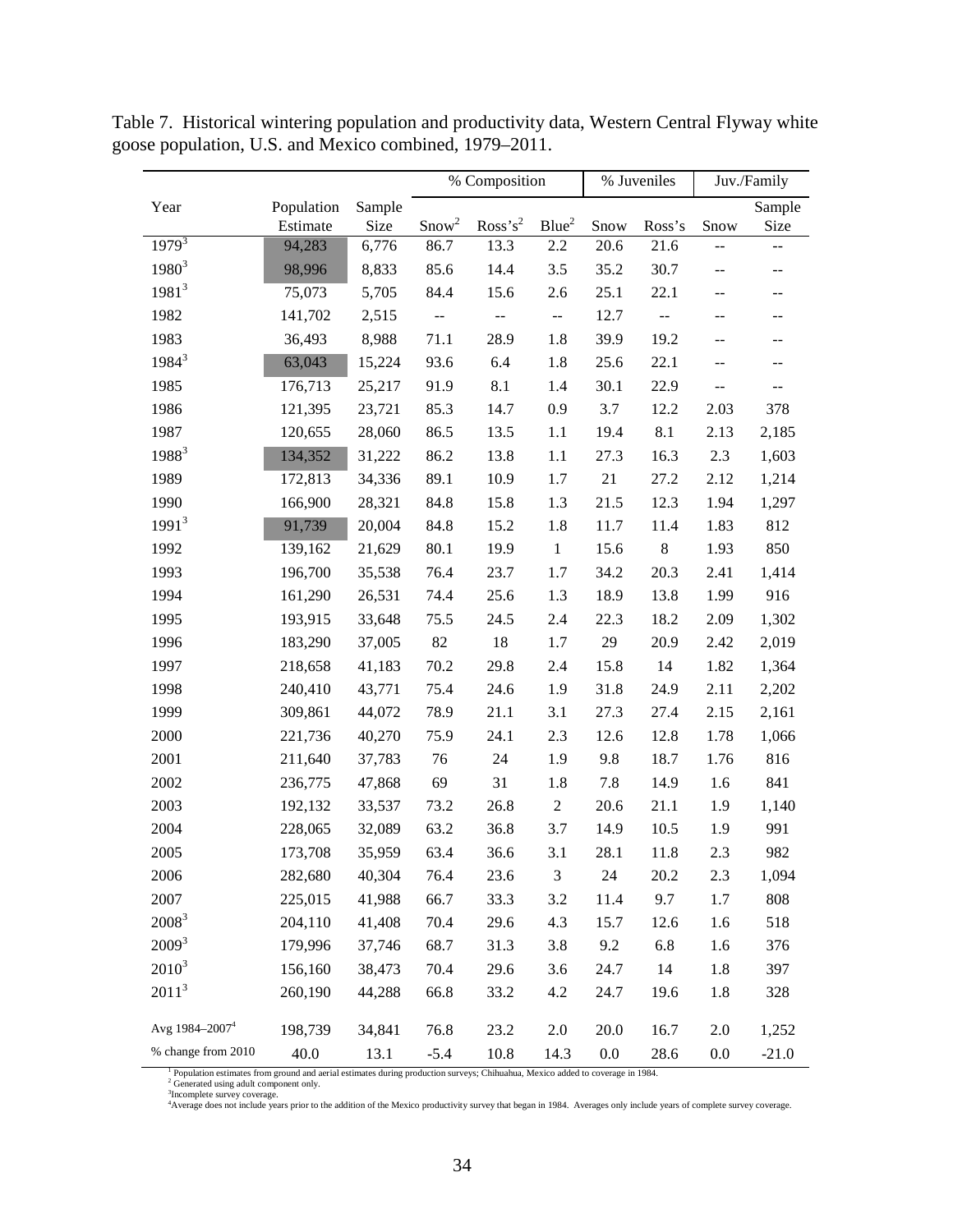<span id="page-40-0"></span>

|                                    |                |           |                |          |           |           |                |           |           |           |                          | PF      |                          | CF       | <b>MF</b> | AF       | U.S.     |
|------------------------------------|----------------|-----------|----------------|----------|-----------|-----------|----------------|-----------|-----------|-----------|--------------------------|---------|--------------------------|----------|-----------|----------|----------|
| Year                               | $A\mathbf{Z}$  | <b>CA</b> | CO             | ID       | <b>MT</b> | <b>NV</b> | <b>NM</b>      | <b>OR</b> | <b>UT</b> | <b>WA</b> | WY                       | Tot.    | AK                       | Tot.     | Tot.      | Tot.     | Tot.     |
| 1999                               | 243            | 41,145    | $\Omega$       | 717      | 1,770     | 182       | $\mathbf{0}$   | 4,462     | 180       | 2,686     | 60                       | 51,445  | 167                      | 471,697  | 317,268   | 54,710   | 895,289  |
| 2000                               | 323            | 26.344    | $\Omega$       | $\Omega$ | 2.101     | 105       | $\theta$       | 7.899     | 118       | 1.463     | $\Omega$                 | 38.352  | 87                       | 385,950  | 236,451   | 72,256   | 733,097  |
| 2001                               | $\overline{0}$ | 33,860    | $\overline{0}$ | 404      | 637       | 337       | $\Omega$       | 6,283     | 90        | 3,574     | $\Omega$                 | 45,185  | $\Omega$                 | 346,335  | 304,793   | 77,158   | 773,470  |
| 2002                               | 221            | 25,180    | $\Omega$       | 218      | 933       | 107       | $\Omega$       | 7,810     | $\Omega$  | 6.730     | $\Omega$                 | 41.199  | 329                      | 287,793  | 188,949   | 39,375   | 557,645  |
| 2003                               | 300            | 33.037    | $\overline{0}$ | 451      | 582       | 315       | $\overline{0}$ | 5.186     | 95        | 2.641     | $\overline{0}$           | 42,607  | $\overline{0}$           | 247,983  | 286,279   | 36.105   | 612,973  |
| 2004                               | 1,200          | 35,355    | $\Omega$       | 124      | 1,188     | 183       | $\Omega$       | 945       | 80        | 1,535     | $\Omega$                 | 40,611  | $\theta$                 | 216,202  | 192,256   | 31,548   | 480,617  |
| 2005                               | 204            | 46,934    | $\Omega$       | 140      | 2,478     | 386       | $\Omega$       | 2,877     | $\Omega$  | 10,713    | $\Omega$                 | 63,733  | 46                       | 304,041  | 248,951   | 36,103   | 652,874  |
| 2006                               | 492            | 43,551    | $\Omega$       | 122      | 2,089     | 79        | $\overline{0}$ | 11,160    | 651       | 13,334    | $\overline{0}$           | 71,479  | $\overline{0}$           | 255,994  | 213,274   | 33,256   | 574,003  |
| 2007                               | 288            | 52,038    | $\Omega$       | $\Omega$ | 3.648     | 243       | $\Omega$       | 9.021     | $\Omega$  | 22.501    | $\Omega$                 | 87,738  | $\Omega$                 | 275,310  | 148,944   | 50,742   | 562,735  |
| 2008                               | 300            | 70,946    | $\Omega$       | $\Omega$ | 1,385     | 90        | $\Omega$       | 3,231     | 403       | 10.920    | $\Omega$                 | 87,274  | $\Omega$                 | 240,597  | 168,482   | 58,752   | 555,105  |
| 2009                               | 408            | 30,693    | $\Omega$       | 1.247    | 988       | 1.693     | $\Omega$       | 4,218     | 292       | 14,102    | $\Omega$                 | 53,640  | $\theta$                 | 156,071  | 109,213   | 109,213  | 341,540  |
| 2010                               | 859            | 54,548    | $\mathbf{0}$   | 1,221    | 1,382     | 1.652     | $\mathbf{0}$   | 2,220     | 866       | 2,285     | $\overline{0}$           | 65.034  | $\theta$                 | 153,759  | 82,935    | 18,293   | 320,021  |
| 2011                               | $\Omega$       | 43,718    | $\Omega$       | 600      | 3,080     | 700       | $\Omega$       | 4,088     | 366       | 11,563    | $\overline{0}$           | 64,115  | $\Omega$                 | 169,145  | 122,573   | 37,592   | 393,423  |
| Averages:                          |                |           |                |          |           |           |                |           |           |           |                          |         |                          |          |           |          |          |
| 1999-2000                          | 283            | 33,745    | $\Omega$       | 359      | 1.936     | 144       | $\Omega$       | 6.181     | 149       | 2.075     | 30                       | 44.899  | 127                      | 428,824  | 276,860   | 63,483   | 814,193  |
| $2001 - 2005$                      | 385            | 34,873    | $\mathbf{0}$   | 267      | 1.164     | 266       | $\Omega$       | 4.620     | 53        | 5.039     | $\Omega$                 | 46.667  | 75                       | 280,471  | 244,246   | 44,058   | 615,516  |
| 2006-2011                          | 391            | 49,249    | $\mathbf{0}$   | 532      | 2.095     | 743       | $\overline{0}$ | 5,656     | 430       | 12.451    | $\theta$                 | 71,547  | $\theta$                 | 208,479  | 140,904   | 51,308   | 457,805  |
| All Years                          | 372            | 41,335    | $\Omega$       | 403      | 1,712     | 467       | $\Omega$       | 5,338     | 242       | 8.004     | 5                        | 57,878  | 48                       | 270,067  | 201,567   | 50,393   | 573,292  |
| % Change<br>from:                  |                |           |                |          |           |           |                |           |           |           |                          |         |                          |          |           |          |          |
| 1999-2010                          | $\sim$         | 6.3%      | ٠              | 55.0%    | 92.7%     | 56.4%     |                | 24.9%     | 58.3%     | 50.0%     | $\overline{\phantom{a}}$ | 11.8%   | $\overline{\phantom{a}}$ | $-39.3%$ | $-41.1%$  | $-26.9%$ | $-33.1%$ |
| 2010                               | $\sim$         | 19.9%     | $\overline{a}$ | 50.9%    | 122.9%    | 57.6%     |                | 84.1%     | 57.7%     | 406.0%    | $\sim$                   | $-1.4%$ | $\overline{a}$           | 10.0%    | 47.8%     | 105.5%   | 22.9%    |
| $\overline{\%}$ Flyway<br>Harvest: |                |           |                |          |           |           |                |           |           |           |                          |         |                          |          |           |          |          |
| 1999-2000                          | 0.6%           | 75.2%     | 0.0%           | 0.8%     | 4.3%      | 0.3%      | 0.0%           | 13.8%     | 0.3%      | 4.6%      | 0.1%                     | 5.5%    | 0.0%                     | 52.7%    | 34.0%     | 7.8%     |          |
| $2001 - 2005$                      | 0.8%           | 74.7%     | 0.0%           | 0.6%     | 2.5%      | 0.6%      | 0.0%           | 9.9%      | 0.1%      | 10.8%     | 0.0%                     | 7.6%    | 0.0%                     | 45.6%    | 39.7%     | 7.2%     |          |
| 2006-2011                          | 0.5%           | 68.8%     | 0.0%           | 0.7%     | 2.9%      | 1.0%      | 0.0%           | 7.9%      | 0.6%      | 17.4%     | 0.0%                     | 15.6%   | 0.0%                     | 45.5%    | 30.8%     | 11.2%    |          |

Table 8. Estimated lesser snow/blue goose harvests in Pacific Flyway states, the Central, Mississippi, and Atlantic flyways, and the U.S. total from (a) the federal Mail Questionnaire Survey and (b) the Harvest Information Program, 1999–2011.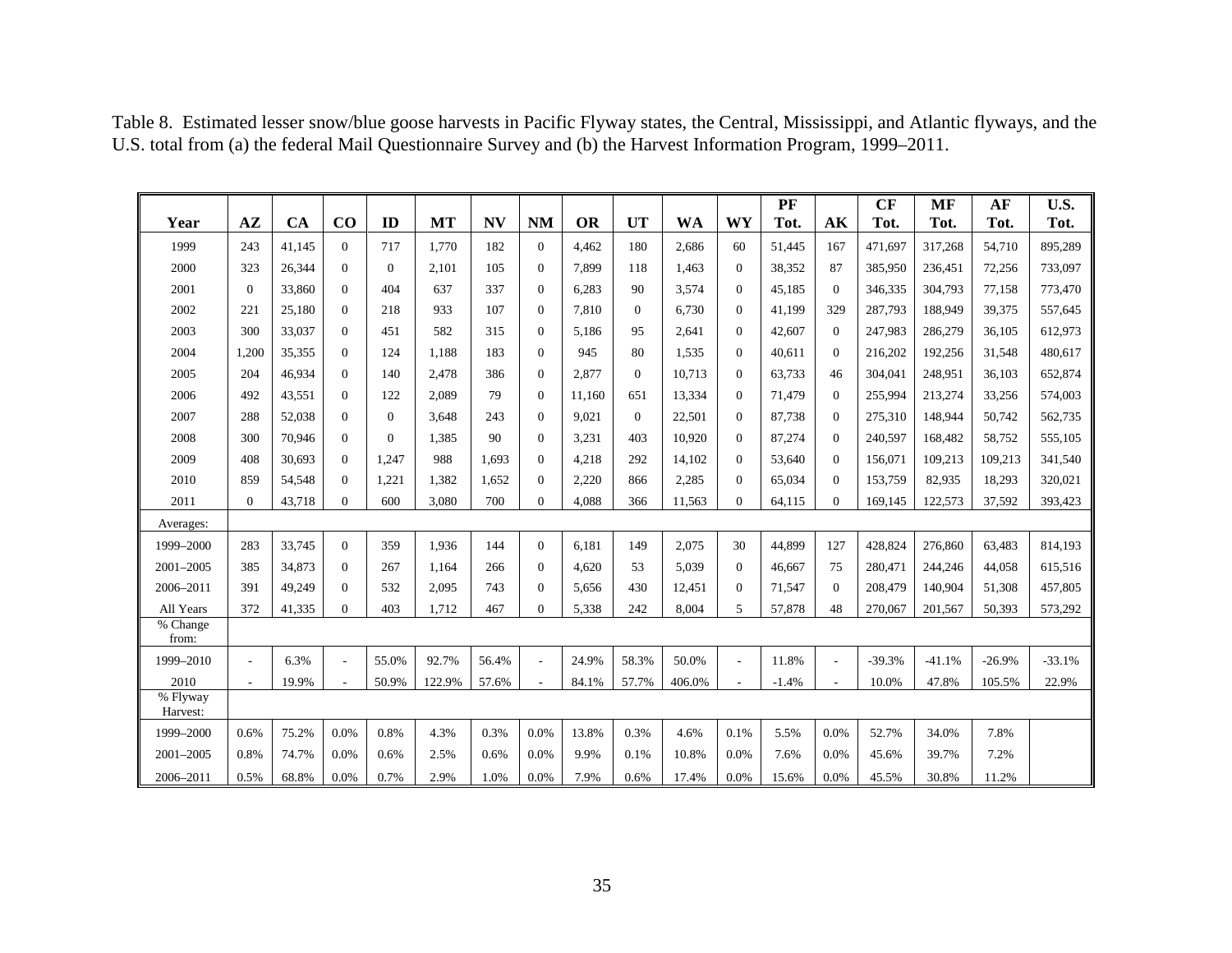<span id="page-41-0"></span>Table 9. Estimated light goose harvest during early spring hunts in Idaho and Utah from state surveys, 2009–2012.

| Year    | Idaho | <b>Utah</b> |
|---------|-------|-------------|
| 2009    |       | 4,500       |
| 2010    | 1,900 | 3,700       |
| 2011    | 1,300 | 2,400       |
| 2012    | 3,300 | 1,300       |
| Average | 2,200 | 3,000       |